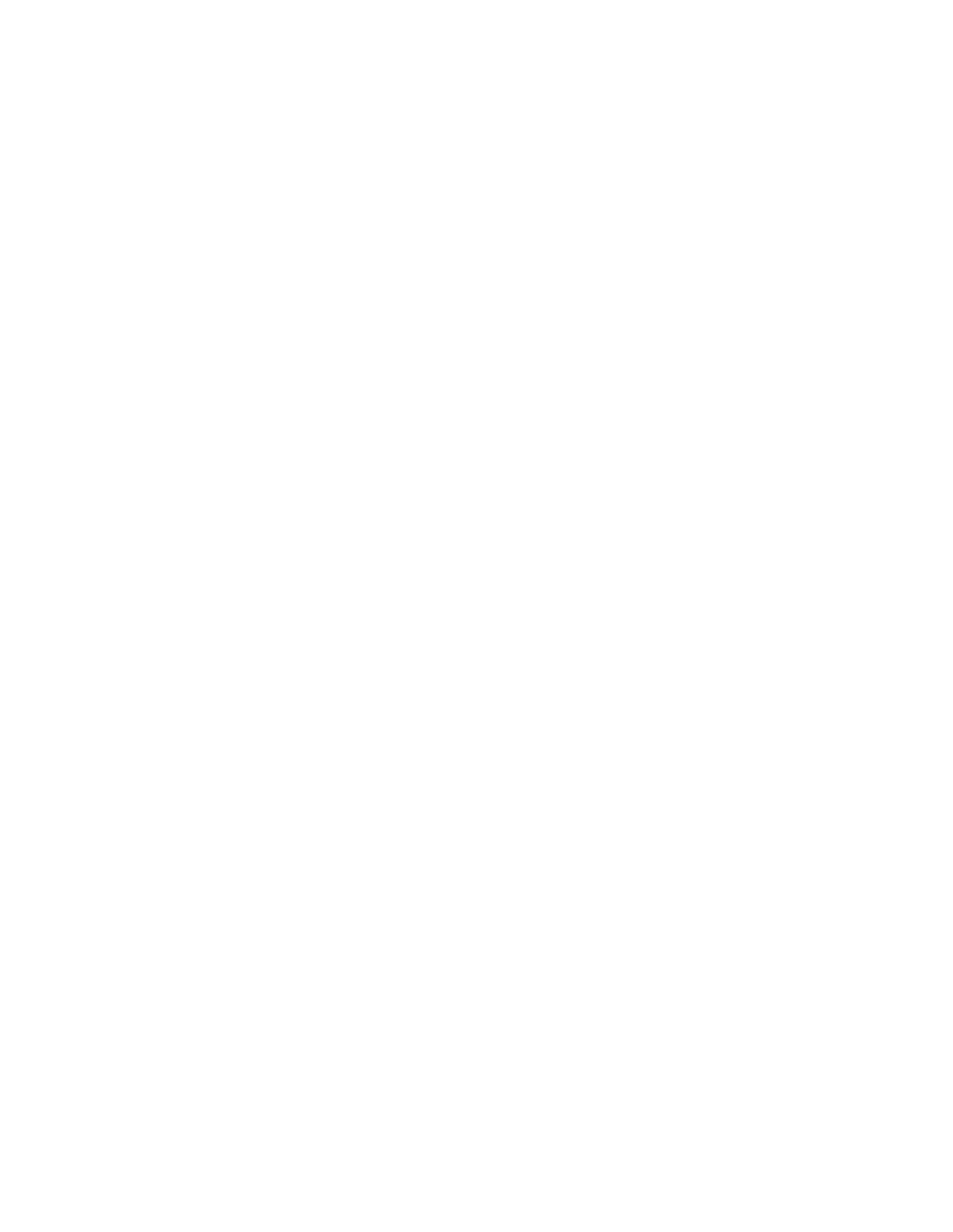# Program Vice President

## The Barbershop Harmony Society

| Introduction                                            | 5  |
|---------------------------------------------------------|----|
| Who Are We and What Do We Want to Do?                   | 6  |
| Vision & Mission Statements                             | 6  |
| The Program Vice President                              | 7  |
| Duties                                                  | 7  |
| Program Team                                            | 7  |
| (Optional) Committees to work with the program officer: | 8  |
| Program committee                                       | 8  |
| <b>Inter-chapter Relations Committee</b>                | 8  |
| <b>Community Service Committee</b>                      | 8  |
| Social Committee                                        | 8  |
| <b>Quartet Promotion Committee</b>                      | 8  |
| <b>House Committee</b>                                  | 8  |
| The Planning Begins                                     | 8  |
| Balanced & interesting weekly programs                  | 13 |
| <b>Meeting Night Timing</b>                             | 16 |
| Leadership                                              | 17 |
| Effective leadership.                                   | 17 |
| Developing leadership skills                            | 17 |
| Types of communication                                  | 17 |
| Good Communication Tips                                 | 17 |
| <b>Effective Communication</b>                          | 18 |
| <b>Quartet Programming Ideas</b>                        | 19 |
| Random VLQ                                              | 19 |
| Use double quartets, bakers dozens, small groups        | 19 |
| Quartet activities                                      | 20 |
| Quartet Round Robin.                                    | 20 |
| Novice quartet parades and contests                     | 20 |
| Mixmaster quartetting                                   | 21 |
| Push-out quartet (tag quartet)                          | 21 |
| Area quartet jamboree                                   | 21 |
| Handicap quartet                                        | 21 |
| Quartet appreciation night                              | 22 |
| Chapter quartets                                        | 22 |
| Program quartets                                        | 22 |
| Visiting quartet                                        | 22 |
| Comedy quartet contest                                  | 22 |
| Three and one                                           | 23 |
| Easy pickin's                                           | 23 |
| Woodshedding                                            | 23 |
| <b>Barberpole Cat</b>                                   | 26 |
| Change partners                                         | 26 |
| <b>Chapter Jamboree</b>                                 | 27 |
| Chorus programs                                         | 28 |
| Barbershop craft                                        | 28 |
| Mystery director                                        | 28 |
|                                                         |    |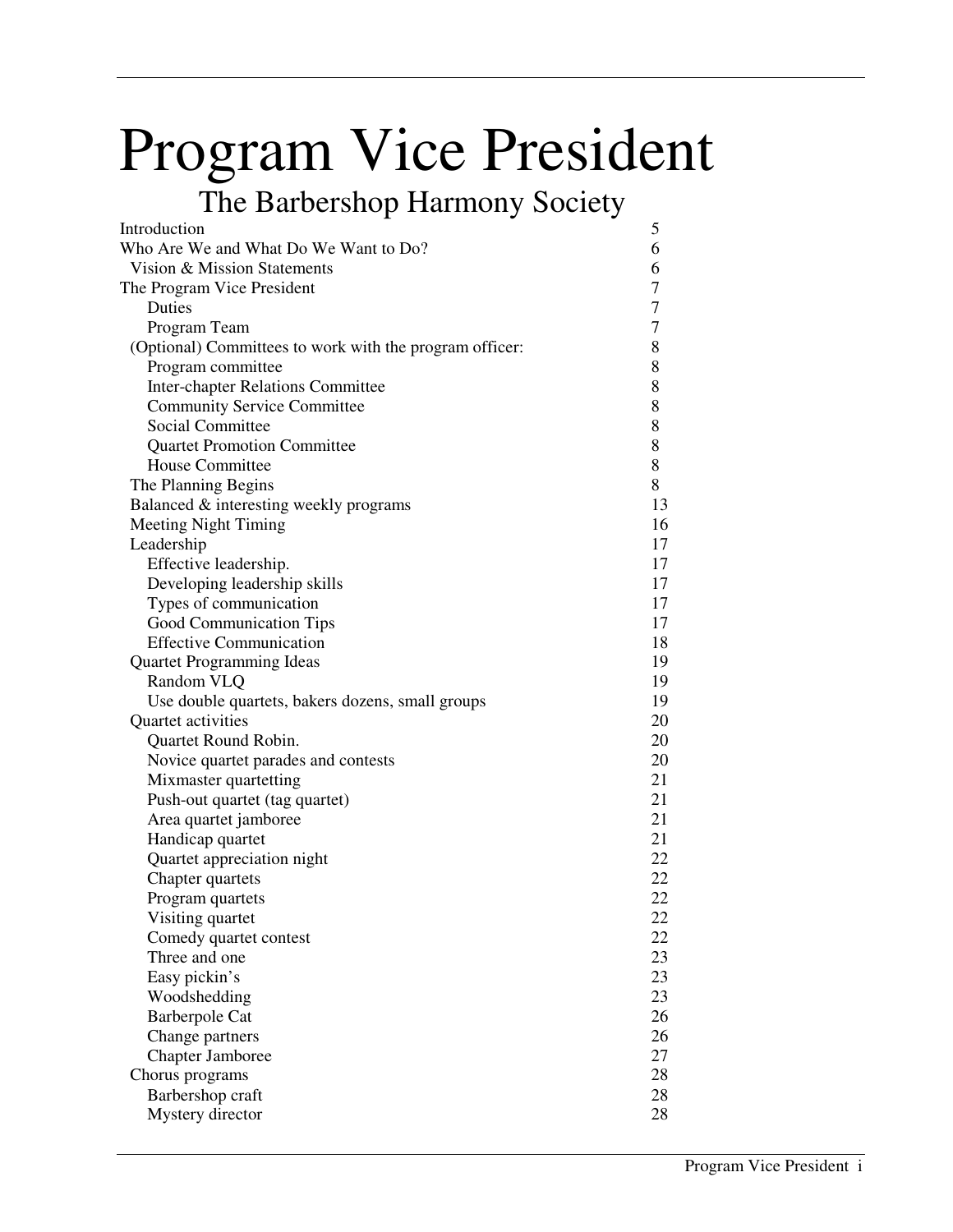| Pinwheel                                                              | 28 |
|-----------------------------------------------------------------------|----|
| Eighth wheeling                                                       | 28 |
| Line up the parts                                                     | 28 |
| <b>Numbers</b>                                                        | 28 |
| Sing it as it is repertoire                                           | 29 |
| Sneaky tag-teaching to guests                                         | 29 |
| Choral confusion                                                      | 29 |
| Octet contest                                                         | 29 |
| Vocal or Chorus coaching                                              | 29 |
| Woodshedding                                                          | 29 |
| Summer church choir replacements                                      | 29 |
| Category education and information                                    | 30 |
| From the four corners                                                 | 30 |
| Chapter show exchange                                                 | 30 |
| Circle of Friends                                                     | 30 |
| General Program Ideas                                                 | 31 |
| Pot Luck supper & show                                                | 31 |
| <b>Hotel Pool Party</b>                                               | 31 |
| The dinner theatre concept                                            | 31 |
| <b>Bonus Bucks</b>                                                    | 31 |
| Birthdays and anniversaries                                           | 32 |
| Father-son-grandson night                                             | 32 |
| Past president's night                                                | 32 |
| Barbershopper of the month                                            | 32 |
| Invite outsiders                                                      | 33 |
| School guests                                                         | 33 |
| Charter member night                                                  | 33 |
| Ladies amateur night                                                  | 33 |
| White elephant sale                                                   | 34 |
| Service club night                                                    | 34 |
| Society education                                                     | 34 |
| Barbershopper of the Year                                             | 35 |
| Old Timers' night                                                     | 35 |
| Advertiser's appreciation night                                       | 35 |
| Visit a neighboring chapter                                           | 35 |
| Reverse the visit                                                     | 35 |
| Family nights                                                         | 35 |
| Video programs                                                        | 36 |
| Learn discipline                                                      | 36 |
| Mystery night                                                         | 36 |
| Fool them!                                                            | 36 |
| Strictly-not-a-barbershop night                                       | 36 |
| Barbershopper of the night (credits to Ray Wilt – Cincinnati Chapter) | 36 |
| Your personal barber night                                            | 36 |
| County/state fair booth                                               | 37 |
| Lights out and listen                                                 | 37 |
| Building your show patrons list                                       | 37 |
| Christmas fun night                                                   | 37 |
| Youth in Harmony                                                      | 37 |
| Officer installation                                                  | 37 |
| Founder's month program                                               | 38 |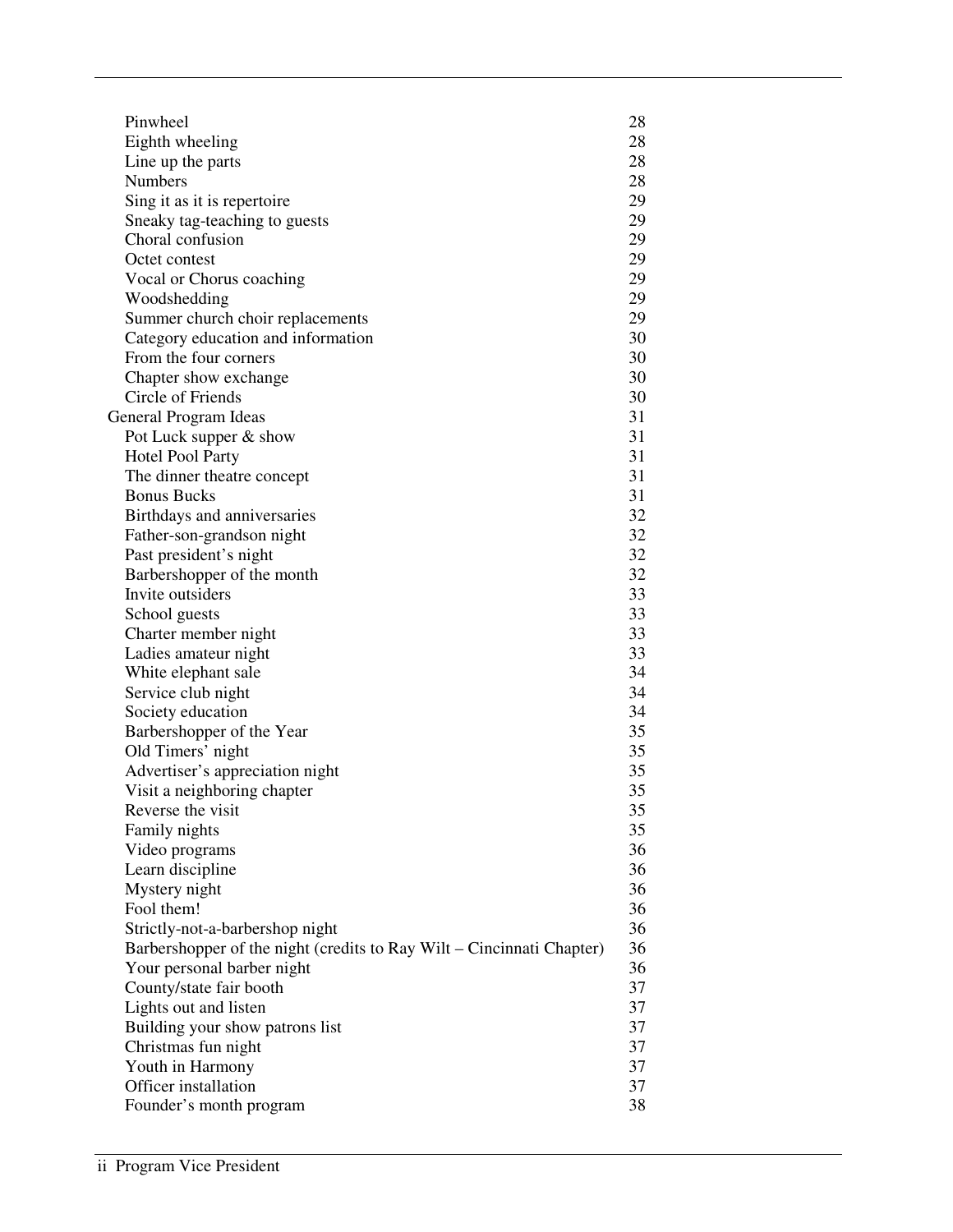| <b>Quiz Questions: Chapter category</b>       | 40 |
|-----------------------------------------------|----|
| <b>Quiz Questions: International category</b> | 40 |
| <b>Quiz Questions: District category</b>      | 40 |
| <b>Talent Survey</b>                          | 40 |
| <b>Chapter Survey</b>                         | 43 |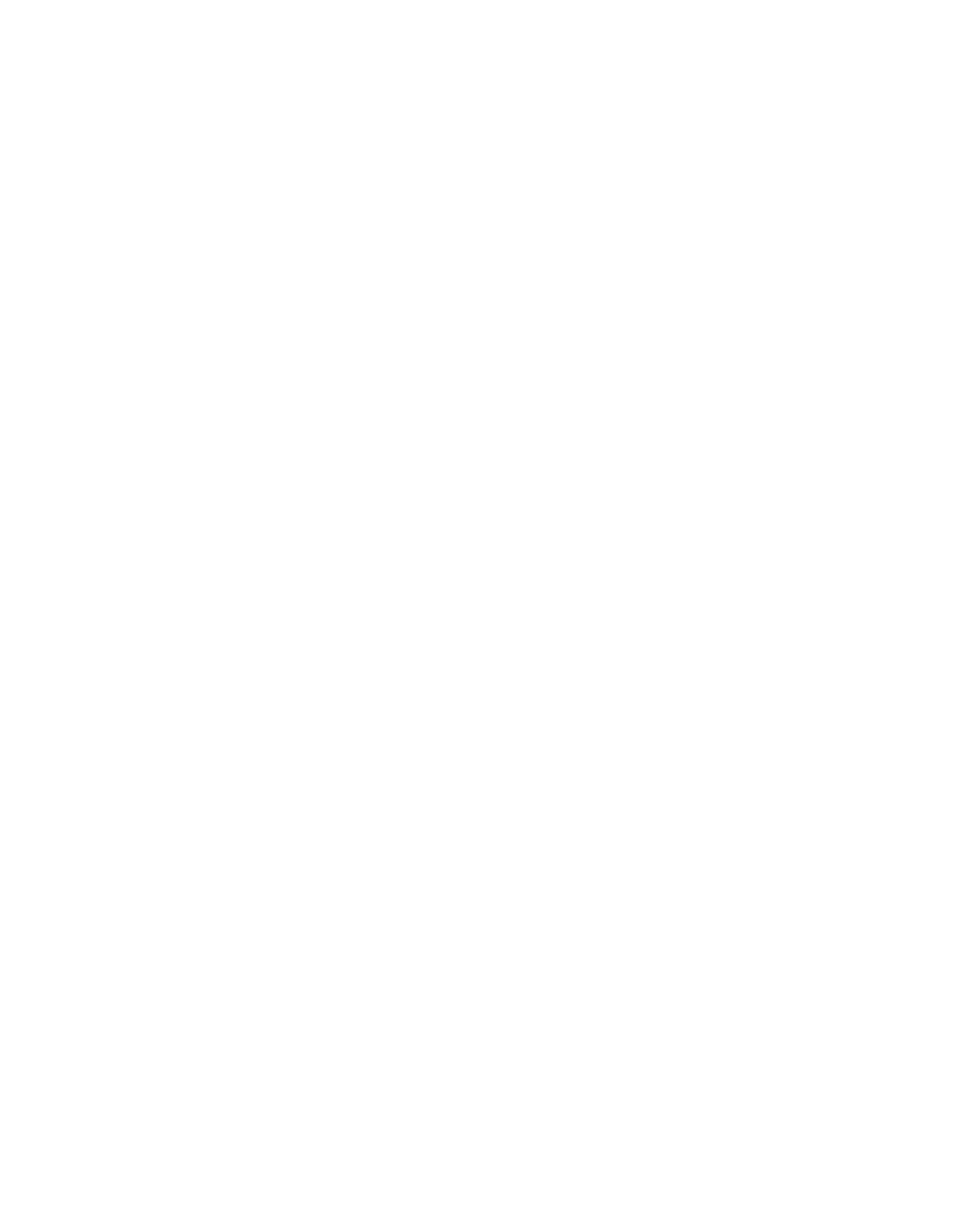# **Introduction**

Chapter meeting night programming is the way to a fun and successful barbershop chapter.

First, the chapter should formulate a plan that meets the chapter musical and entertainment needs. All chapter member needs should be addressed, so that the result satisfies the majority. No two chapters annual plans need be alike, but each plan should offer variety to every chapter meeting. Every meeting must have a purpose and build week upon week toward the chapter goals. This plan is simple in concept, but takes initial planning to inspire member participation. Success is achieved when every chapter member tries not to miss a weekly meeting. Visitors seek out these "fun" chapters.

We identify the Chapter's needs and goals, its vision of itself and its mission to become more than it is. Then we identify a year of activity, 52 weeks. Next we fill in the weeks with fun activities that fit the goals, including activities organized by the District and by other chapters around us. We need to be mindful of the activities around us, so we might join in and not conflict with these activities.

Similarly, we need to be mindful of community activities that we might participate in and benefit from. Some activities may conflict with others and require rescheduling. Sometimes things come up and the planned activity may need to be replaced or rescheduled. So be it!

It is important to be aware of other choral groups in our area. It's best if we don't schedule annual shows in conflict with them and it can be a lot of fun to produce a joint show with another group.

We plan the fun, based upon ideas contained herein, ideas developed around us by others and a little bit of common sense. After all, there is a limited amount of time to have fun. So much to do and so little time.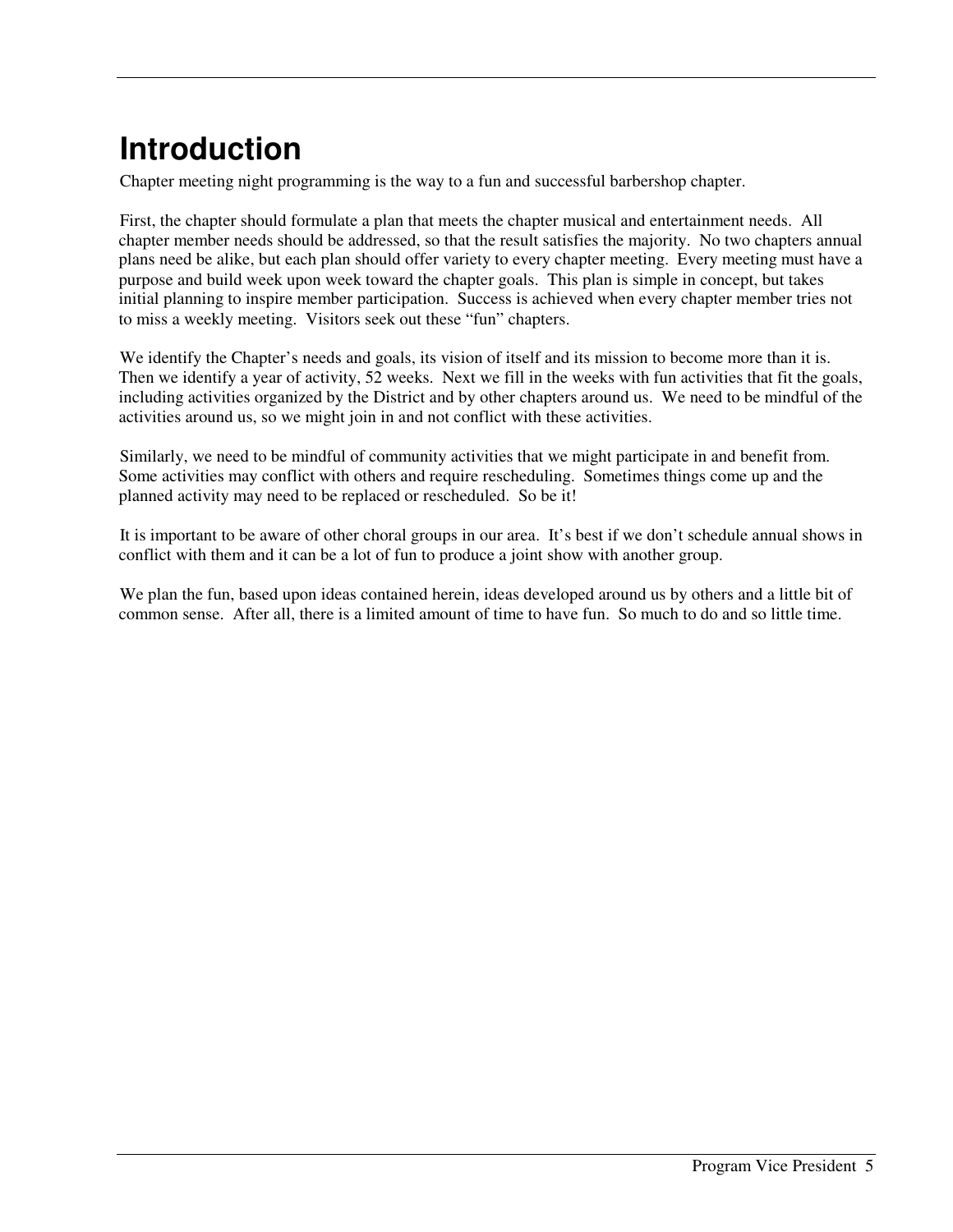# **Who Are We and What Do We Want to Do?**

#### **Vision & Mission Statements**

The Society and every District and Chapter in it needs to identify itself and determine what it wants to become. A vision statement is an image of an existing condition. A mission statement is an explicitly stated goal to work towards. What will success look like? This must be a realistic, credible, wellarticulated, appropriate, slightly ambitious and responsive plan. This is to be determined by the chapter as a whole.

The Society and each district have identified their Vision and Mission statements. The chapter must do likewise and its members should agree with these statements. Then the chapter can move forward and we can start making plans for the chapter activities.

It is also a good idea to take stock in the members and the amount of talent and commitment they bring to the chapter. Are there aspiring directors among us? Does the membership support an annual show? How many opportunities to perform for the public are enough? Do we have the talent to select or create music? Do we find speakers, actors, designers or promoters in our midst? When we identify our capabilities, we decide what we are capable of. Need some help? Ask the members by using or adapting the sample surveys in this manual or ask your chapter counselor.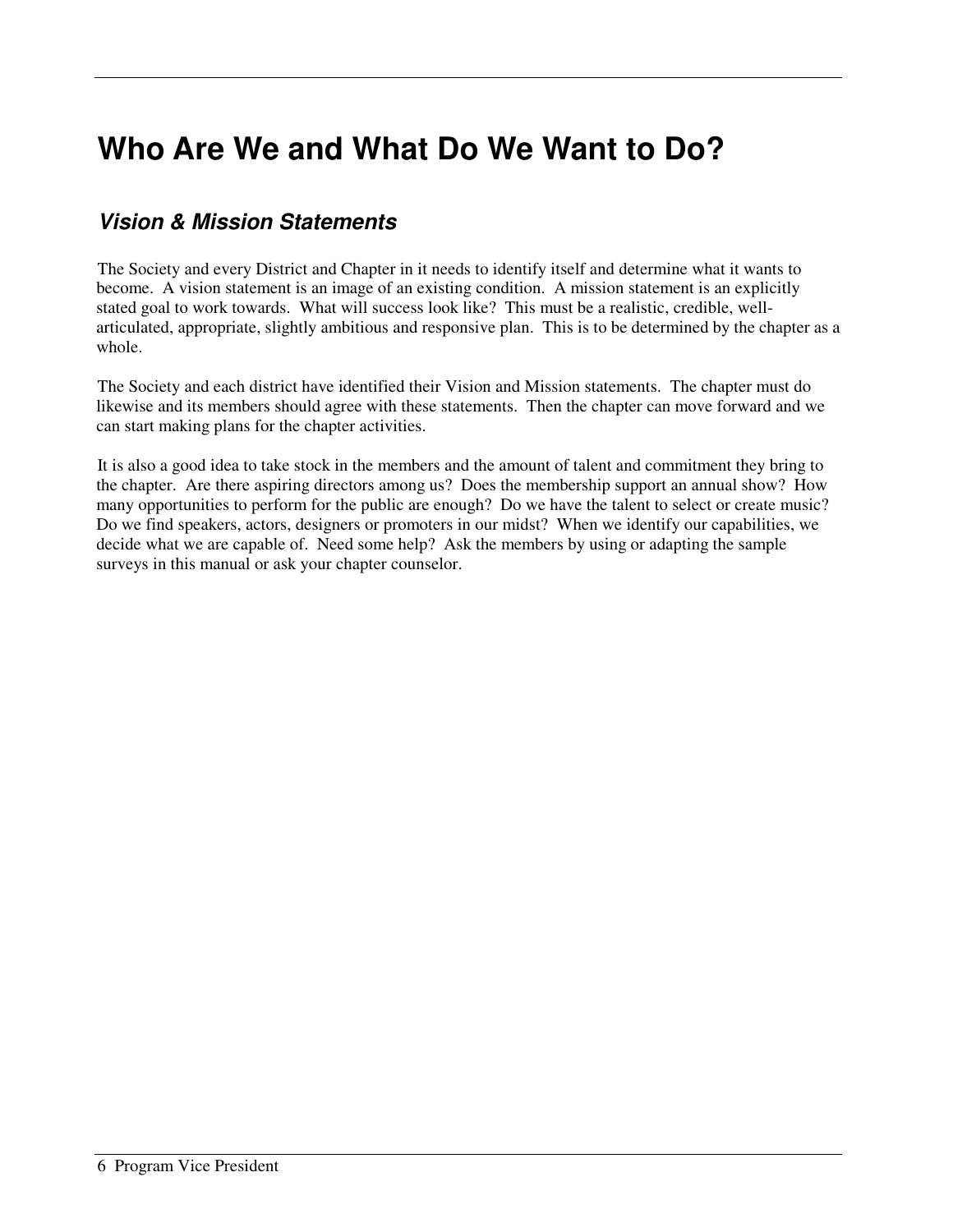# **The Program Vice President**

The Program Vice President is the Barbershopper whose efforts provide the chapter with a variety of interesting well-paced meetings, which offer fun as well as education. He should be familiar with the chapter's capabilities and interests. The program officer is always three steps ahead of the chapter, planning its activities so the other members can join in the fun of singing barbershop harmony.

#### **Duties**

- Develop yearly program of chapter activities.
- Work with leadership and music team to plan enjoyable weekly chapter meeting formats.
- Direct the weekly chapter meeting activities.
- Direct activities of the program inter-chapter relations and community service committees.
- Include a variety of activities, which can involve both members and their families.
- Assist internal public relations officer, keeping members informed about coming events.
- Along with the music committee, promote quartetting within the chapter.

The Chapter Program Officer should be a member of the chapter board. This will benefit his credibility and effectiveness. The individual who takes on this task is the member most responsible for the success of the chapter. He organizes, plans and executes the activity plan for the chapter. He promotes chapter activity  $\&$ solicits support from the members. All members are happier, knowing in advance how to plan their lives around Barbershop harmony, as are the member's families.

To that end, the program officer must spend time organizing a complete annual plan at the beginning of the year. Then he implements this plan, adjusting it as needed as the year rolls along. He helps keep the meeting activity leaders focused on their tasks. He is the chapter stage manager, moving the show along and letting the participants "do their thing." He doesn't have to select or teach the music. He doesn't need to keep track of the members. He only sees to it that every Chapter member can have fun in his own way all year long.

#### **Program Team**

The program officer cannot accomplish all of this by himself. He must utilize the talents of other chapter members (organizing sub-committees as needed) to implement many activities. The team, which the program officer coordinates, may be large or small, depending upon the chapter size and talent.

The Chapter program officer maintains a close liaison with the Chapter development officer; the Chapter music team, the Chapter public relations (and marketing) officers and the Chapter bulletin editor and Chapter website coordinator (if there is one). Please note that the Chapter, not the chorus, is the operative organization. It also helps if he has a relationship with the Chapter treasurer (a budget).

The key word for the program officer is *variety*. A well-rounded program, planned well in advance and coordinated with all Society, District other Chapter and Community activities is necessary to satisfy the diverse interests of the Chapter membership. Remember that creativity is a big part of variety. Also things change spontaneously and you may need to change plans at a moment's notice. Line up activities leading up to major activities. That makes for useful programming that answers questions before they come up and allows for more fun.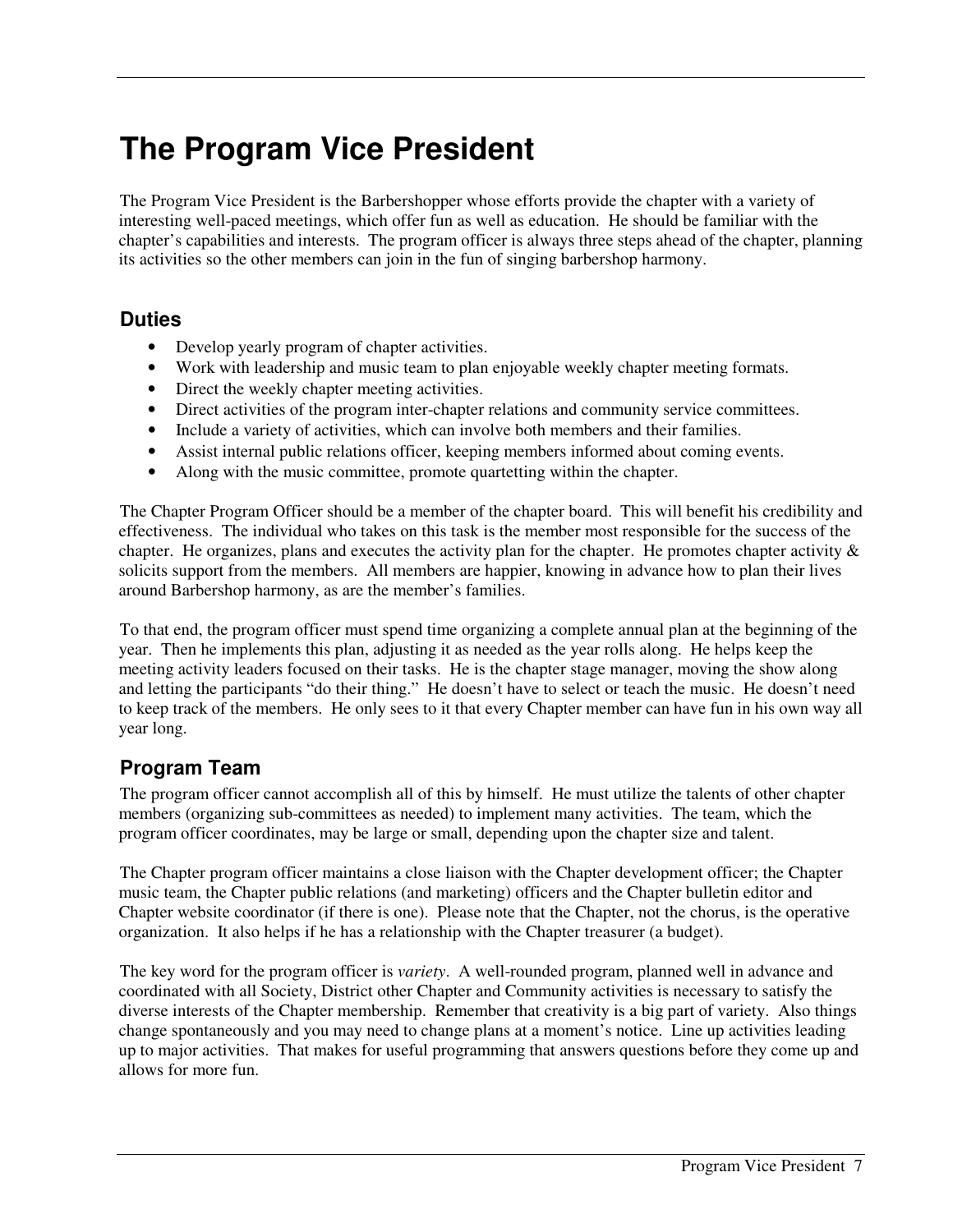Involvement is also critical. People with a job to do are more committed. This does not mean that jobs should be created to keep people busy. Rather, recognize the abilities of members and try to fit talent to assignment. Tasks must be achievable and sometimes individuals benefit from suggestions or a pat on the back.

## **(Optional) Committees to work with the program officer:**

#### **Program committee**

The Program Committee works with the program officer in planning and implementing the non-musical portion of the chapter meeting night.

#### **Inter-chapter Relations Committee**

This committee promotes involvement with other chapters in the Society. It is to organize joint activities with other chapters. Activity of this kind is valuable to the chapter, for it provides variety, good fellowship and enjoyment of sharing the barbershop experience.

#### **Community Service Committee**

This committee develops plans designed to acquaint the community with the chapter and its ability to contribute to the community, just as service organizations like Rotary, Lions, Kiwanis, etc. We can also support worthy local projects. A chapter can assist in supporting local activities in many different ways, including its ability to entertain. This can build the respect and support of our communities.

#### **Social Committee**

The Chapter Social Committee looks after the planning and implementation of social functions of the chapter such as installation banquets, family picnics, barbecues, bowling parties, etc.

#### **Quartet Promotion Committee**

Quartets are vital to the health of the chapter as well as the Society. This committee, because of its involvement with the musical activities of the chapter, must work closely with the music vice president and the music team. There are many activities that this committee may use to encourage members to get involved in quartetting, either informally at a weekly chapter meeting or in organized, registered quartets.

#### **House Committee**

This committee may be any size necessary to support chapter meeting activities and special events. Basically, this committee is responsible for opening the hall for meetings, setting up the meeting room, storage of properties and providing for refreshments and the members' comfort & clean up.

## **The Planning Begins**

Make a Chapter planning calendar. Each year has 52 weeks. That is 52 opportunities to entice members and potential members to attend. A strong chorus music program is important, but a chapter is made up of men, whose needs vary. A program officer can plan a 52-week program of diverse activity in concert with the musical chapter goals.

List the Chapter meeting night dates (sample A). Notice you might meet on a holiday. It is your choice to meet, skip a meeting or reschedule to another night. Next insert the known major activities (sample B). These will include competitions/conventions; chapter shows; known District, Division and Inter-chapter activities; chorus and quartet performances. Note major community activities, whether or not the chapter wishes to participate in them (avoid potential conflicts).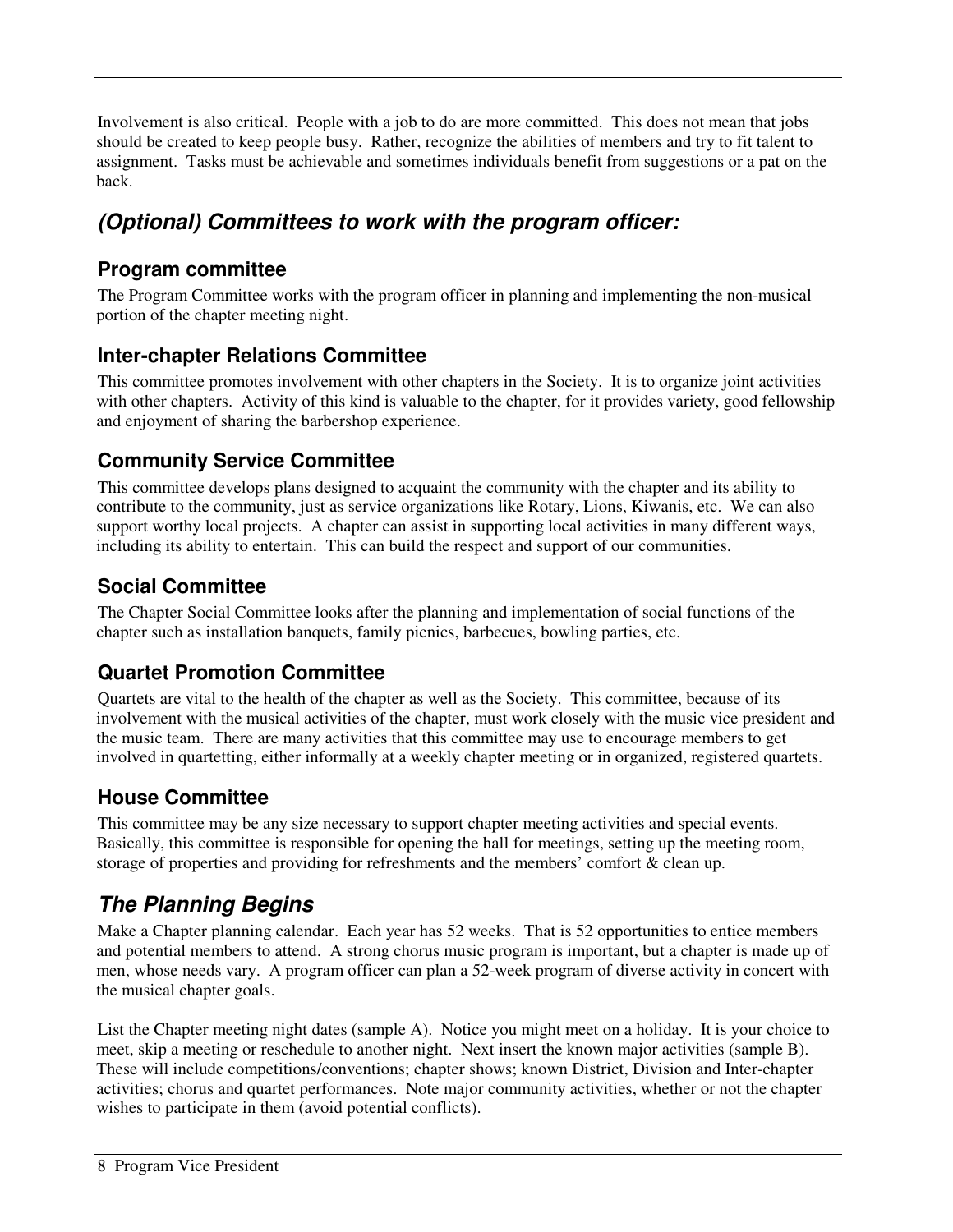| Week           | Monday   | Program Details<br>(Sample A) |
|----------------|----------|-------------------------------|
| 1              | 1/01/07  | New Years Day (no meeting)    |
| $\overline{2}$ | 1/08/07  |                               |
| 3              | 1/15/07  |                               |
| $\overline{4}$ | 1/22/07  |                               |
| $\overline{5}$ | 1/29/07  |                               |
| 6              | 2/05/07  |                               |
| $\overline{7}$ | 2/12/07  |                               |
| $\,8\,$        | 2/19/07  |                               |
| 9              | 2/26/07  |                               |
| 10             | 3/05/07  |                               |
| 11             | 3/12/07  |                               |
| 12             | 3/19/07  |                               |
| 13             | 3/26/07  |                               |
| 14             | 4/02/07  |                               |
| 15             | 4/09/07  |                               |
| 16             | 4/16/07  |                               |
| 17             | 4/23/07  |                               |
| 18             | 5/07/07  |                               |
| 19             | 5/14/07  |                               |
| 20             | 5/21/07  |                               |
| 21             | 5/28/07  | Memorial day                  |
| 22             | 6/04/07  |                               |
| 23             | 6/11/07  |                               |
| 24             | 6/18/07  |                               |
| 25             | 6/25/07  |                               |
| 26             | 7/02/07  |                               |
| 27             | 7/09/07  |                               |
| 28             | 7/16/07  |                               |
| 29             | 7/23/07  |                               |
| 30             | 7/30/07  |                               |
| 31             | 8/06/07  |                               |
| 32             | 8/13/07  |                               |
| 33             | 8/20/07  |                               |
| 34             | 8/27/07  |                               |
| 35             | 9/03/07  | Labor day                     |
| 36             | 9/10/07  |                               |
| 37             | 9/17/07  |                               |
| 38             | 9/24/07  |                               |
| 39             | 10/01/07 |                               |
| 40             | 10/08/07 |                               |
| 41             | 10/15/07 |                               |
| 42             | 10/22/07 |                               |
| 43             | 10/29/07 |                               |
| 44             | 11/05/07 |                               |
| 45             | 11/12/07 |                               |
| 46             | 11/19/07 |                               |
| 47             | 11/26/07 |                               |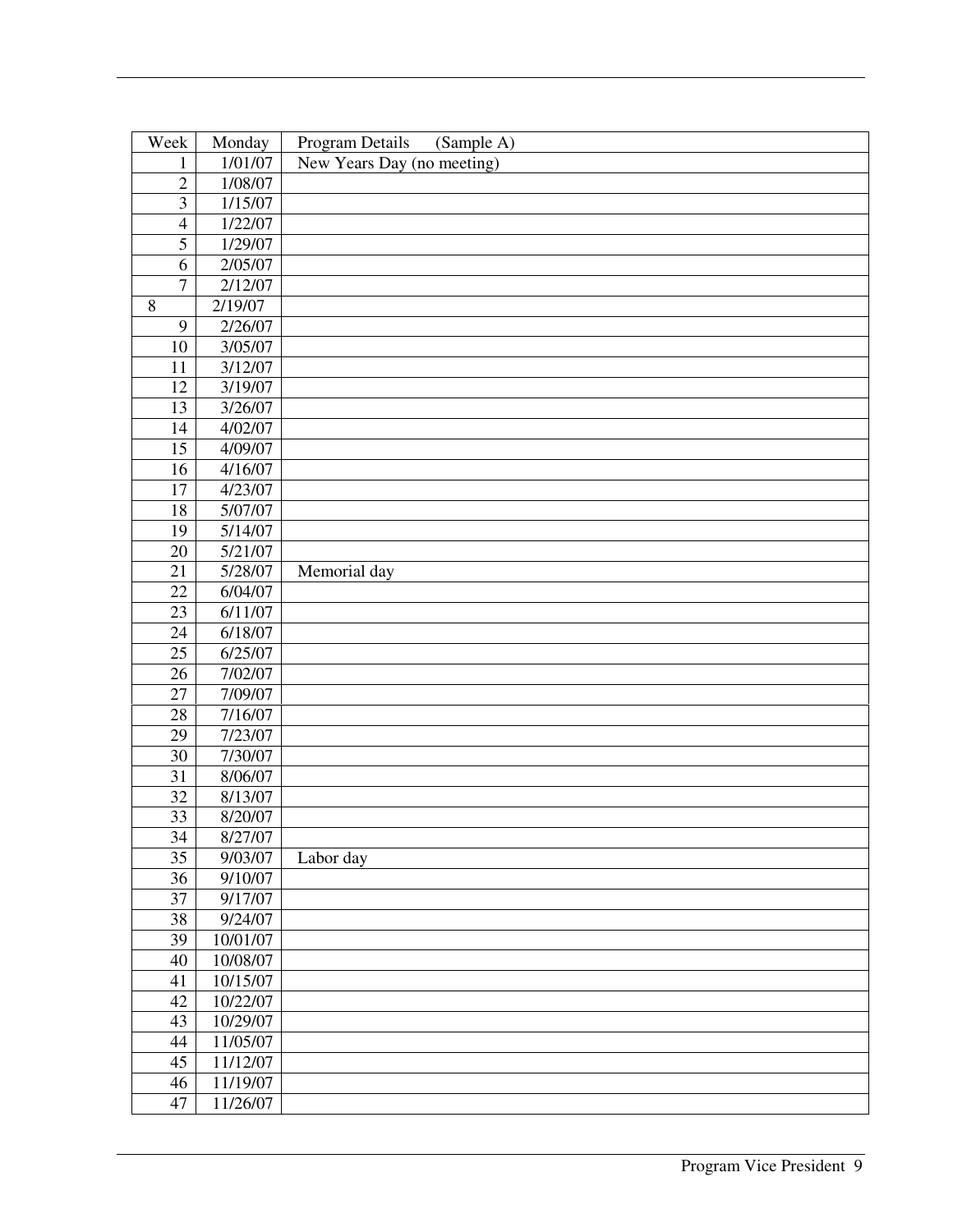| Week | Monday   | Program Details<br>(Sample A) |
|------|----------|-------------------------------|
| 48   | 12/03/07 |                               |
| 49   | 12/10/07 |                               |
| 50   | 12/17/07 |                               |
| 51   | 12/24/07 | Xmas Eve (no meeting)         |
| 52   | 12/31/07 | New Years Eve. (no meeting)   |

Next put in the major events for your area, district, and the society.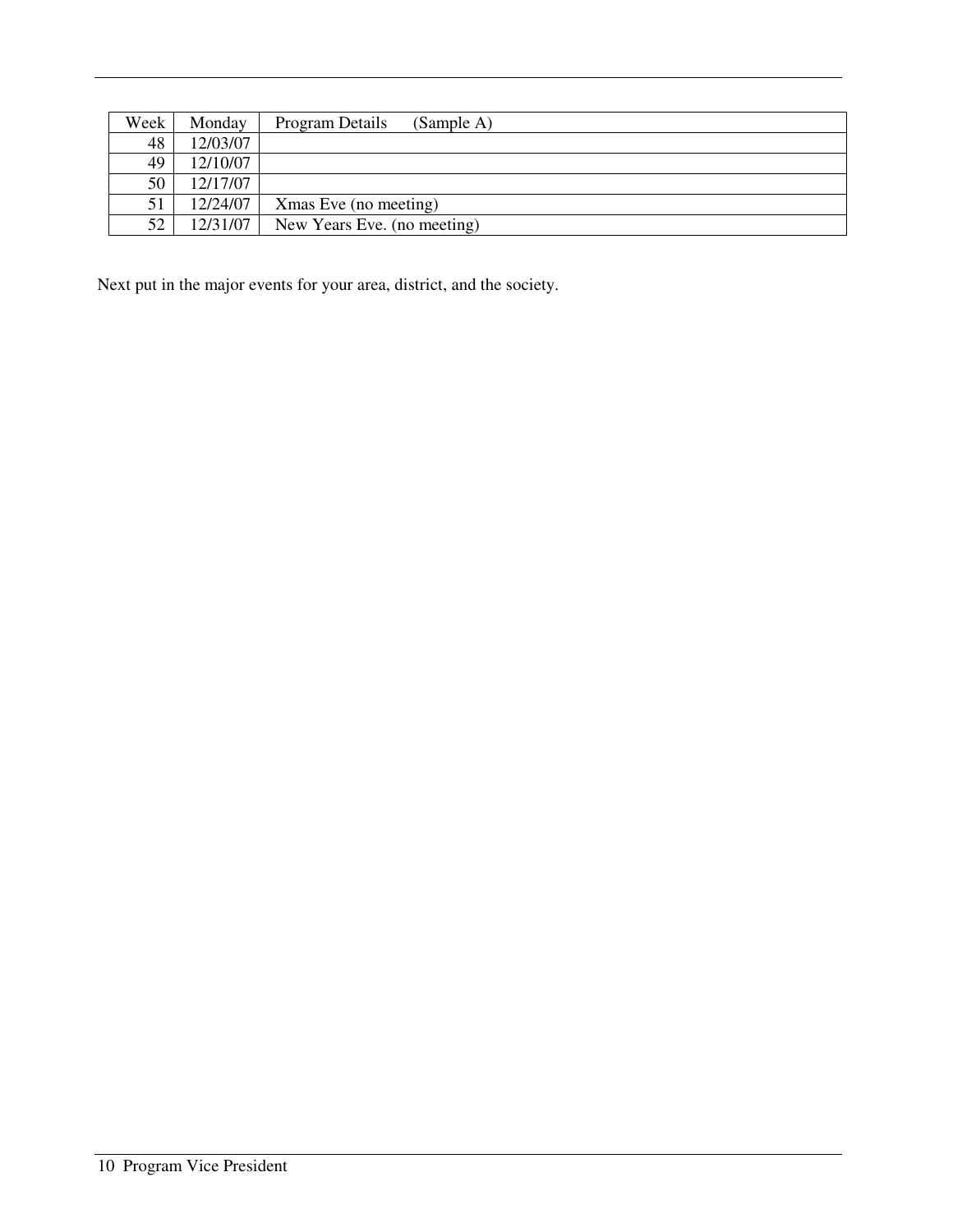| Week            | Monday                  | Program Details (Sample B)      |
|-----------------|-------------------------|---------------------------------|
| 1               | 1/01/07                 | New Years Day (no meeting)      |
| $\overline{2}$  | 1/08/07                 |                                 |
|                 | $\overline{1/13,}14/07$ | <b>COTS</b>                     |
| $\mathfrak{Z}$  | 1/15/07                 |                                 |
| $\overline{4}$  | 1/22/07                 |                                 |
| $\overline{5}$  | 1/29/07                 |                                 |
| 6               | 2/05/07                 |                                 |
| $\overline{7}$  | 2/12/07                 |                                 |
|                 | 2/14/07                 | <b>Singing Valentines</b>       |
| $\, 8$          | 2/19/07                 |                                 |
| 9               | 2/26/07                 |                                 |
| 10              | 3/05/07                 |                                 |
| 11              | 3/12/07                 |                                 |
| 12              | 3/19/07                 |                                 |
| 13              | 3/26/07                 |                                 |
| 14              | 4/02/07                 |                                 |
| 15              | 4/09/07                 |                                 |
| 16              | 4/16/07                 |                                 |
|                 | 4/20,21/07              | Prelims                         |
| 17              | 4/23/07                 |                                 |
| 18              | 5/07/07                 |                                 |
| 19              | 5/14/07                 |                                 |
| 20              | 5/21/07                 |                                 |
| $\overline{21}$ | 5/28/07                 | Memorial day                    |
| 22              | 6/04/07                 |                                 |
| 23              | 6/11/07                 |                                 |
|                 | 6/15,16/07              | Chapter show                    |
| 24              | 6/18/07                 |                                 |
| 25              | 6/25/07                 |                                 |
|                 | $7/1 - 8/07$            | <b>International Convention</b> |
| 26              | 7/02/07                 |                                 |
| 27              | 7/09/07                 |                                 |
| 28              | 7/16/07                 |                                 |
| 29              | 7/23/07                 |                                 |
| 30              | 7/30/07                 |                                 |
|                 | 8/04/07                 | <b>Chapter Party</b>            |
| 31              | 8/06/07                 |                                 |
| 32              | 8/13/07                 |                                 |
| 33              | 8/20/07                 |                                 |
| 34              | 8/27/07                 |                                 |
| 35              | 9/03/07                 | Labor day                       |
|                 | 9/07/07                 | E. Divisional Convention        |
| 36              | 9/10/07                 |                                 |
|                 | 9/14/07                 | W. Divisional Convention        |
| 37              | 9/17/07                 |                                 |
| $38\,$          | 9/24/07                 |                                 |
| 39              | 10/01/07                |                                 |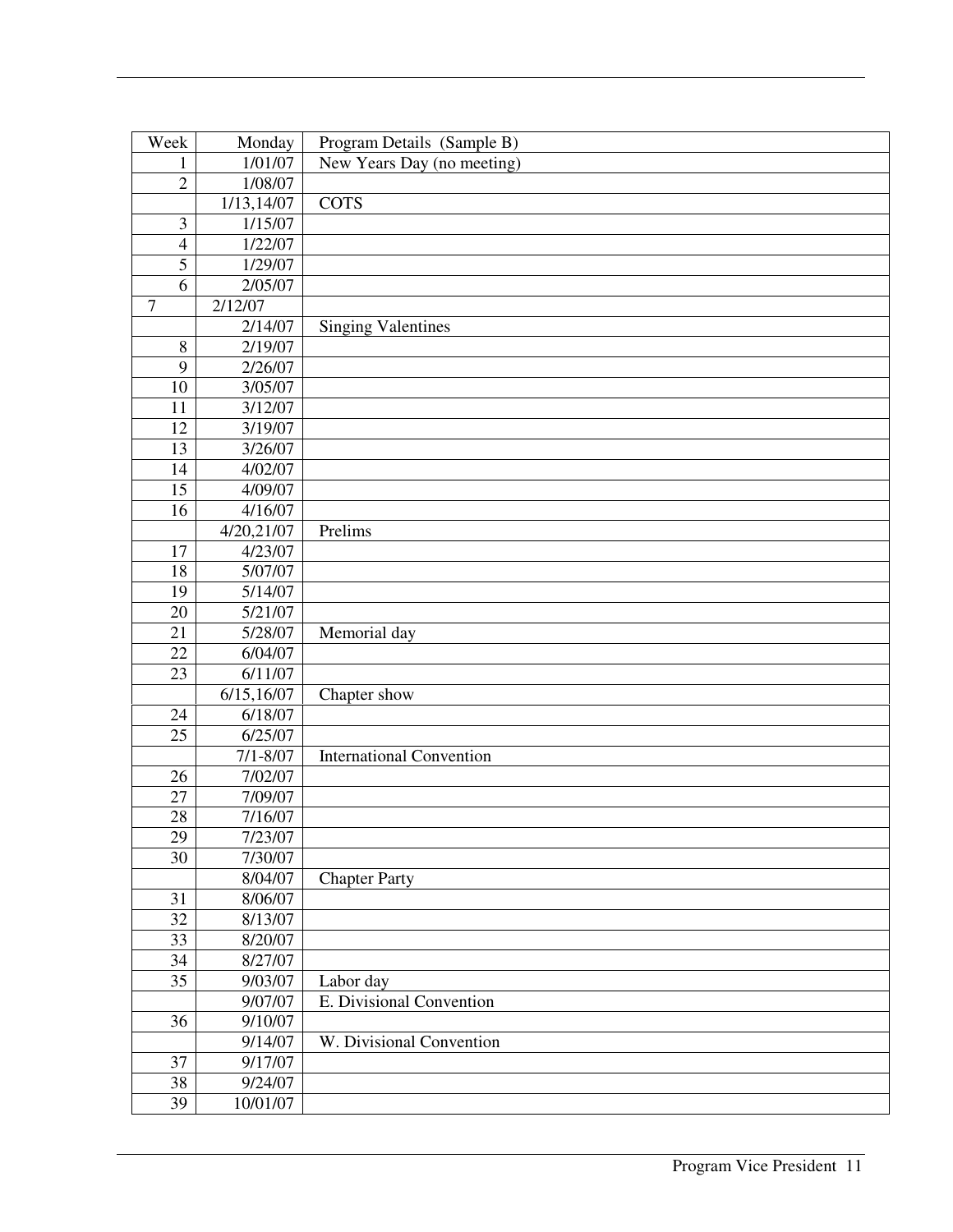| Week | Monday      | Program Details (Sample B)  |
|------|-------------|-----------------------------|
| 40   | 10/08/07    |                             |
| 41   | 10/15/07    |                             |
|      | 10/19,20/07 | <b>District Convention</b>  |
| 42   | 10/22/07    |                             |
| 43   | 10/29/07    |                             |
| 44   | 11/05/07    |                             |
| 45   | 11/12/07    |                             |
| 46   | 11/19/07    |                             |
| 47   | 11/26/07    |                             |
| 48   | 12/03/07    |                             |
| 49   | 12/10/07    |                             |
| 50   | 12/17/07    |                             |
| 51   | 12/24/07    | Xmas Eve (no meeting)       |
| 52   | 12/31/07    | New Years Eve. (no meeting) |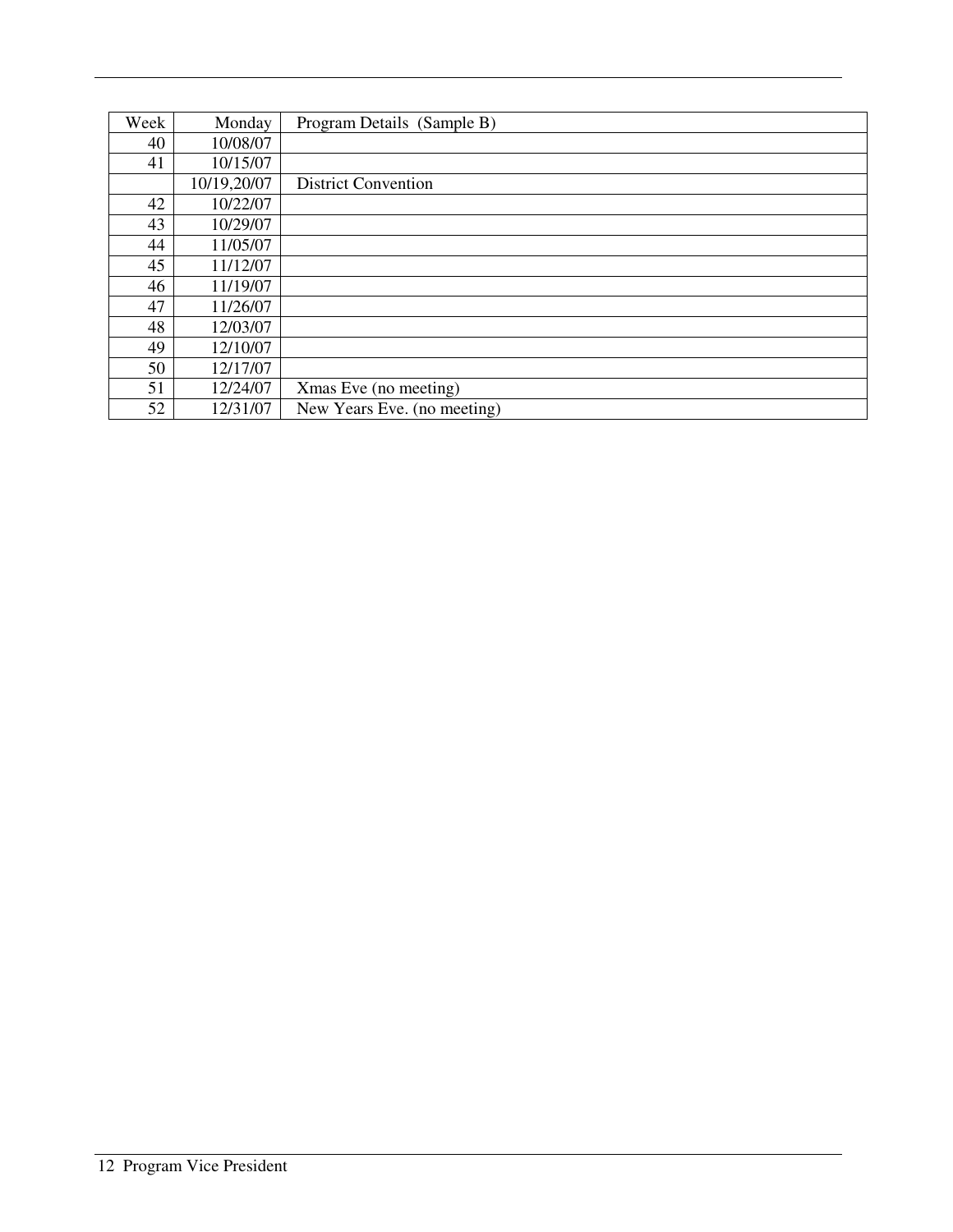#### **Balanced & interesting weekly programs**

We compete for a man's free time – competing with his time for work, faith, his other spare time activities, other fraternal and musical groups, sports, civic commitments and that of his family and with his easy chair. If we are to successfully gain and hold his interest, we must make our meetings more interesting and entertaining than anything else he is involved in.

From the calendar, count the weeks you have available to you. Note the major activities, when they are and how much time your Chapter needs to prepare for them. You can use these activities to help plan your year.

*A chapter performance* (show or competition) requires that the participants know words and music and a performance plan, how to behave on stage, when to be where and how to react to the other performers. They need to know what to wear and some "characters" require make-up. They must learn these things and that takes time. Knowing how to perform our musical style takes time as well. Members must understand how to breathe, what a chord sounds like, how to stand not only to hear your part in the ensemble, but also so the audience understands and appreciates the performance as well. It takes time to hear and get used to the barbershop style of music. It takes practice and training. You just identified up to seven program ideas for each event.

*Polecat* selections are generic songs that most barbershoppers should know. There are ways to train the ear, called *woodshedding*. There are groups both within the chapter and outside of it, which can demonstrate the technique. There are *coaches* to help identify means and methods to improve a performance. *Quartet activities* can be varied and fun. *Guest quartets* bring variety to meetings. Chapters can *gather together* to work together and have fun demonstrating their abilities and sharing the hobby with each other. There are also *non-barbershop diversions*, which can make an evening fun. Here are at least seven more programs.

Please note that you are not devoting the entire night to most of these programs, but that they will be a diversion for at least part of that evening. Please note this is a chapter meeting night and not just a chorus rehearsal. Make sure your music committee is on board with this concept.

We can also dip into resources from the past and into our imaginations. We are looking primarily for 20-30 minute programs to fit into the chapter meeting agenda. Every meeting has a finite number of minutes to fill. It is not up to the chorus director to plan the night's events. Neither would that insure that all members get what they need out of the evening. The director is to look after the musical direction of the chapter chorus (assisted by the music team).

All these things take time. This is what you must sort out and present in an organized order, leading up to each event. Identify each activity and plug it into the calendar. Select from ideas listed in this manual or use your imagination and create some variety. Always be aware of timing and potential complications.

Note that any good idea is worth *repeating*. Use these program ideas (and others) over again as you see fit, but fill in all dates in advance (see Sample "C"). It is important to have contingency plans to fall back on, if a planned activity falls through.

A chapter planning meeting needs to be held around the first of the year with both outgoing and incoming Chapter officers. It would be advisable to hold the meeting at a different place and time than the regular chapter meeting, where all chapter members may attend. The Chapter Counselor should also be invited for input and to coordinate with District affairs. The years' Chapter activity should be discussed to insure that all members "buy into the plan." Request comments from the chapter members.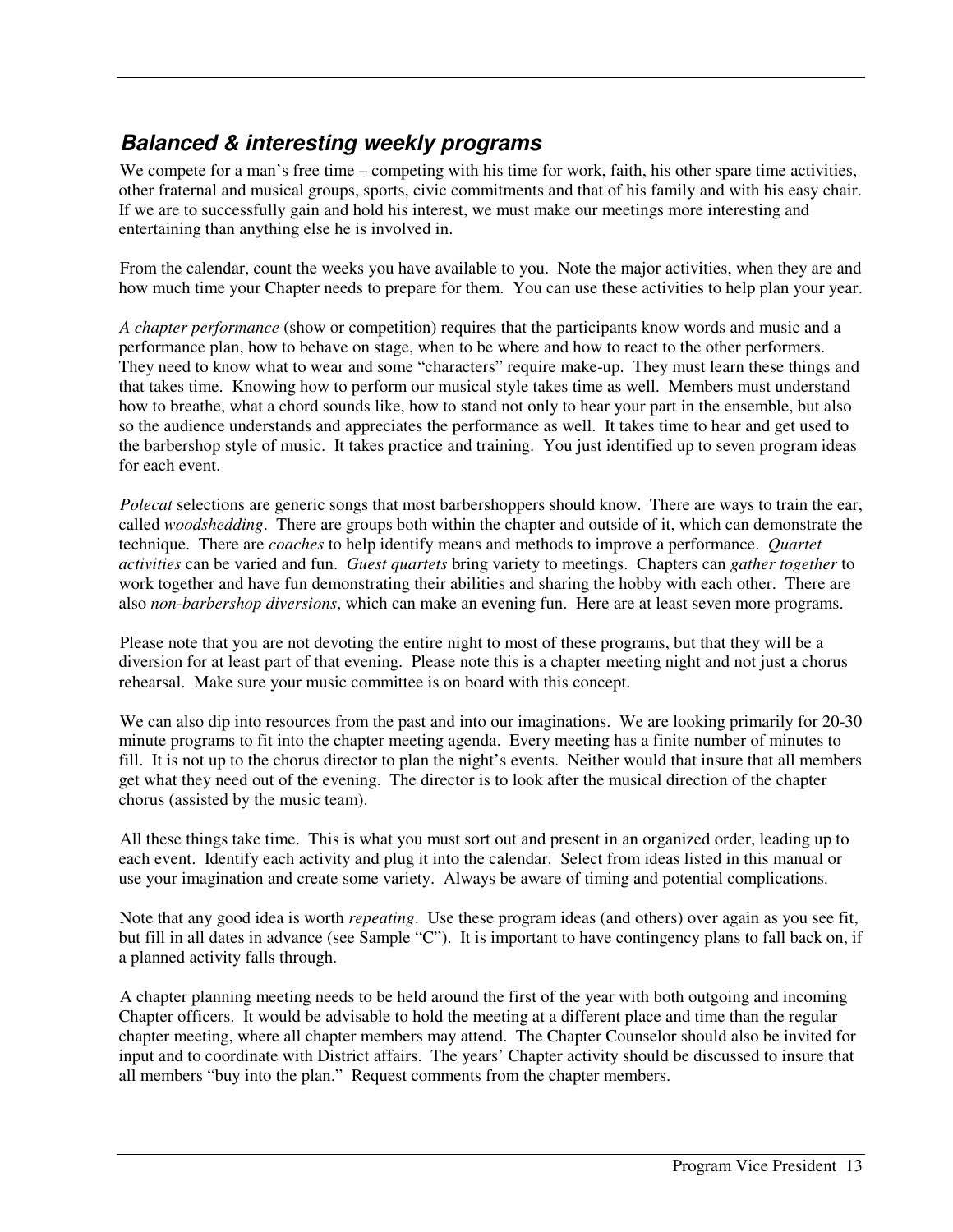| <b>Week</b>                                       | <b>Monday</b> | <b>Program Details</b> (Sample C)         |  |
|---------------------------------------------------|---------------|-------------------------------------------|--|
| 1                                                 | 1/1/07        | New Years day (OFF)                       |  |
| $\overline{2}$                                    | 1/8/07        | Woodshedding and ear singing              |  |
|                                                   | 1/13,14/07    | <b>COTS</b>                               |  |
| 3<br>1/15/07<br>Quartet opportunity -rotating Qts |               |                                           |  |
| $\overline{4}$                                    | 1/22/07       | Non-barbershop night – (pipers)           |  |
|                                                   | 1/27/07       | <b>Chapter planning Meeting</b>           |  |
| 5                                                 | 1/29/07       | Music is serious business                 |  |
| 6                                                 | 2/5/07        | Try out quartets                          |  |
| $\overline{7}$                                    | 2/12/07       | Valentine wrap up / lottery               |  |
|                                                   | 7/14/07       | <b>Singing Valentines</b>                 |  |
| 8                                                 | 2/19/07       | Barbershop Craft                          |  |
| 9                                                 | 2/26/07       | Family night (pot luck dinner)            |  |
| 10                                                | 3/5/07        | <b>Tag Singing</b>                        |  |
| 11                                                | 3/12/07       | Chapter visit (out)                       |  |
| 12                                                | 3/19/07       | Warm up techniques                        |  |
| 13                                                | 3/26/07       | Chapter history night                     |  |
| 14                                                | 4/2/07        | Guest night                               |  |
| 15                                                | 4/9/07        | woodshedding                              |  |
| 16                                                | 4/16/07       | Quartet invitational                      |  |
|                                                   | 4/20-21/07    | Intl. Prelims Convention                  |  |
| 17                                                | 4/23/07       | Non-barbershop night (high school chorus) |  |
| 18                                                | 4/30/07       | Chapter show a sneak peek.                |  |
| 19                                                | 5/7/07        | Chapter visit (in)                        |  |
| 20                                                | 5/14/07       | Barbershop craft                          |  |
| 21                                                | 5/21/07       | Show costume review                       |  |
| 22                                                | 5/28/07       | Memorial Day (invite veterans)            |  |
| 23                                                | 6/4/07        | Family night                              |  |
| 24                                                | 6/11/07       | Make-up techniques                        |  |
|                                                   | 6/15,16/07    | <b>Chapter Show</b>                       |  |
| 25                                                | 6/18/07       | Show kudos                                |  |
| 26                                                | 6/25/07       | Guest night                               |  |
|                                                   | $7/3 - 7/07$  | <b>International Convention</b>           |  |
| 27                                                | 7/2/07        | non-barbershop night (vaudeville)         |  |
| 28                                                | 7/9/07        | Barbershop craft (pitch)                  |  |
| 29                                                | 7/16/07       | Chapter visit (out)                       |  |
| 30                                                | 7/23/07       | Quartet visit                             |  |
| 31                                                | 7/30/07       | Woodshedding                              |  |
|                                                   | 8/04/07       | Xenia Corn Roast                          |  |
| 32                                                | 8/6/07        | Coaching one-on-one                       |  |
| 33                                                | 8/13/07       | The Best Quartets - ours                  |  |
| 34                                                | 8/20/07       | Guest night                               |  |
| 35                                                | 8/27/07       | Coaching chorus                           |  |
| 36<br>Labor day (Off)<br>9/3/07                   |               |                                           |  |
|                                                   | 9/8/07        | <b>W</b> Division Convention              |  |
| 37                                                | 9/10/07       | Discipline                                |  |
|                                                   | 9/15/07       | <b>E</b> Divisional Convention            |  |
| 38                                                | 9/17/07       | non-barbershop night (CCM Jazz)           |  |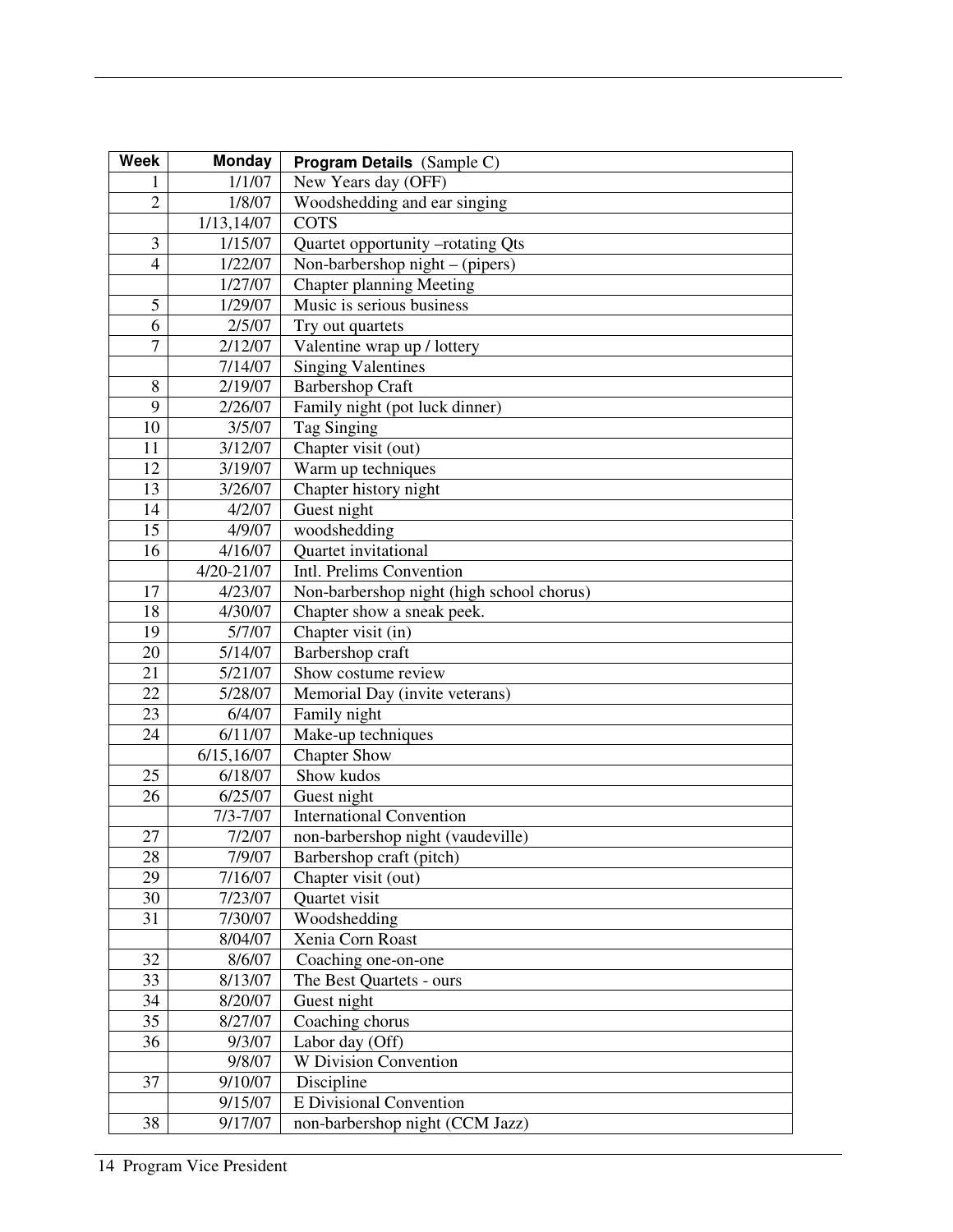| <b>Week</b> | Monday      | <b>Program Details</b> (Sample C) |  |
|-------------|-------------|-----------------------------------|--|
| 39          | 9/24/07     | Quartet recognition               |  |
| 40          | 10/1/07     | Chapter business (making it go)   |  |
| 41          | 10/8/07     | Barbershop Craft (unit sound)     |  |
| 42          | 10/15/07    | <b>Chorus Coaching</b>            |  |
|             | 10/19-20/07 | <b>District Convention</b>        |  |
| 43          | 10/22/07    | Woodshedding                      |  |
| 44          | 10/39/07    | Chapter visit                     |  |
| 45          | 11/5/07     | Novice quartet practice           |  |
| 46          | 11/12/07    | Novice Quartet Competition        |  |
| 47          | 11/19/07    | Xmas package test                 |  |
| 48          | 11/26/07    | quartet night (guest)             |  |
| 49          | 12/3/07     | Woodshedding and ear singing      |  |
| 51          | 12/17/07    | Xmas performances                 |  |
| 52          | 12/24/07    | Christmas Eve (no meeting)        |  |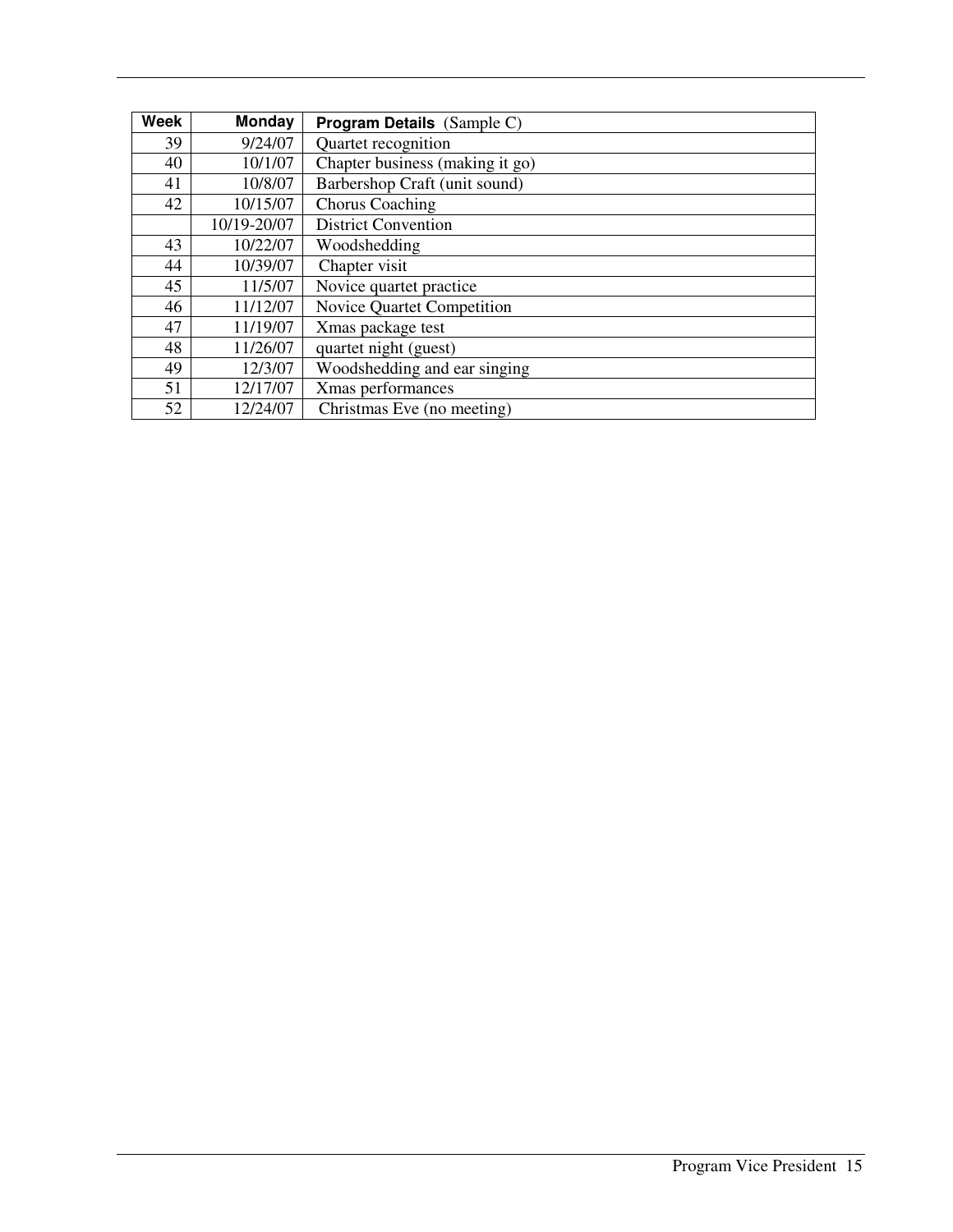## **Meeting Night Timing**

Any chapter meeting should include warm up time, chorus time (learning new music and performing repertoire), and a short, organized business meeting, to bring up chapter affairs and scope out upcoming activities. Even the most enthusiastic man needs a break. Regular craft time and quartet time is optional, but recommended. Social time is more important to some than others, but this is not to be confused with a break. Barbershop craft take many forms.

So let's look at the routine meeting night. Wait a minute! A routine is boring! Let's shake up the boring routine. Sometimes the program may suggest the night's timing. In any case, timing means that everything gets done. Short of watching the clock, that night's program director needs to make sure that no activity gets skipped. It is important to read the mood of the chapter and move things along when interest wanes. Here are some possible sequences:

| 7:30 PM   | Warm up and polecat           | 7:30 PM           | Quartet rehearsal/Warm up   |
|-----------|-------------------------------|-------------------|-----------------------------|
|           | selections or woodshedding    | $7:55$ PM         | Announcements               |
| 7:45 PM   | Director begins chorus        | 8:00 PM           | Chorus Rehearsal            |
|           | rehearsal                     | $9:00$ PM         | <b>Break</b>                |
| 8:45 PM   | Break and set up program      | $9:10$ PM         | Program                     |
| 8:55 PM   | Announcements                 | 9:30 PM           | Repertoire review           |
| $9:00$ PM | Program                       | $9:55$ PM         | Tag Singing or woodshedding |
| 9:20 PM   | Repertoire                    |                   |                             |
| $9:55$ PM | Final remarks / lottery       |                   |                             |
| $7:30$ PM | Program                       | 7:30 PM           | Announcements               |
| 7:50 PM   | Announcements                 | 7:35 PM           | Warm up $&$ Tag Singing or  |
| $7:55$ PM | Sectional rehearsal           |                   | woodshedding                |
| 8:15 PM   | <b>Break</b>                  | 8:05 PM           |                             |
| $8:25$ PM | Craft                         | $8:50 \text{ PM}$ | Quartet activity            |
| 8:35 PM   | Chorus Rehearsal              | $9:05$ PM         | <b>Break</b>                |
| 9:50 PM   | Story Time, woodshedding $&$  | 9:15 PM           | Repertoire review           |
|           | wrap up                       | $9:35$ PM         | Program                     |
| 10:00 PM  | Social time with refreshments | 9:55 PM           | Parting comments            |

You may want to include several committees as noted previously, with members, who can plan in advance, then manage some portion of the meeting. It is suggested that the chorus review as many songs as possible every night, running entire songs without stopping, whenever possible.

The possibilities are endless. Help make the year come alive for yourselves and your members. Make the plan now and the rest is follow through. Promote the planned activities. You might have a few back-up programs you can insert on the fly, in case your planned activity falls through. Also it is easier to do some of these things if you have a budget to pay for them. Have a plan, then make it happen!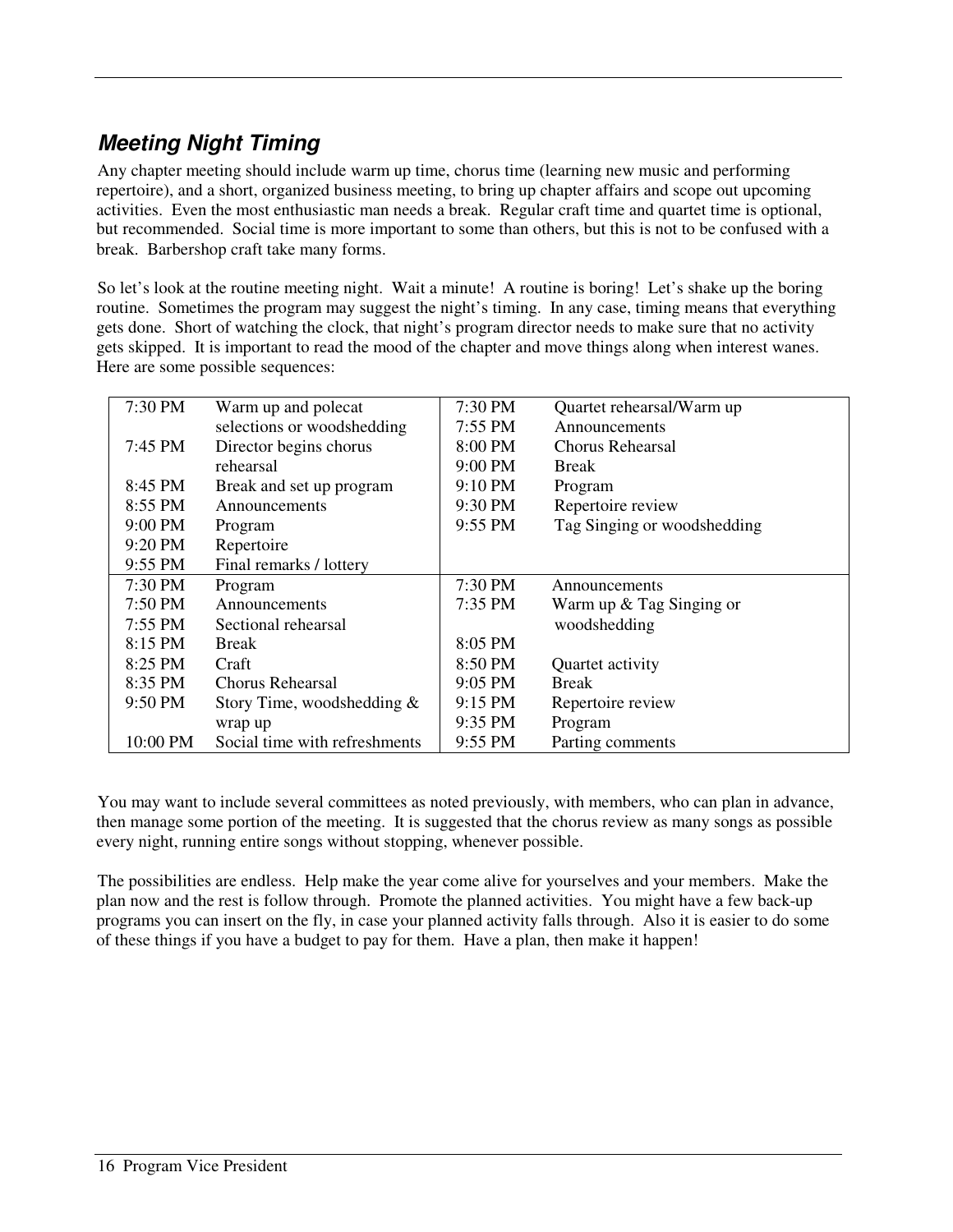### **Leadership**

Leadership is a quality that develops with time. It is the ability to inspire and help others work together toward a goal. Leadership is bestowed by others recognizing ability.

There are three styles of leadership.

| Democratic    | encourage participation. Use when the subject under consideration is controversial.        |
|---------------|--------------------------------------------------------------------------------------------|
| Permissive    | open and free-wheeling meetings in which all can talk whenever they want to, and usually   |
|               | do.                                                                                        |
| Authoritative | directing the meeting with an iron hand. Use when the subject under consideration consists |
|               | of "open and shut" items that can be handled in short order.                               |

The leader must define the goals of the group and provide an environment for achieving them within the constraints of the Chapter's constitution and bylaws.

#### **Effective leadership.**

Effective leaders are good communicators. An effective leader can make the leadership function appear easy through:

- preparation
- practice
- diplomacy

A leader must set an example for others to follow. He should help settle differences and disagreements by encouraging a spirit of cooperation. He can introduce new ideas that help solve problems.

#### **Developing leadership skills**

Leadership skills can help:

- Achieving group goals by focusing everyone's energy on the task at hand.
- Grow professionally, since leadership skills can be applied in any line of work.
- Enjoy personal growth and satisfaction, from knowing that you are making a difference in the world around you.

#### **Types of communication**

Communication is the art of putting a message across. It may be:

| Written: | Information sent by letter, memo or report.                                                       |
|----------|---------------------------------------------------------------------------------------------------|
| Spoken:  | Transmitted by telephone, formal speaking in front of groups, and conversation.                   |
|          | Unwritten, unspoken: Based upon the communicator's tone of voice, body language, mannerisms, etc. |

Communication is the key to developing and using all other leadership skills, as people can't work together without communicating.

#### **Good Communication Tips**

*Develop your speaking skills.* Speaking, whether to an individual or to a group, is a skill that improves with practice.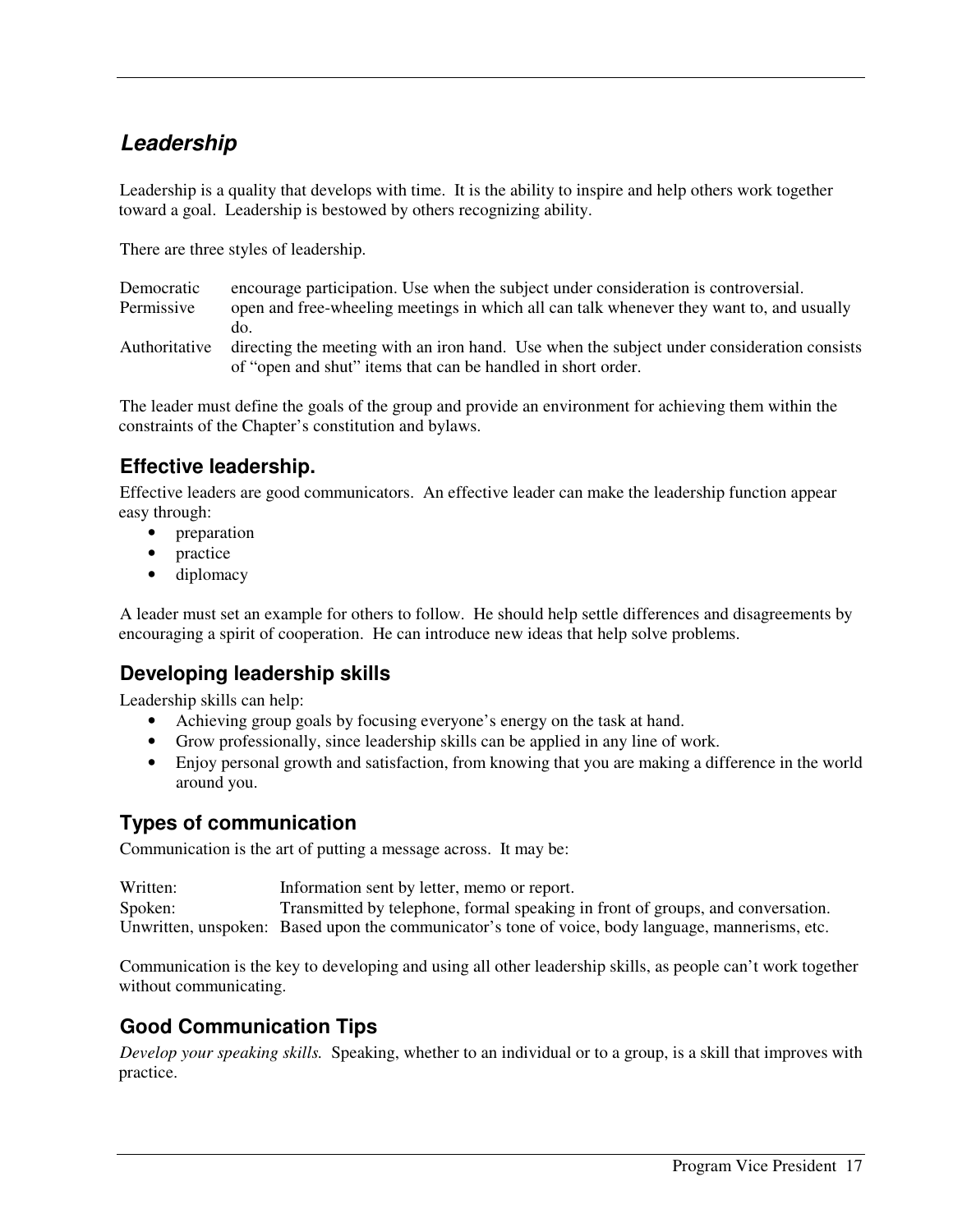*Be timely.* Present only information that's current and relevant. Make it a point to be on time and stick to the schedule.

*Practice good listening habits*. Be courteous and pay attention to what's being said. Take notes and ask questions if you are unsure.

*Keep a positive attitude. Smile!* Even if you disagree with what's being said, don't let your emotions interfere with clear thinking. Summarize without interjecting your opinions.

#### **Effective Communication**

Be brief. Stick to the subject at hand to avoid confusing your members. Be accurate Check all the facts before making any comment. Keep it simple Don't use confusing terminology or unnecessary explanations. Goodwill Chapter members will take their tasks more seriously if you demonstrate that you're more interested in group goals than in your own personal agenda.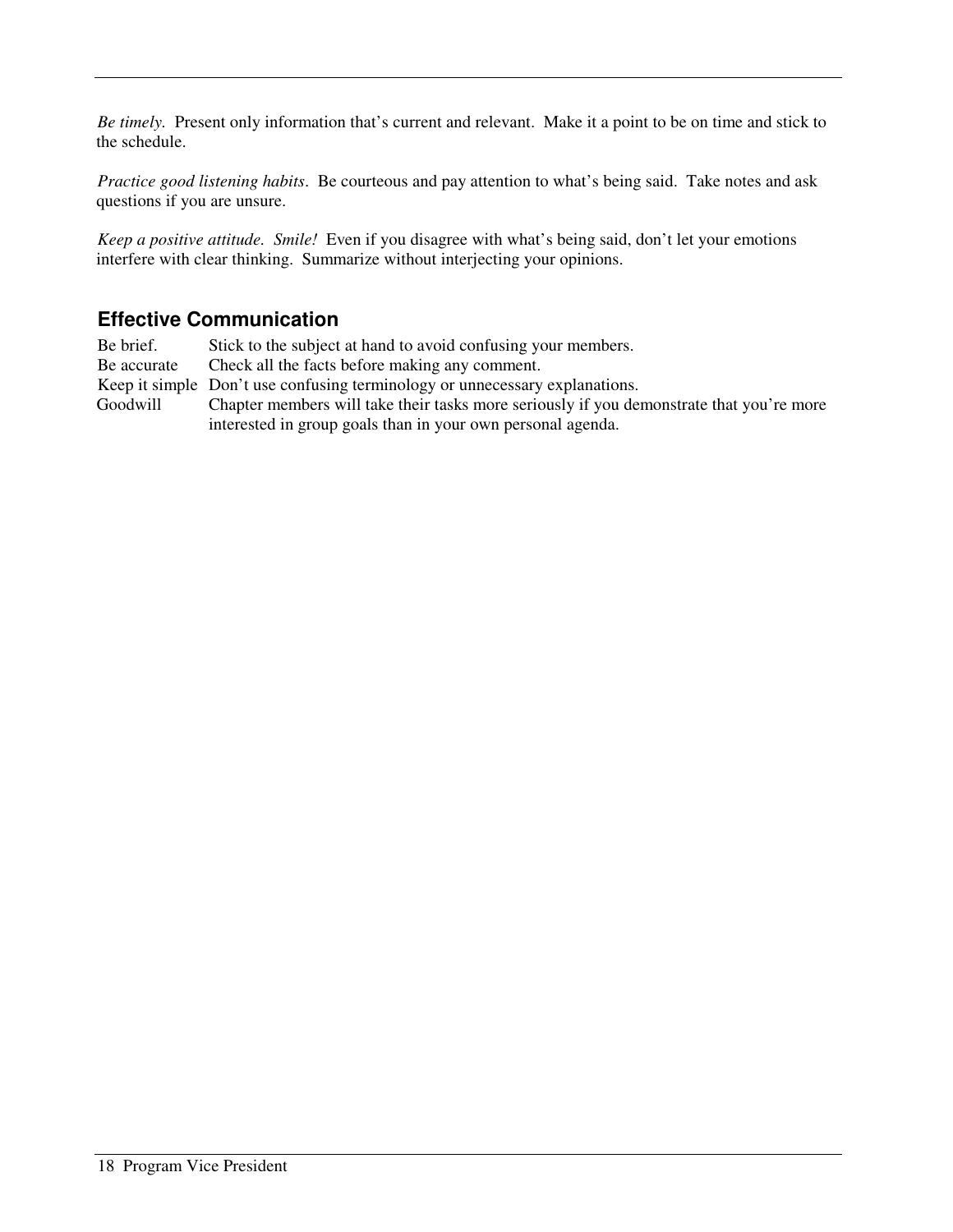### **Quartet Programming Ideas**

Start big, include everyone. If men are to get involved in quartetting, we must make it easily available, nonembarrassing and start at a level that includes everyone.

#### **Random VLQ**

Have each section count off by 4's, 5's (1,2,3,4, 1,2,3,4, etc.) or whatever number you pick. (If you have only 4 tenors, you obviously can't count off by 6's). Have each man remember his number. Start the entire chorus singing a song. At a given signal, the leader of the activity says one of the numbers. At that time, only the men with that number stand and sing. Throughout the song, change the number every now and again to give all the men and opportunity to sing. Keep the men on their toes by continually changing the order in which you call the numbers.

This technique includes everyone in the beginning step of quartetting. How? Many men in our Society are not strong singers, and those are the people who need the prodding to have fun via quartet activities. No one has to be embarrassed by standing in front of a group before he's ready. With this method, each man has someone else in his section to lean on for vocal support.

The basic method helps everyone to become a little more independent and somewhat diminishes the chorus atmosphere.

#### **Use double quartets, bakers dozens, small groups**

This is perhaps the best way to get the shy singer involved into quartetting activities. That first step for many men who sing barbershop, to get into a quartet, seems to be a major one. Many chorus singers lack the confidence to step right in and begin singing in a quartet. If you can develop a way for this man to find that confidence, he'll love you for it. The use of a double quartet activities does just that.

Form two quartets, one standing directly behind the other.

The goal is to have eight men singing at all times. Start the men on a song. At a given signal, a clap of the hands or something, the front four men point to people in the chorus that sing their same part. If you are in the group and have been pointed at, you must go to the back of the double quartet and "tag" the back man singing in your part. He then will tag the front man, who then leaves and sits down.

You can keep changing parts as much as you want.

Remember these things – You only point and pick someone on a given signal, stay and sing 'til you are "tagged" out. All eight men must sing all the time.

The use of double quartets should be encouraged. Many times activities for quartets can also be used with double quartets. The experience and encouragement of singing in a double quartet can be a tremendous help for the shy singer. Once again, each man in a double quartet has someone else to lean on for support. The use of double quartet or octet activities is the best and most productive "tool" a quartet promotion man can use!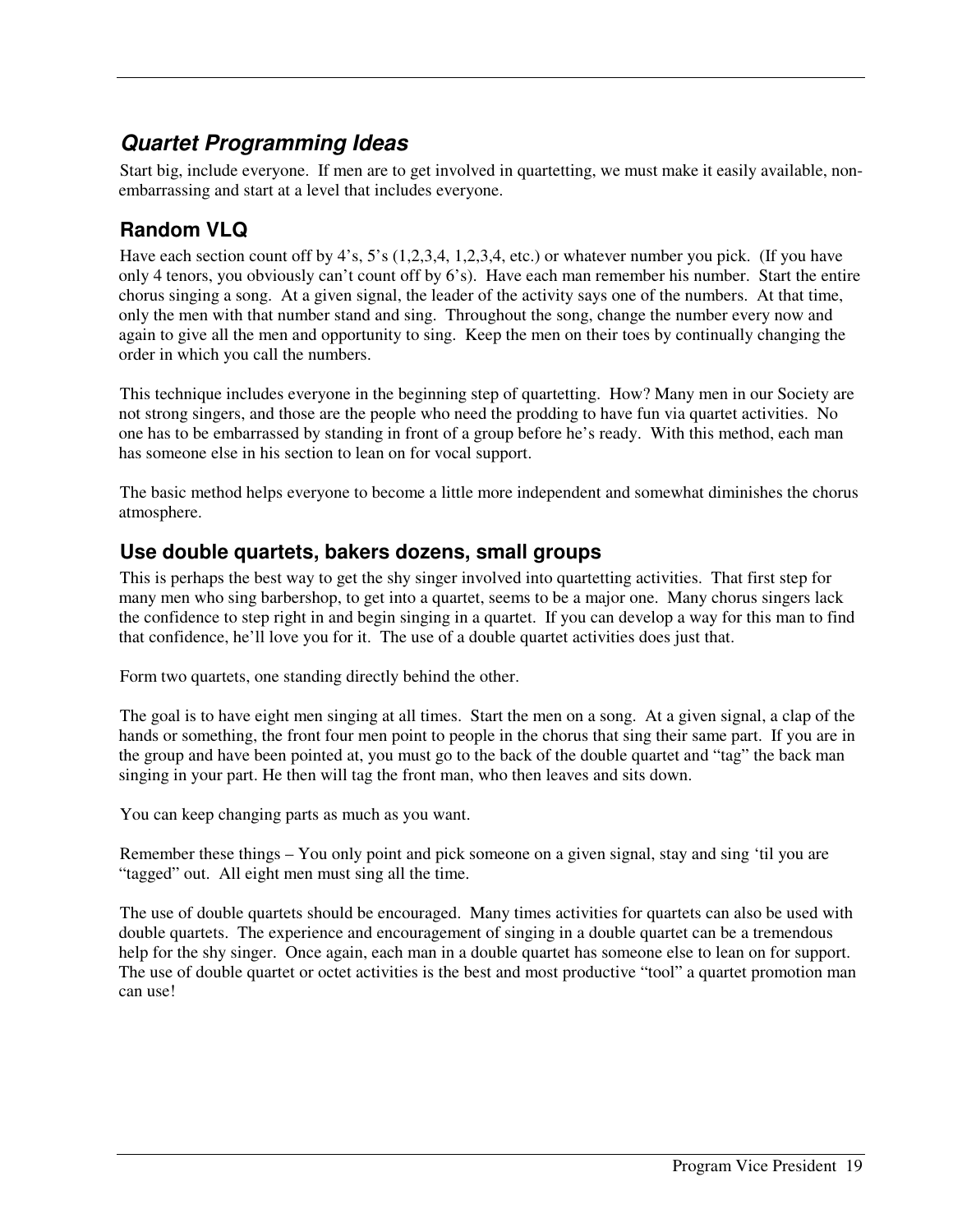#### **Quartet activities**

Now that each member has had some time singing in a small group, he will be better prepared to sing in a regular quartet.

The following activity has been very successful. Everyone can get involved and no one has "to sing in front of anyone." It's called the

#### **Quartet Round Robin.**

In your chorus, take the section with the least men present (e.g. tenors – 5; leads-15; basses-13; bari-7. In this case, 5 tenors – 5 groups). Space them out around the room as far apart as possible. You will double up some parts, but distribute the other members as evenly as possible. Make sure the basses face the leads and the tenors face the baris.

Each group is to start singing a song. Encourage each ensemble to sing a different song. This may sound bad from the center of the room, but it will draw the singers in each group closer together to listen for their own sound.

After about 1 to 2 minutes a signal is given to stop singing. At this time tenors and baris stay in place; leads move one group to the right; basses move one group to the left. Then the process starts all over again. Sing for a minute or two, then switch again.

#### **Novice quartet parades and contests**

If we ask and expect members to get involved in chapter-sponsored activities, we ought to give them some reward for their efforts from time to time. A reward could be anything from a chance to perform publicly, to trophies, to things from the Society's merchandise department. It can also be a ribbon, coffee mug, Tshirt, etc. (Have a look at the merchandise and supply catalogs). Activity:

- Quartet parade non-scoring exhibition of chapter quartets.
- Area quartet jamboree
- Novice quartet olympics This is a very educational and fun program.

Here's how the scoring goes: Your panel of scorers can be anyone, even wives. Have as many scorers as you like (it's best with at least five). Each scorer rates the entire performance from start to finish. Each scorer rates from 1 to 10. Throw out the highest and lowest score and total the rest: that's the score! When all the groups have performed, your "panel" will have chosen the most entertaining group.

By this time, most men will be enjoying some form of quartet activity. Just think how much happier everyone in the Chapter will be.

To aid quartetting, the following material should be available to this committee:

- Fundamentals of Music manual.
- Chorus Director's manual.
- Quartet Coaching Technique manual.
- The Barberpole Cat program outline and materials.
- The Barbershop Quartet Information manual.
- Of course, all knowledge of district and Society schools which are available to your quartet personnel.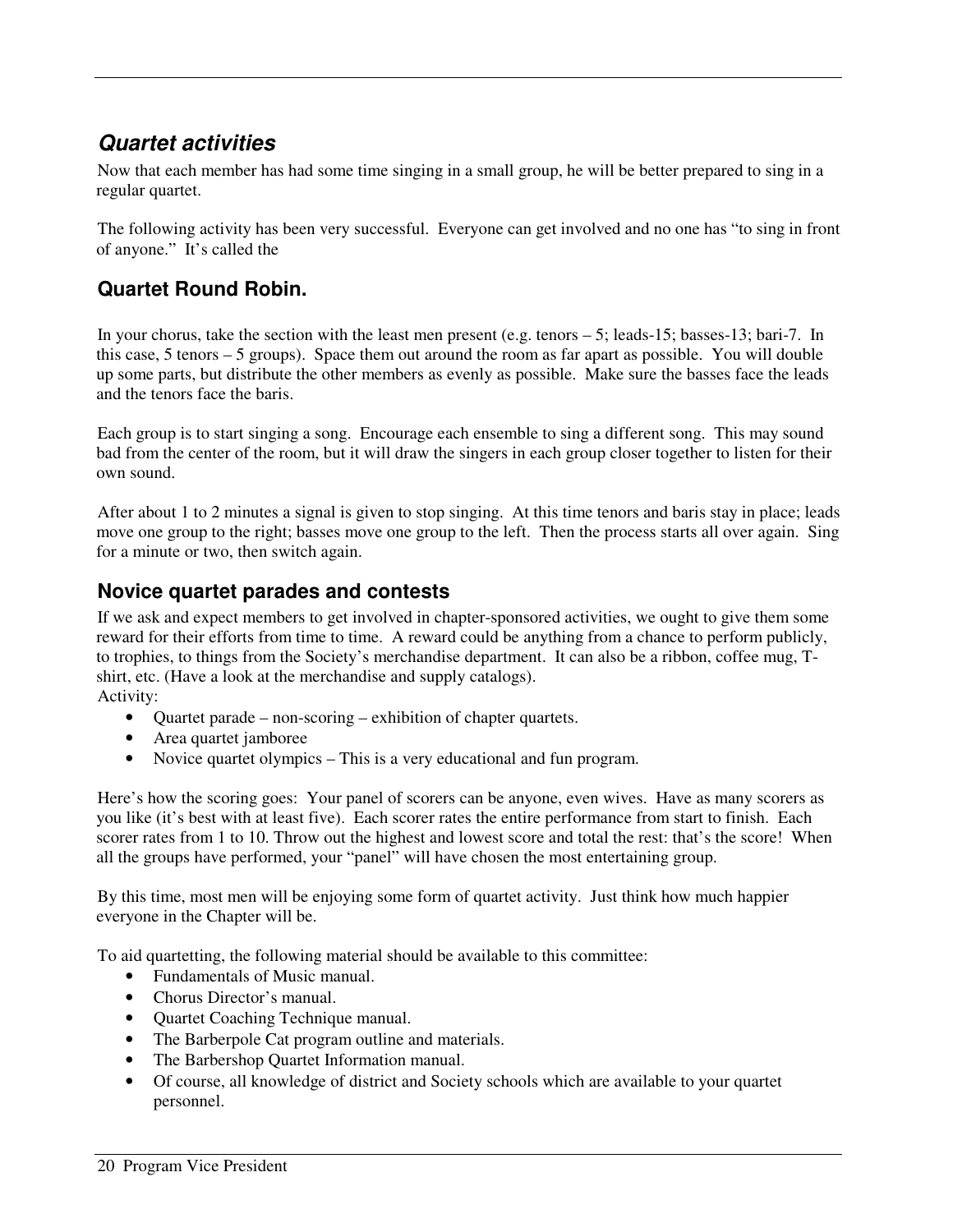#### **Mixmaster quartetting**

One way to get everyone involved in the activity is a random sequence of four parts. Make sure you have everyone's attention and go part by part, getting everyone to count off 1, 2, 3, 4 etc., making sure that every tenor, lead, baritone and bass is assigned his own unique number that he must remember. Keep track of the highest number of each, not who is what number, that is for the individual to know. You will have four 1's probably four 2's and so forth.

Start a polecat or chorus repertoire song that everyone supposedly knows. Everyone sings through together. Then start again, first calling a random number for tenor, then lead, then bari, then bass, making sure there is an individual for each number. Those four individuals will start the song and sing a couple of phrases. Pause and call out four more random numbers. The next foursome will sing several more phrases. Repeat again and again and again, repeating the same song a several times, if necessary. On the last time through everyone sings the final phrases together. Not everyone will participate, but everyone will pay attention for his opportunity to carry his part. The fun is to keep the music going as much as possible.

#### **Push-out quartet (tag quartet)**

This is usually everybody's favorite quartet "gimmick." Whenever a chapter participates in this activity, there's fun for everybody. Here's how:

- 1. A quartet volunteers or is chosen to start a song.
- 2. The foursome continues to sing until such time as another person, bari, tenor, bass or lead, decides he would like to sing.
- 3. When a man decides to sing, he approaches the quartet from behind, gently pushes out the fellow singing the part he intends to sing and continues the song until such time as he is similarly pushed out.
- 4. The song "After Dark" is ideal to kick off this activity.

This technique is also one of the very basic ideas for quartet participation. The reverse is also much fun (the quartet man picks someone to replace him).

#### **Area quartet jamboree**

In conjunction with the Barberpole Cat program, chapters are encouraged to host and participate in area jamborees. Three or more chapters meet in friendly semi-formal quartet competitions. Quartets will have competed at the chapter level, and the top three from each chapter are eligible at the inter-chapter level. Ribbons, (available through the international office), should be awarded to the participating finalists. Since this activity is designed for enjoyment through quartet participation, judges may be certified or candidate judges, section-leaders, chapter officers, guests or wives. While the ground rules may be adjusted where deemed necessary, it is suggested that each quartet perform one song of their choosing from the following suggested arrangements:

- The 12 Barberpole Cat songs
- The songs from the Strictly Barbershop Song Book (except America the Beautiful) 17 songs
- Simple one-page songs that feature four-part barbershop style harmony.

Area level competitions can be held each year. This event could be a fine ladies' night program coupled with a covered dish surprise supper.

#### **Handicap quartet**

Have several quartets (chapter or pick-up pre-selected to sing.

Just before they sing, they are told they will have to follow instructions that will be flashed from the rear of the audience.

Instructions will be to do crazy things as they sing. For example:

• Must each drink a glass of water during the song, no spills allowed.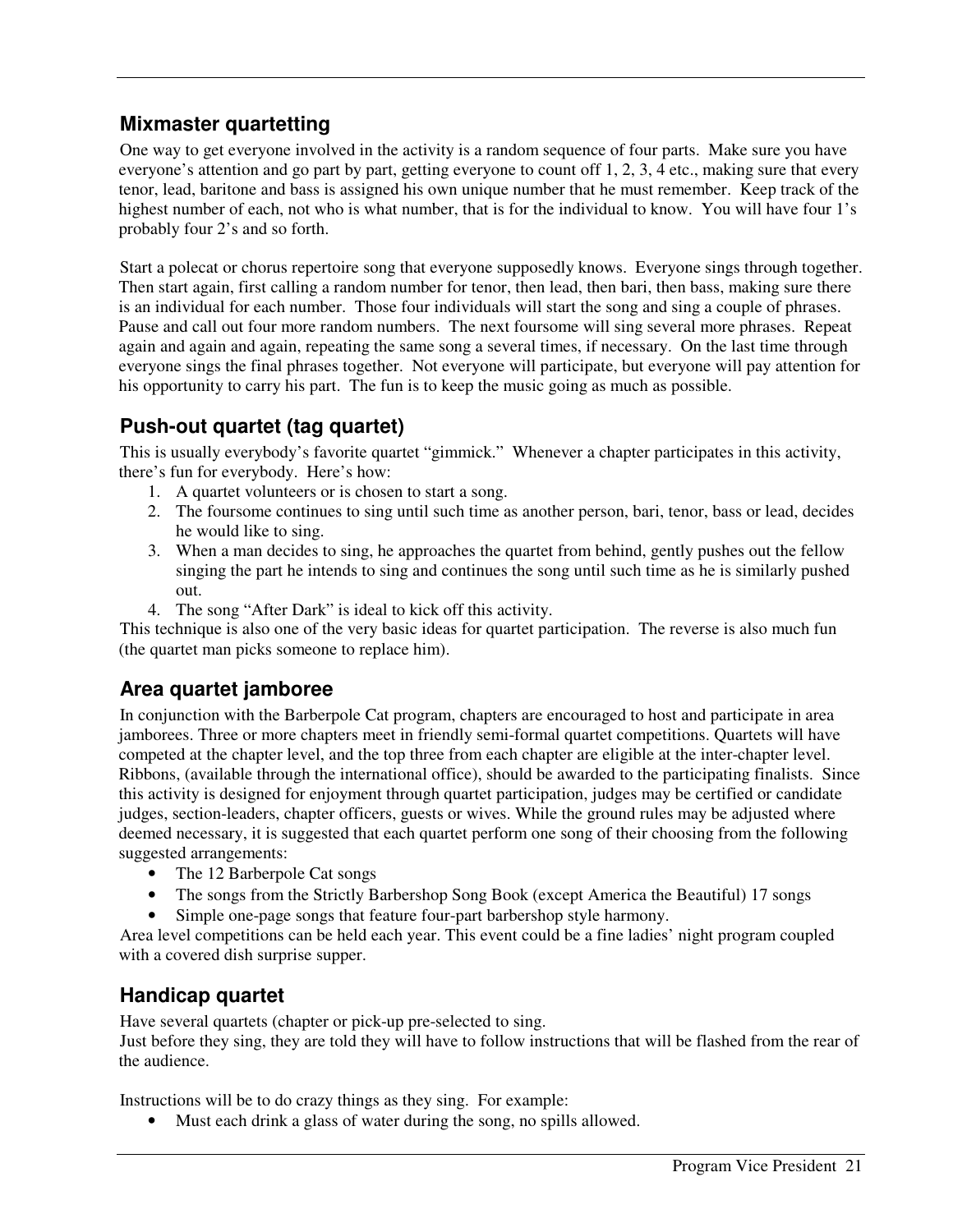- Pass eggs up and down line by spoon.
- Change shirts or socks, etc. while singing.
- Blow up balloons 'til they pop.
- Skip rope singly or all together.
- Eat soda crackers.

The possibilities are limitless – this program works with any size group.

#### **Quartet appreciation night**

Have you ever stopped to think how much your chapter's organized quartets do for you and your chapter? They entertain at your meeting, sing on your annual shows, sing in your chorus, represent your chapter when singing out on their own and when your chorus sings out, they add to your program... and all free. Now, why not honor them at one of your meetings? Let them know how much you appreciate what they are doing for your chapter. By using a modified version of The Barbershopper of the Month, detailed in this manual, you can say thanks in the proper manner. After all, they deserve it.

#### **Chapter quartets**

Having a parade of chapter quartets doing 2-3 songs each can help the chapter take stock in the quartets which need an opportunity to work an audience. Plan ahead to give your quartets time to prepare and help coordinate selections to avoid one quartet repeating the song of another.

#### **Program quartets**

Program quartets are put together by the program officer, musical director and quartet activity chairman. These quartets consist of all current members participating in quartet activity plus all new members. These quartets are assigned a number and one or more quartets are part of the program each week. The quartet knows about three weeks in advance when it is to perform. This program idea gets the "new man" participating right from the start, promotes chapter quartetting and aids the planned program. Note: After a program quartet performs, its membership may be reassigned to new quartets. The program is a real winner!

#### **Visiting quartet**

Call a quartet which is not too far away, unless you want to put them up overnight. Plan to cover their expenses (gas, food and, if necessary lodging). Ask them to perform a given time slot in the evening. Promoting the quartet usually boosts attendance.

#### **Comedy quartet contest**

Because of personal inhibitions, most fellows will not participate in serious quartet singing. The guise of comedy, however, tends to erase the reluctance of many of the average chapter members so that they will actually rehearse with a combination and try to win a contest as well. The title of this program idea fully explains exactly what takes place. An imaginative program chairman can create the enthusiasm necessary for a successful program.

Start by announcing in advance a date for the contest. The contest should take place following a sustained rehearsal schedule for a show, contest or other important chapter activity. An entire meeting night should be allocated for its execution.

Bring in a quest quartet, if possible, to act as judges. Find the local favorites and prevail upon them to "give of themselves."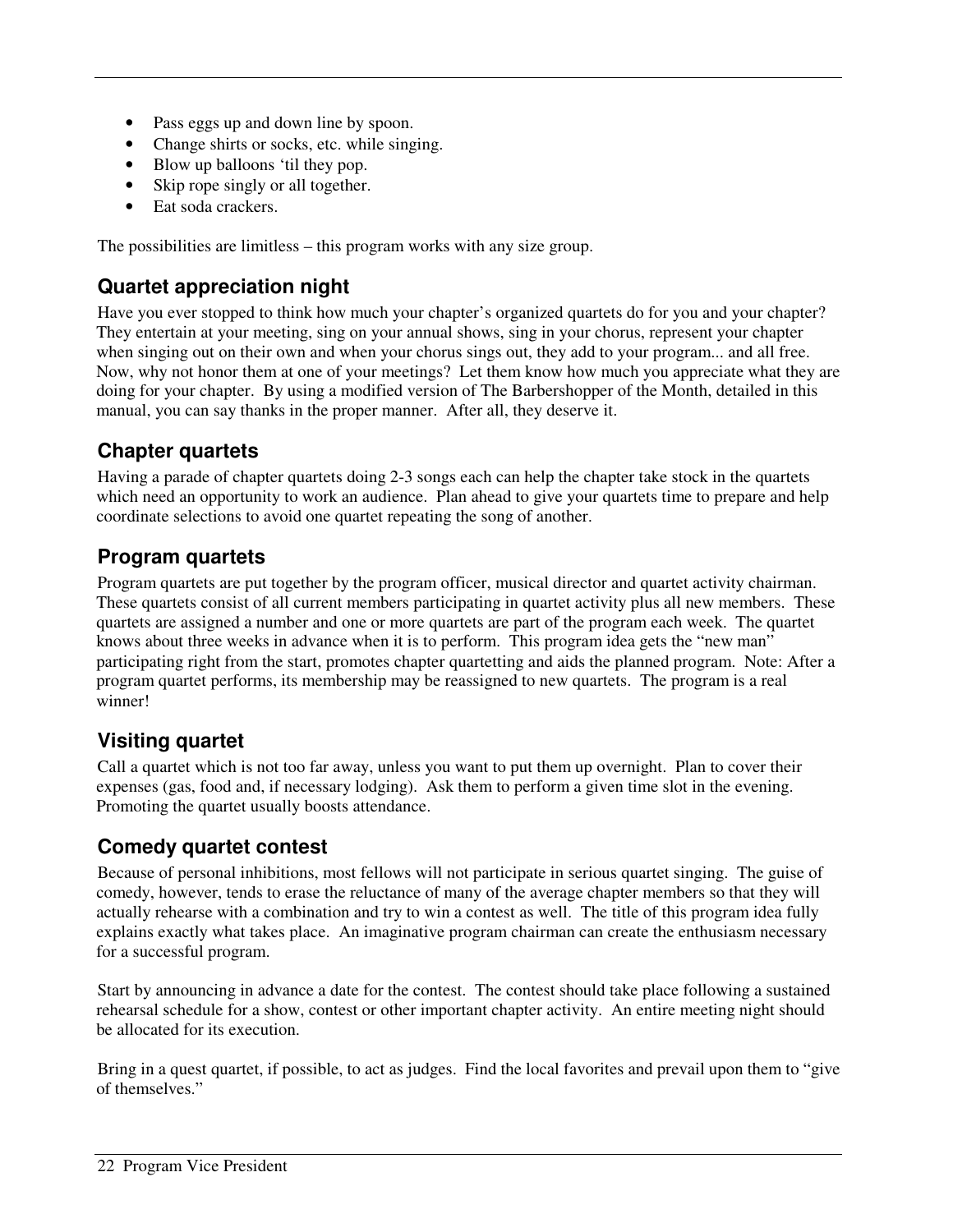Establish class and categories for the judges to use as guidelines. (The funniest, the fattest, the flattest, the best smiles, the crummiest, etc.)

One song or act should be sufficient for each competitor.

The quartets should be presented much as the quartets are presented in our officially sanctioned contests. Therein lies the only similarity between a real contest and the one we are outlining here.

Prizes should be awarded such as for the best smilers, a tube of toothpaste for each competitor (tied to a ribbon, which can be strung around the winner's necks).

Avoid embarrassing anyone, but try to get as many members involved in this as possible.

This is simply a contest which puts combinations of men and voices together for the expressed purpose of being as funny as possible and, in turn, realizing total enjoyment. Even non-singers have been known to participate in this exciting endeavor.

#### **Three and one**

Calling for the three experienced singers and one novice, this program idea is simple:

- 1. Have three men in a registered quartet select a man who has never been known to sing in a quartet.
- 2. In private, have the quartet surrender a spot for the novice and teach him his part or have him do a familiar song.
- 3. Once he has demonstrated that he can sing his part fairly well, have the experienced men convince him to sing in front of the chapter.
- 4. The results: he'll be king for a night and won't be able to get a bit of sleep for a week!

The quartet in turn will become the chapter heroes if they aren't already.

#### **Easy pickin's**

Using four separate voice-part containers suggested earlier, this program is extremely easy to run but most enjoyable. Quartets are selected by drawing the names of all members and guests who have signed a list expressing their wish to participate.

Names are sorted according to voice part and placed in separate containers. To start the program off, the program chairman draws the name of the lead for the first quartet. The lead, in turn, draws the names of the tenor; the tenor draws the name of the bari and the bari, the name of the bass. The bass of the first quartet then draws the name of the lead for the second quartet and the pattern is repeated.

#### **Woodshedding**

The first Barbershoppers had no written arrangements; everything was put together by ear. We are still "ear singers," but many are tied to the written, published arrangements for our songs.

Is your barbershopping limited to singing prepared arrangements and tags? You are missing one of the most important elements in the diet of a Barbershopper. Try some woodshedding. Woodshedding is singing an "unarrangement." Woodshedding can go from the very basic finding of chords to adding swipes, to singing only four-part chords voiced for barbershop. We are concerned here with basic woodshedding... the first step!

Melodies travel along a "harmonic highway" that stretches from the beginning to the end of a song. Barbershop tunes spring from harmonic highways that are full of barbershop sevenths, with a minimum of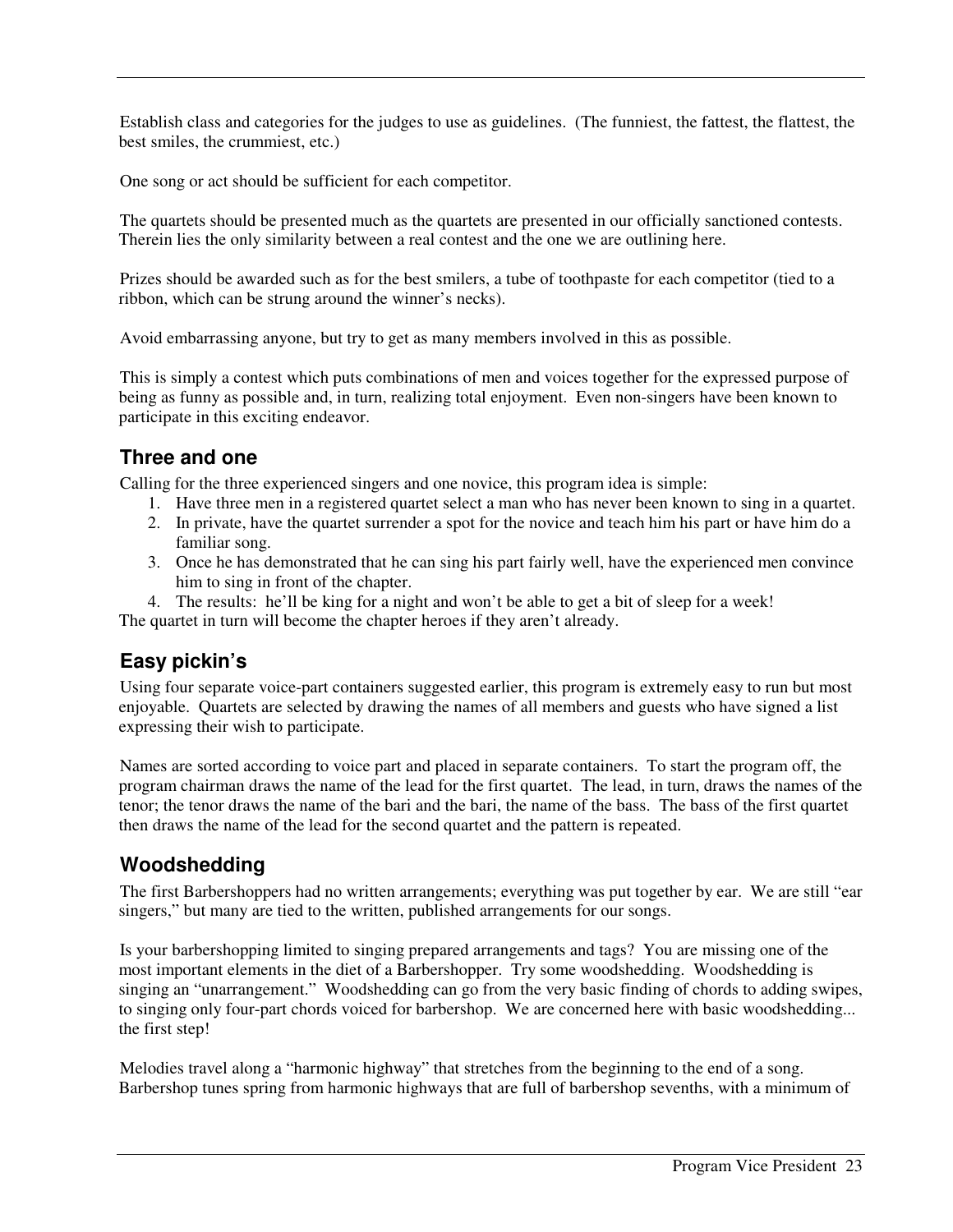minor-type chords. A composer, when writing a melody, is aware (consciously or subconsciously) of the flow of the harmonic structure surrounding and supporting the melody.

In woodshedding, we work backwards; we listen to the melody and discover the harmonic highway that transports it. Since each note in a barbershop melody is almost invariably a part of the harmonic structure, the roadbed of harmony is revealed to the car as the melody flows along.

The basic woodshedding of barbershop, for quartets and choruses, is easy. Follow these rules:

- 1. All singers take a tune-up chord on the tonic (key note), using a hum or neutral vowel.
- 2. Have a soloist sing an unarranged barbershopable song.
- 3. All singers sustain the tune-up chord until the ear forces a move.
- 4. When a move is inevitable, try moving a short distance, one way or the other, up or down. Locate a note in the new chord. Never mind the number of parts, a chorus will naturally locate more chord tones than a quartet. The idea is to discover and follow the harmonic highway.
- 5. The solo singer should sing through any tough parts quickly and allow the harmony parts to locate the important harmonic pillars.

It's easy... it's fun. Any Barbershopper can do it, and every chapter meeting should have the woodshedding of a song as part of the evening.

Check the Society website for music and folio listings. For example stock 4040 are the woodshedding folio and 4810 learning tapes & 4811 learning CD's.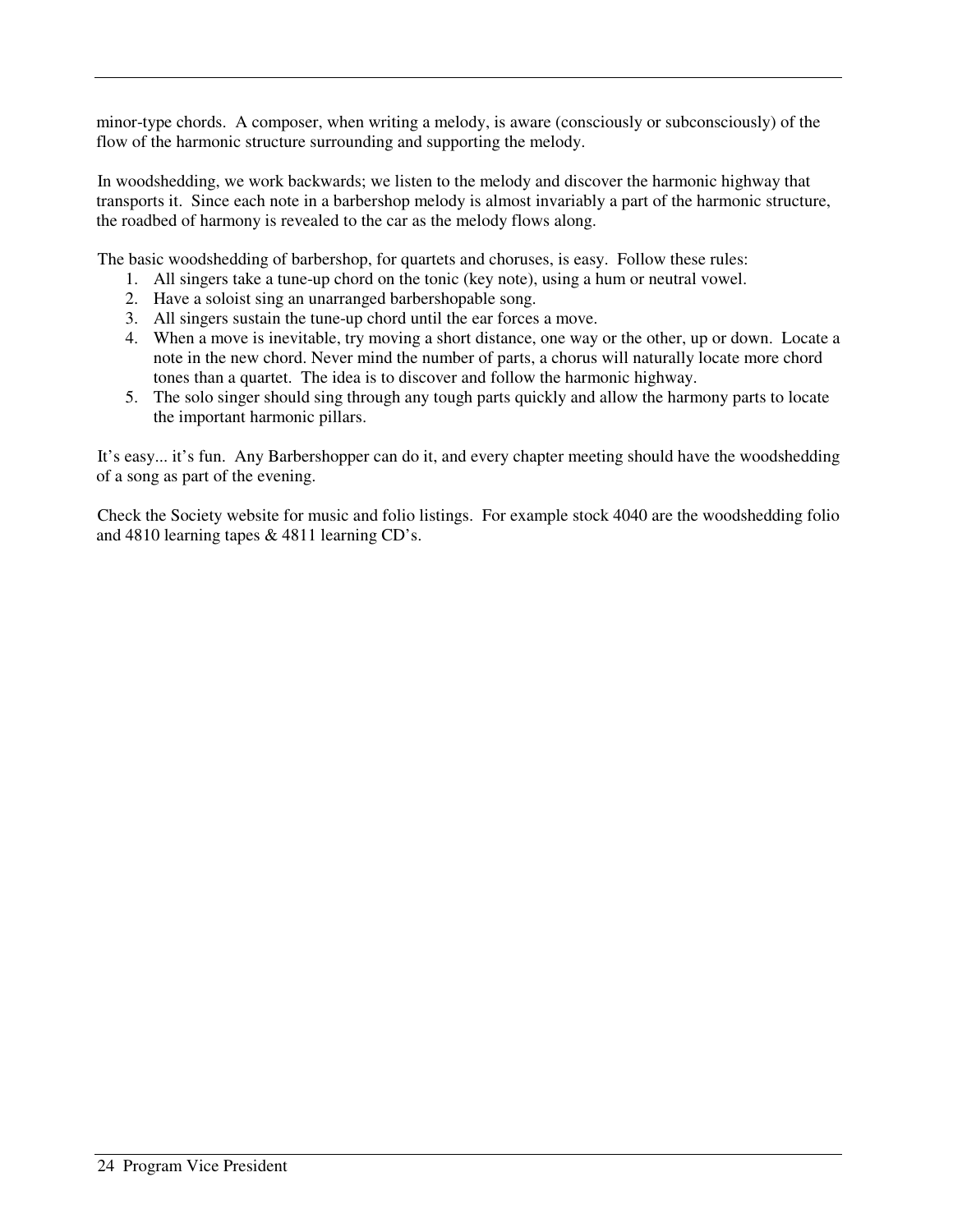Try woodshedding these Songs

| <b>SONG</b>                       | KEY                  |
|-----------------------------------|----------------------|
| Bicycle Built for Two             | F                    |
| Carry Me Back To Old Virginny     | G                    |
| Down In The Old Cherry Orchard    | Ab                   |
| Five Foot Two                     | $\mathcal{C}$        |
| I Don't Mind Being All Alone      | <b>B<sub>b</sub></b> |
| I Want a Girl                     | Bb                   |
| I'd Love To Live in Loveland      | G                    |
| I'm Alone Because I Love You      | Ab                   |
| I'm Forever Blowing Bubbles       | <b>Bb</b>            |
| If I Had My way                   | <b>B<sub>b</sub></b> |
| In My Merry Oldsmobile            | F                    |
| In The Evening By The Moonlight   | Ab                   |
| In the Good Old SummerTime        | <b>B<sub>b</sub></b> |
| Let Me Call You Sweetheart        | Ab                   |
| Let The Rest of The World Go By   | G                    |
| Meet Me Tonight In Dreamland      | Ah                   |
| My Gal Sal                        | <b>Bb</b>            |
| Peggy O'Neil                      | <b>B<sub>b</sub></b> |
| Put On Your Old Gray Bonnet       | Bb                   |
| <b>Shine On Harvest Moon</b>      | G                    |
| Tell Me You'll Forgive Me         | <b>Bb</b>            |
| The Sidewalks Of New York         | G.                   |
| When You And I Were Young, Maggie | Ab                   |
| When You Were Sweet Sixteen       | Ab                   |
| When You Wore A Tulip             | Ab                   |
| You Tell Me Your Dream            | Ab                   |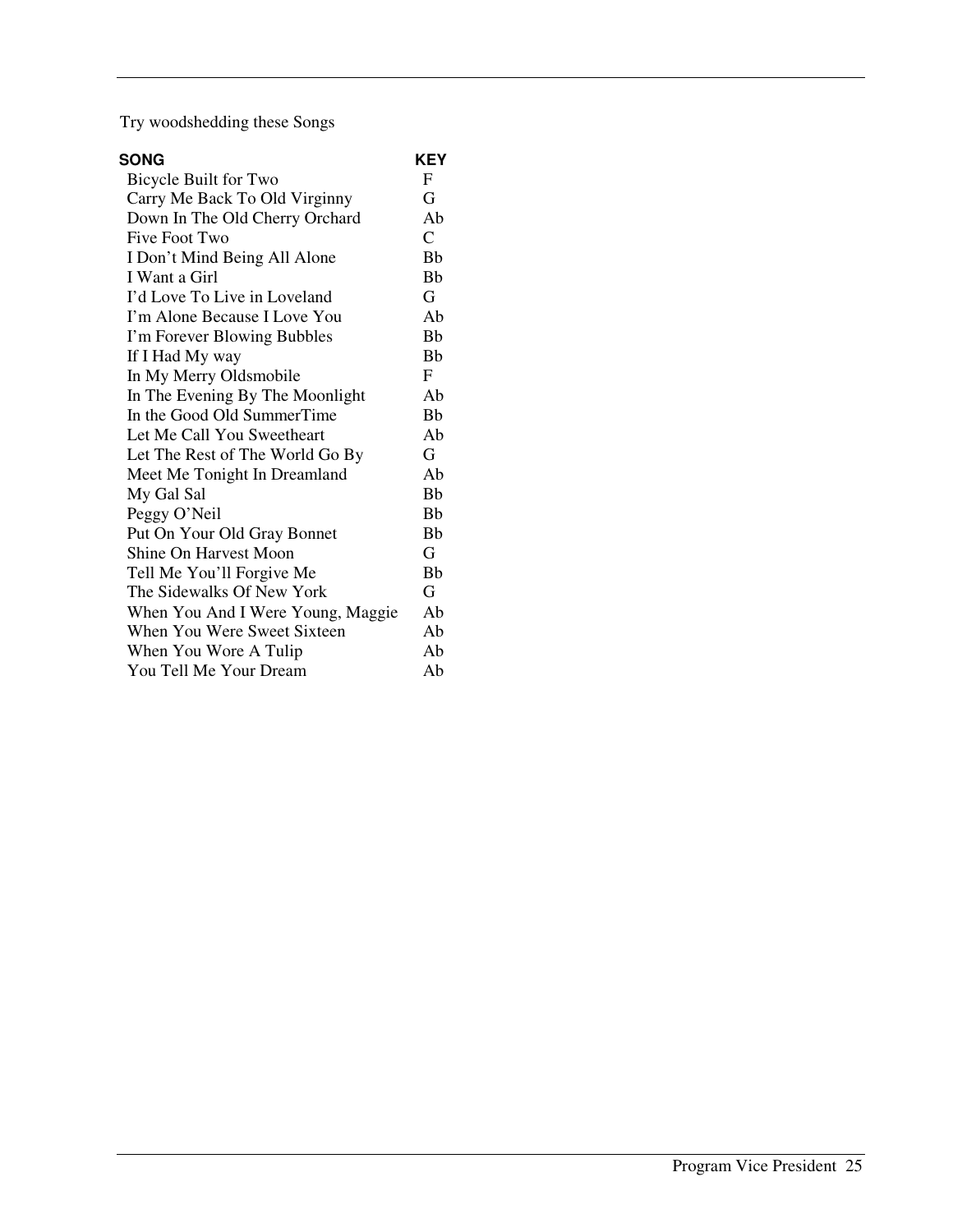#### **Barberpole Cat**

The purpose of this activity is two-fold:

to encourage more quartet activity at the chapter level and to train every member with a number of like arrangements so they can participate and enjoy more quartet fun at inter-chapter, area, district and international functions.

The Barberpole Cat repertoire consists of 12 songs. My Wild Irish Rose Wait 'Til The Sun Shines, Nellie

Down Our Way

 Let Me Call You Sweatheart Sweet, Sweet Roses Of Morn Shine On Me The Story Of The Rose (Heart Of My Heart) Honey-Little 'Lize Medley You're The Flower Of My Heart, Sweet Adeline Down By The Old Mill Stream You Tell Me Your Dream

Sweet And Lovely (That's What You Are To Me)

Upon completion of the first six songs, the member receives a Barberpole Cat certificate of award. The chapter president, or the quartet activity chairman, should make an appropriate presentation of the award during a chapter meeting.

A Barberpole Cat lapel pin will be awarded to any member who successfully qualifies by singing his voice part of all 12 songs included in the Barberpole Cat repertoire.

The chapter president, program officer, director or quartet activity chairman may act as a committee to approve (or disapprove) each man as he attempts to qualify.

It is suggested that the 12 songs may be learned over a period of one year. In addition to the regular meetings, the songs can be learned prior to (early-bird chorus), or immediately following, the meeting.

One side one of the Barberpole Cat cassette has all 12 Barberpole Cat songs recorded with your voice part predominant. The flip side has the songs recorded with your part missing. You can easily learn any of the songs by singing as part of the quartet.

#### **Change partners**

This is an excellent rehearsal technique for the chorus as well as a sneaky way to coerce a fellow into singing in a quartet. The director can try this at any rehearsal at any time. The following is the procedure for this delightful singing experience:

- 1. Line up your tenors, one behind the other, facing the director.
- 2. Do likewise with the leads, baris and basses.
- 3. No one sings except the foursome directly in front of the director.
- 4. On the signal from the director, the quartet begins singing the prescribed song until such time as the director signals for a change.
- 5. The quartet directly behind the group presently singing pushes out that group & continues the song.
- 6. The quartet which has been pushed out retreats to the end and waits until such time as they individually appear in front again.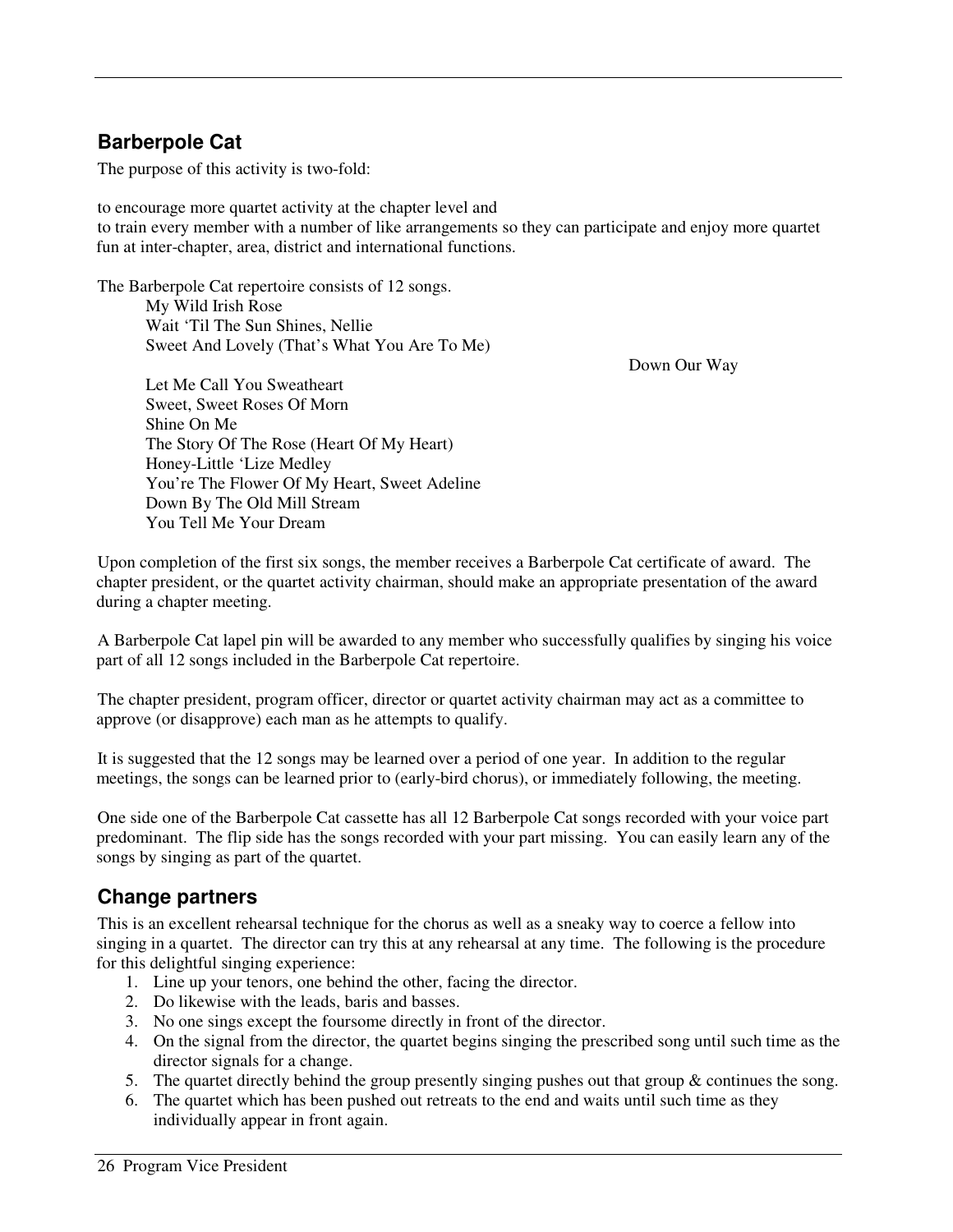It's just like a monumental counter march... one foursome at a time. The process is repeated over and over again.

#### **Chapter Jamboree**

In conjunction with the Barberpole Cat program, a chapter novice quartet contest has been developed. This activity should be implemented by the chapter quartet-activity chairman and under the supervision of the Chapter Program committee. All Society members may participate in as many combinations as they wish. For instance, in some chapters, where there are fewer tenors and baritones, it will be necessary for these fellows to sing in more than one group. One rule that should be followed is that no quartet has more than one member who is presently singing in a given registered Society quartet. Costumes or uniforms are not required but might be encouraged. Music and judging would be the same as for the area quartet jamboree. Ribbons are available from the international office. The contest should be considered as a social event for the chapters and should be an evening of enjoyment for those who participate and observe. The competition is usually great fun and many chapters invite wives or sweethearts as well as potential members. This type of function can be held twice a year.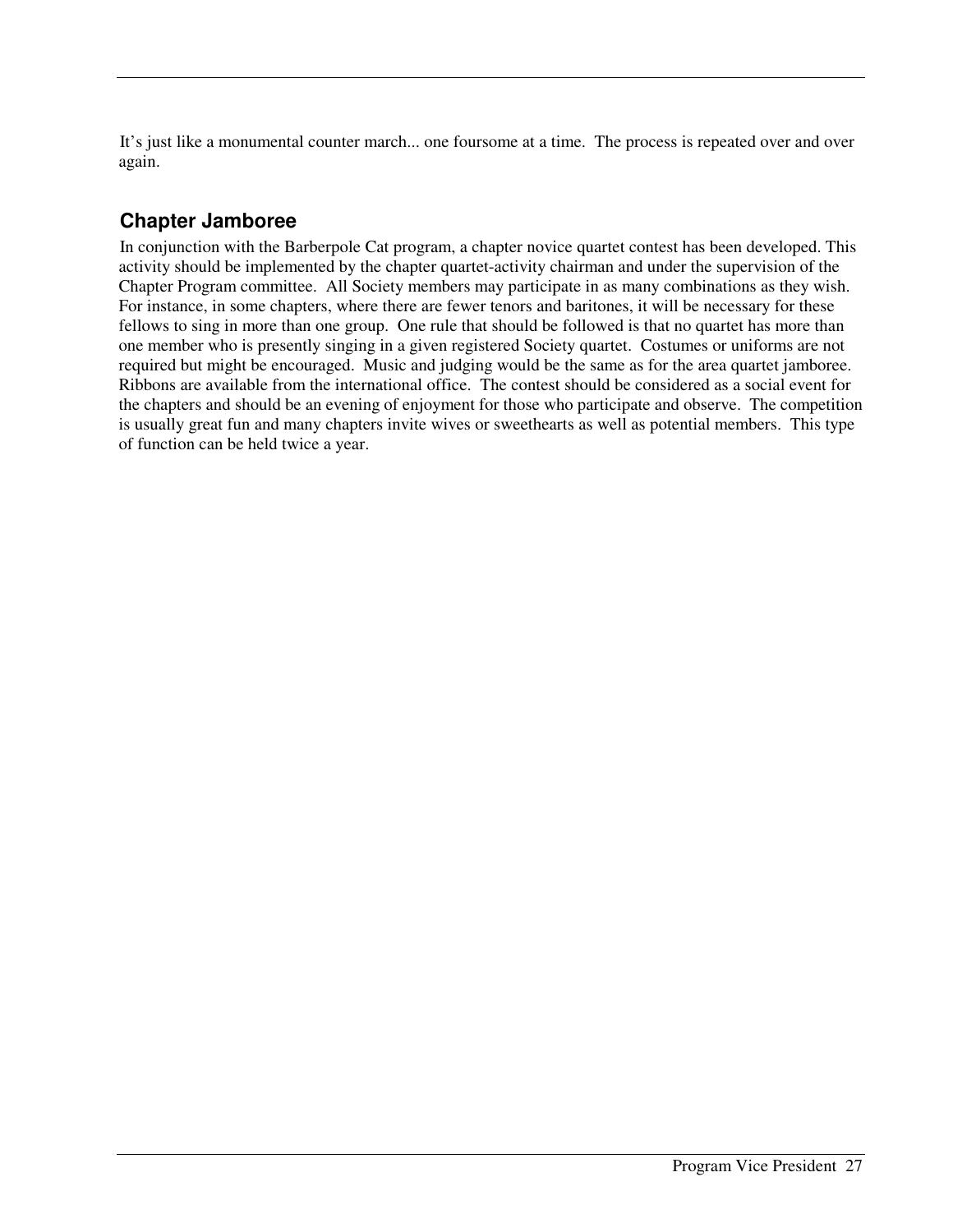#### **Chorus programs**

#### **Barbershop craft**

Take a page from the Society craft manual or create your own. Make this an early evening program and refer to it all night. Give them something to think about and a chance to apply the lesson.

#### **Mystery director**

Arrive at your meeting place early and place an identification tag under the chair seat. Announce that the person with the tag under his chair will be the mystery director of "The Old Songs" and "Keep The Whole World Singing." Be careful you don't embarrass anyone. If no one has sat in that seat, sing VLQ style, taking a cue from the lead section.

#### **Pinwheel**

This program requires twelve participants and a director. Men form a semi-circle – tenor, lead, bari, bass, tenor, lead, etc. Any four consecutive members form a quartet. Select either a present chorus song, an old chestnut or a Barberpole Cat song. The director starts a foursome and then varies quartet make-up by changing consecutive foursomes as the song progresses. This is a fun way to polish words and music on relatively new material.

#### **Eighth wheeling**

On an evening when you plan to use the talents of one of your chapter's organized quartets, ask them to sing a few numbers on their own and then in turn, ask one man in each voice part to come up and join them in singing octet-style. To fill out the octet, members who do not have many opportunities to sing in quartets should be asked, enabling them to become more confident and to learn to sing better. After one octet performs, the quartet then invites four more singers and the new octet sings another tune. Many times, the quartet can sing one of their rehearsed tunes and guide the rest of the men through the song. It's surprising how many know all the words and music to some of their favorite quartet arrangements. Try it! Everyone benefits.

#### **Line up the parts**

Line up tenors, leads, baris and basses one behind another. Ask them to sing a Polecat selection or a chorus repertoire song. At some point in the song, signal the front quartet to move aside or allow the next man in line to tag the man in front and ask him to step aside. This mixes up the individuals into temporary quartets and gets everyone involved without a critical set of eyes watching.

#### **Numbers**

This is a program idea that can last for as long as those in charge want it to last. A resourceful program chairman is the key man in this endeavor; he should be well organized to make the following procedure clear to his men.

- 1. Cut up paper into small sheets and place in four piles.
- 2. Number each pile consecutively from 1 to 50.
- 3. Have tenors line up and take a number starting with one (1).
- 4. Have leads, baris and basses do likewise until each member has a number.
- 5. Once the above has been accomplished, proceed by having one quartet an evening appear and sing a song of its choice from the chorus repertoire.
- 6. The program chairman says: "All right, let's hear from quartet number five!"
- 7. All men who hold the number five come forward and sing one song.

Obviously, a larger chapter with more representation in each part can enjoy several quartet combinations.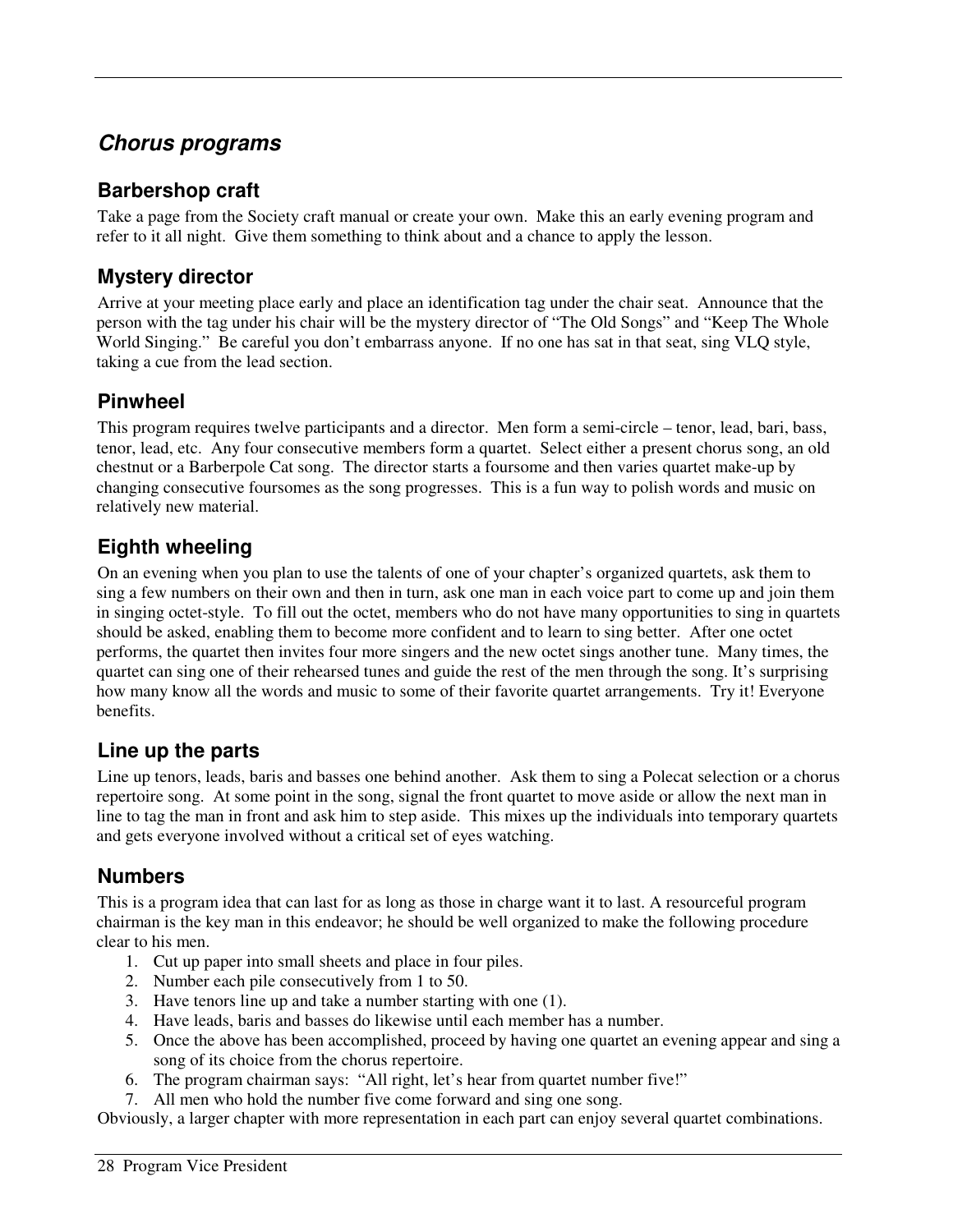#### **Sing it as it is repertoire**

Use part of your program time to sing the songs your chorus has learned in rehearsal. It gives your members a chance to sing completely through a song without stopping for corrections. It also can be an effective sales tool for your guests for they get an opportunity to hear and see the results of rehearsal. A good plan for programming just prior to show or contest is to have quartets and octets sing only the songs the chapter plans to use in one or the other.

#### **Sneaky tag-teaching to guests**

Just before the mid-meeting break, have a member teach the entire chorus a new tag. Then, during the break, each singing guest will be able to sing the tag in pickup quartets or octets. Once he hears the thrill of locking in a chord, you'll have him hooked forever!

#### **Choral confusion**

Here's one that has a lot of possibilities. Use four men at one time to direct the chorus. One directs the tenors, another the leads, another the baris and the last the basses. Use a song the chorus knows and sit back and watch the fun. Ridiculous as it sounds, one chapter found several men by this method who had the ability to direct and at the same time had a lot of fun. You might face the voice parts in opposite directions to add to the confusion.

#### **Octet contest**

Choose two octets to compete against each other. Within the octet, select one experienced Barbershopper and one neophyte for each voice part. Then chose two members to act as director for each group. Each sings two chorus contest-type numbers complete with motions (either standard chorus motions or motions of their own choosing) and one other number. Judge them either by individual judges using Society rules or by applause of the remaining membership.

#### **Vocal or Chorus coaching**

Invite (paying expenses or whatever is the going rate. After warm up, introduce your coach for the night (from any category). Preselect a song or two to work through. After warm up, present the song to the coach. Give him free rein, if possible.

#### **Woodshedding**

Our organization's roots come from here and it is a good idea to revisit it from time to time. There is a book on this and a group called The Ancient and Harmonious Society Of Woodshedders or AHSOW. There actually is a form to follow. The principal is sound. Select a song that does not have a distinct arrangement and have one man (a lead) sing the song to the group. You start with the "Home" chord (key chord) and only move when you must to make the chord sound good. Move as little as possible and stay there until you have to move again. Any chord is a good one. The selected song must not be too rangy, nor to complicated. Just have fun.

#### **Summer church choir replacements**

Many church choirs disband during the summer months. This would be a great opportunity for your chapter chorus (or a mini-chorus from your chapter) to offer all denominations the services of your group. The Society has published several books of barbershop hymns, so why not order about a dozen? Your chorus members don't have to memorize these arrangements, just carry the books with you when you sing on Sundays. (Don't forget to give the priest, minister or rabbi a brief announcement card which tells who your group is, where they meet and when, and that church members are invited to your chapter's rehearsals as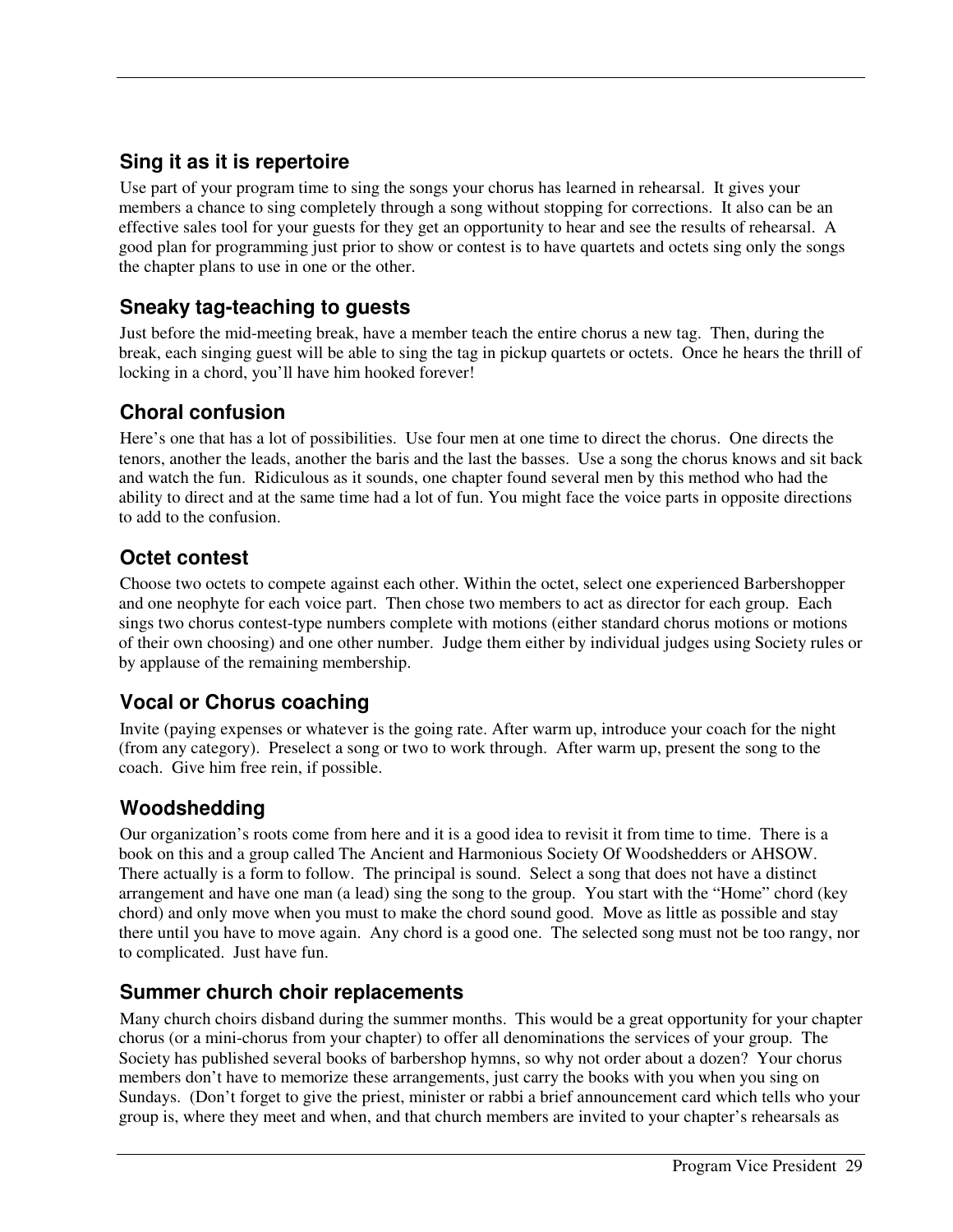possible members. Stick around after the service for personal contact as well as sharing expressions of appreciation.)

#### **Category education and information**

Most Barbershoppers know very little about the three categories used to judge each chorus and quartet at contests. Obtain a list of the certified judges in each category from your district. Invite one judge in each category to present a program to your chapter on his specialty (not longer than 30 minutes).

Your chapter members not only will more about the judging system... they'll get a free coaching session out of it too!

#### **From the four corners**

Locate the four parts in the four corners of the largest room available, the larger the better. The director is located in the center of the room. The chorus unit sound is the goal. The director has to face 1-2 sections at a time and have his back to the others, focusing on the group that needs the most work. The section should try not to draw the director's focus.

#### **Chapter show exchange**

An ambitious inter-chapter event includes each chapter appearing on the other's chapter show (including any of each chapter's registered quartets). Lots of good fellowship here for both chapters involved... and lots more talent available for chapter shows too!

#### **Circle of Friends**

This one meets a number of needs. The director stands in the middle of the room. All the leads form a circle around him spaced evenly with enough room to fit the rest of the chorus in the circle. Basses join the circle, such that no two leads and no two basses stand next to each other (there will be gaps). Fit baritones in the gaps, then tenors. Now you have a circle of parts spread out. Work any song in your repertoire, especially ones where the harmonies are critical. Practicing this way, forces everyone to listen and allows every man to hear everyone else, without being able to lean on another in his part. This is also fun because everyone can hear the harmonies.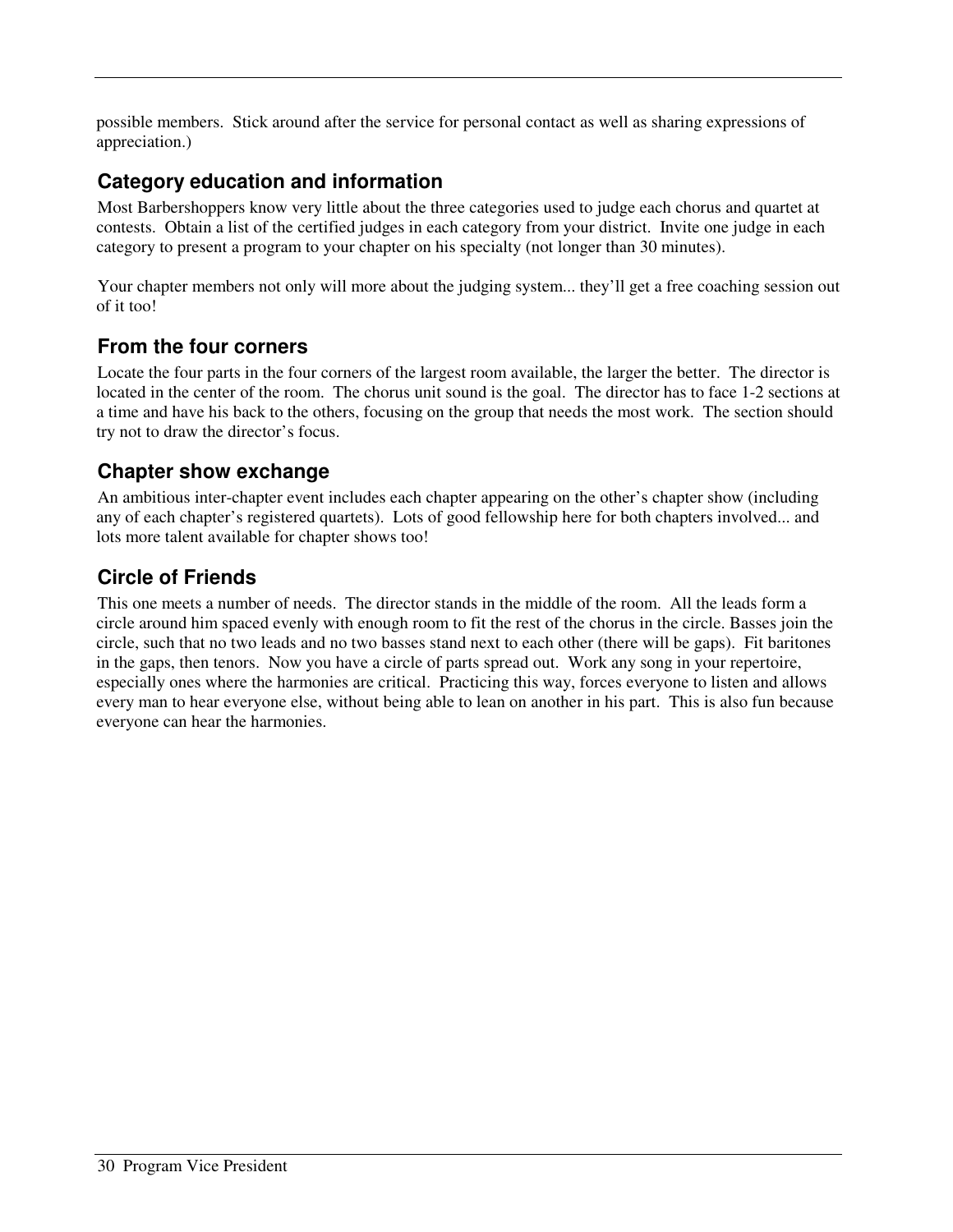### **General Program Ideas**

#### **Pot Luck supper & show**

Some of the best "vittles" are served up by our own wives. An inexpensive social event for the chapter is to obtain the cooperation of most of the members' wives in contributing their best dishes to a potluck supper. It could easily be held at a member's home (provided it's large enough) or at a lodge hall in town. Invite a good quartet (and their wives, to) to provide entertainment after the meal, and then let the woodshedding continue until it's time to go home.

#### **Hotel Pool Party**

This is excellent during the summertime as an extra-curricular chapter activity. Contact the managers of various hotels or motels located on the main highways. See if one manager will provide his pool for a special chapter pool party for members and wives. Also ask him to publicize the event on the motel's marquee and in any advertising he does in the area... all this in exchange for free entertainment of motel guests and townspeople during the weekend date.

#### **The dinner theatre concept**

Several chapters have forsaken normal annual shows in favor of regular "beer and pretzel" shows, with a lot less work involved and a lot more fun for both the audiences and members. If there is a dinner theatre close to your town, talk over the possibility of taking over the place on the theatre's "dark" night (usually Mondays). If there is not a dinner theatre in your town, consider a nightclub or dance hall. Fix a fee for the owner to cover his overhead and costs for the evening (maybe a few hundred dollars). Make arrangements to purchase enough beer, soft drinks, chips and pretzels for a capacity house. Sell your tickets on an all-youcan-eat-and-drink basis for from \$5 to \$10. Have at least two quartets and your chapter chorus on the show program, with your chorus members serving the eats and refreshments to the patrons in their chorus uniforms prior to the show and during refreshment breaks. If you can put together a Dixieland band from your chorus membership, this produces a great entertainment break. Chapters have cleared from \$1,000 to \$10,000 on these shows, with a lot less work involved than a full-blown annual show.

#### **Bonus Bucks**

Here's an idea that a chapter found extremely useful. They had play money, or "funny money" as they call it, printed starting with a \$500 bill, \$1,000 bill, \$5,000 bill, \$10,000 bill, \$20,000 bill and finally as \$50,000 bill. (These bills were of appropriate size so that six could be place on one  $8\frac{1}{2} \times 11$  paper and then cut into separate bills) These bills were then given as a positive reward to members who successfully participated in the various activities of the chapter. For example, if you were in your chair at the beginning of the meeting or by the end of the singing of "Old Songs." you would receive a \$500 bill and be told to save it for the future. If you attended a performance, you received a \$100 bill. If a member participated in a planned program in either a quartet or octet, he received a \$5,000 bill. If a member were to organize and present a planned program, he would receive a \$10,000 bill. The chapter had a long list of things to do to receive bonus bucks.

After six months of distribution, the chapter conducted an auction. They selected a set of donated gifts from their advertisers or from chapter members themselves, white elephants, and perhaps some Society recordings, pitch pipes or something along the music line. During the evening's program, those items were auctioned off and, of course, the only usable currency were the bonus bucks. If you had the loot, you could then bring home some goodies. It boiled down to the simple fact that the more an individual member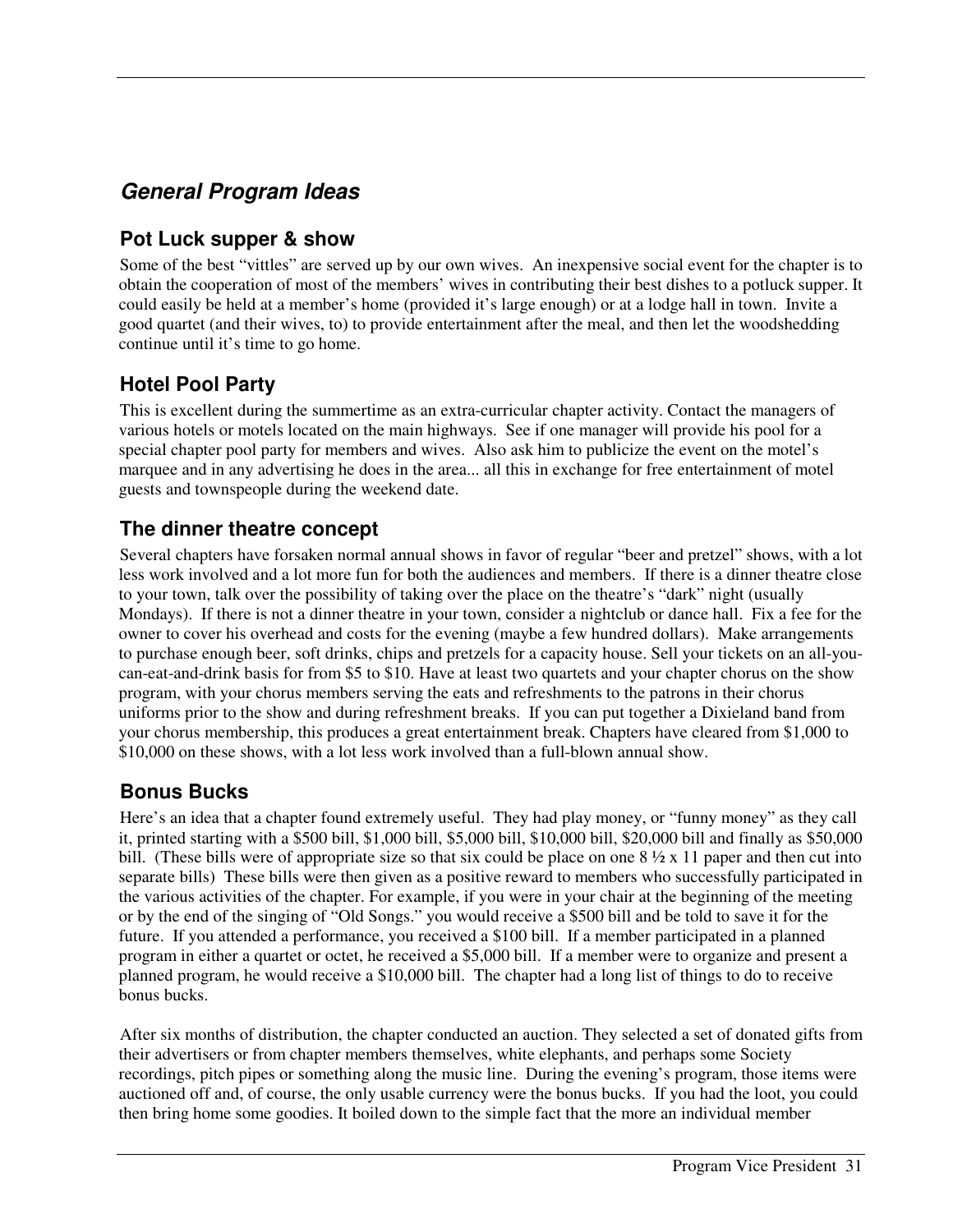contributed to the success of a chapter, the more money he obviously had available to bid on some rather nice items. This idea can also be used as part of a ladies or family night program.

The bonus bucks could be used, too, to let the chapter members pay part of their way into the contest.

#### **Birthdays and anniversaries**

Compile a list of the birthdays and anniversaries of all your members. As the dates come around, announce them in your bulletin and at the meeting. Give some background about the member and then present him a cupcake with a candle in it.

#### **Father-son-grandson night**

You would be surprised how many fathers don't expose their youngsters to barbershop harmony – or assume that they won't be interested. By having a father-son night program, you'll honor these youngsters in a way that will be meaningful to them... and expose them to dad's barbershop music at the same time. It might be a good idea to arrange to bring a local high school chorus or barbershop group down to entertain for that night.

#### **Past president's night**

Contact all your past presidents and make certain they attend. Introduce them to your members; mention the year(s) they have served and something of significance that happened during their tenure of office. Have your honored guests tell some of their experiences as chapter president and encourage them to sing for your members. Add some of your own ideas to the above suggestions and you will have an enjoyable and rewarding evening.

#### **Barbershopper of the month**

This is a program that has so many good side effects it's worth doing once each month. A committee of one can accomplish the entire project, and that one man will have the time of his life.

Set aside one of your meeting night programs each month to honor one man in your chapter who has, either in the last month or more likely in the past, contributed his time and talents to the chapter, above and beyond the call of duty. (Each chapter has three to seven of this type!)

Once the chairman has determined his own choice, he begins to research and develop his portfolio of facts on his target's background. He can begin by interviewing the wife of the member and in "this is your life" fashion, glean as much information as possible about the younger life of the honoree. Such facts as birthplace, place of education, highlights during courtship, etc/ when unfolded, give the entire membership an opportunity to learn a good deal more about that great guy that never misses a meeting and sings a mean baritone. Handled properly, the information can prove to be most amusing and impressive, but great care must be taken to avoid any possible embarrassment to the honoree.

If possible, perhaps the parents or the man's employer may be secretly brought into the final program. Photos taken during childhood are always interesting, as is unusual information the chapter may not know about.

On the scheduled night, after the break, the chairman kicks things off by having the director lead the chapter in one or two barbershop chestnuts. Then he reminds the assembled that this night's program is the Barbershopper of the month. (In almost all the chapters which practice this method, the members do not have to be reminded. This is one night no one misses... after all... it may be you!) Perhaps he can pass around a photo of a baby, three month old, resting coquettishly on a white bear rug.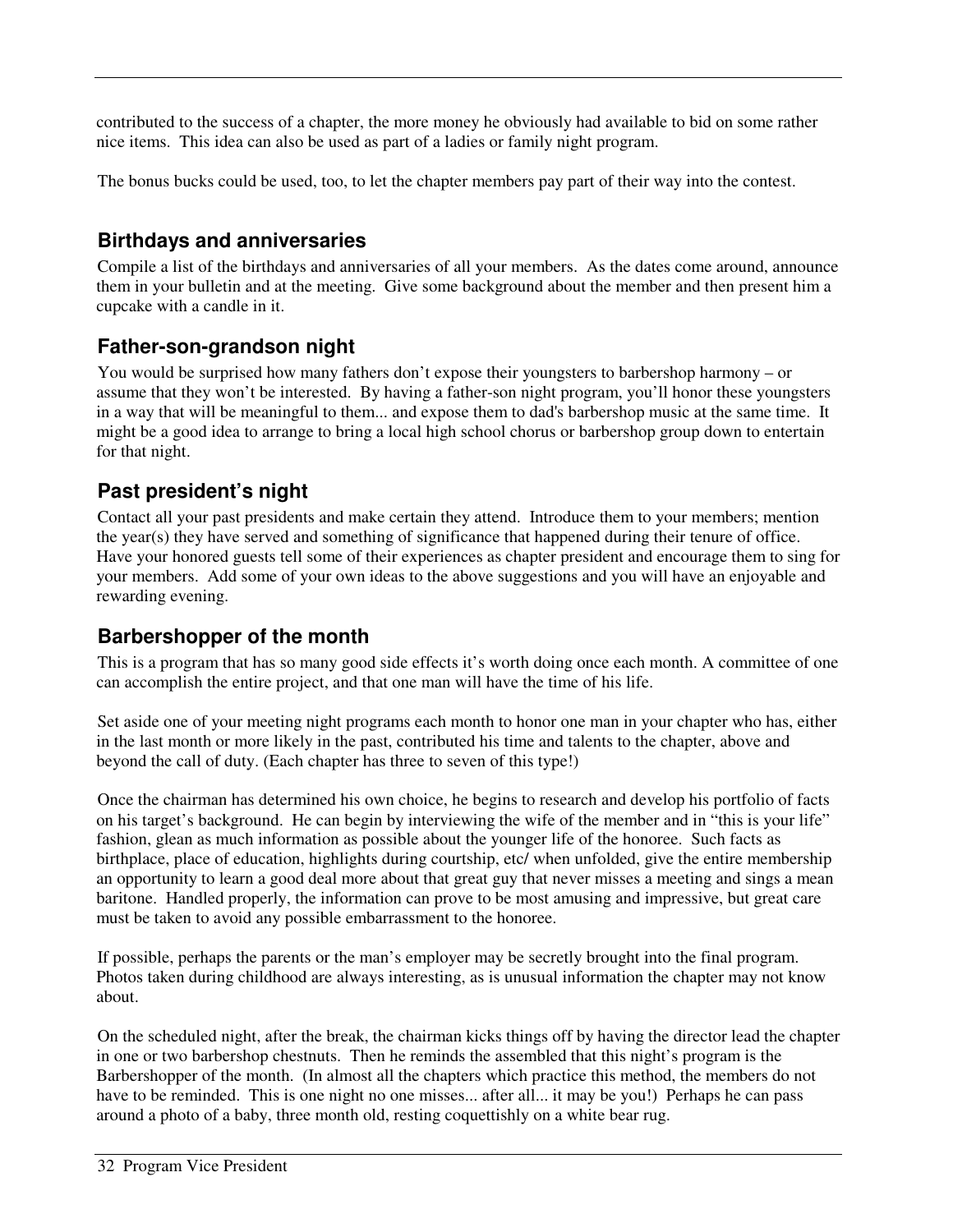Naturally, the members will be making cracks about whom they think the model in the picture is. Perhaps someone will accidentally call out the name of the honoree: "Oh, that's gotta be Frank Dillybaker!" If so, the acknowledgement is made... Frank is called forth to be honored as... the Barbershopper of the Month.

In due course, then Frank's story is told, bit by bit. In between introducing his wife, children, parents and perhaps employer, his background is highlighted to the chapter, letting each man know his friend a little better. In addition, the director leads the chorus in two of Frank's favorite songs and, likewise, the local chapter quartets dedicate a number or two to Frank.

Needless to say, you have taken the time to honor a man in your chapter and simply, to say thanks for all his contributions to the welfare of barbershopping.

Finally, Frank should be presented with some tangible memento of the evening. Some chapters give the recipient a tape recording of the event. Others, a trophy of some nature. We suggest something in good taste, handmade, perhaps, by one of your more talented hand-craftsmen in your chapter. In this case, it truly is the thought and not the price that counts.

#### **Invite outsiders**

Ask outside performing groups to visit and perform for your members (magicians, bagpipers, square dancers, etc). Be considerate, be courteous. Do not rehearse in front of the guests, unless they want to see you in action. You may reciprocate with a brief chorus and/or quartet performance.

#### **School guests**

Our Society members have their fair share of children, and many of these children engage in musical activities in their schools. Invite these school groups to make an appearance at one of your chapter meetings. Let them entertain you and let your chapter entertain them. Remember, though; don't overdo it as far as the chapter is concerned. Let the kids have equal time.

A program of this kind not only lets the kids and their schools know we appreciate their efforts, but it also establishes an identity we too many times fail to establish. Incidentally, plan to end this meeting no later than 9:30 PM

#### **Charter member night**

Look through your records and invite all your chapter's charter members (whether or not they are still active) to one of your meetings. Have a planned program, using one of the ideas in this manual, with gang singing, quartet singing followed by woodshedding. For an additional fine touch, do a little research to find out some of the songs the chapter sang during its first year and provide copies for the chapter to sing. If you don't push to hard, but just show them the typical hand of barbershop friendship, this might be just the move needed to get them back in the chapter if they haven't been active.

#### **Ladies amateur night**

This one takes some planning. It should turn into quite a variety show. No vocal quartets allowed unless they are mixed voices – two husbands and their two wives – so, you will have to be a talent scout.

Find out which of your members and their wives play musical instrumental; Dance (soft shoe, tap, etc.); Sing (solo or duet, that that is); Pantomime; Juggle; Perform magic; Do imitations.

Then work up a good, fast-moving program to run about an hour. You might start the evening off with some gang singing and arrange for some kind of simple refreshment to follow the program.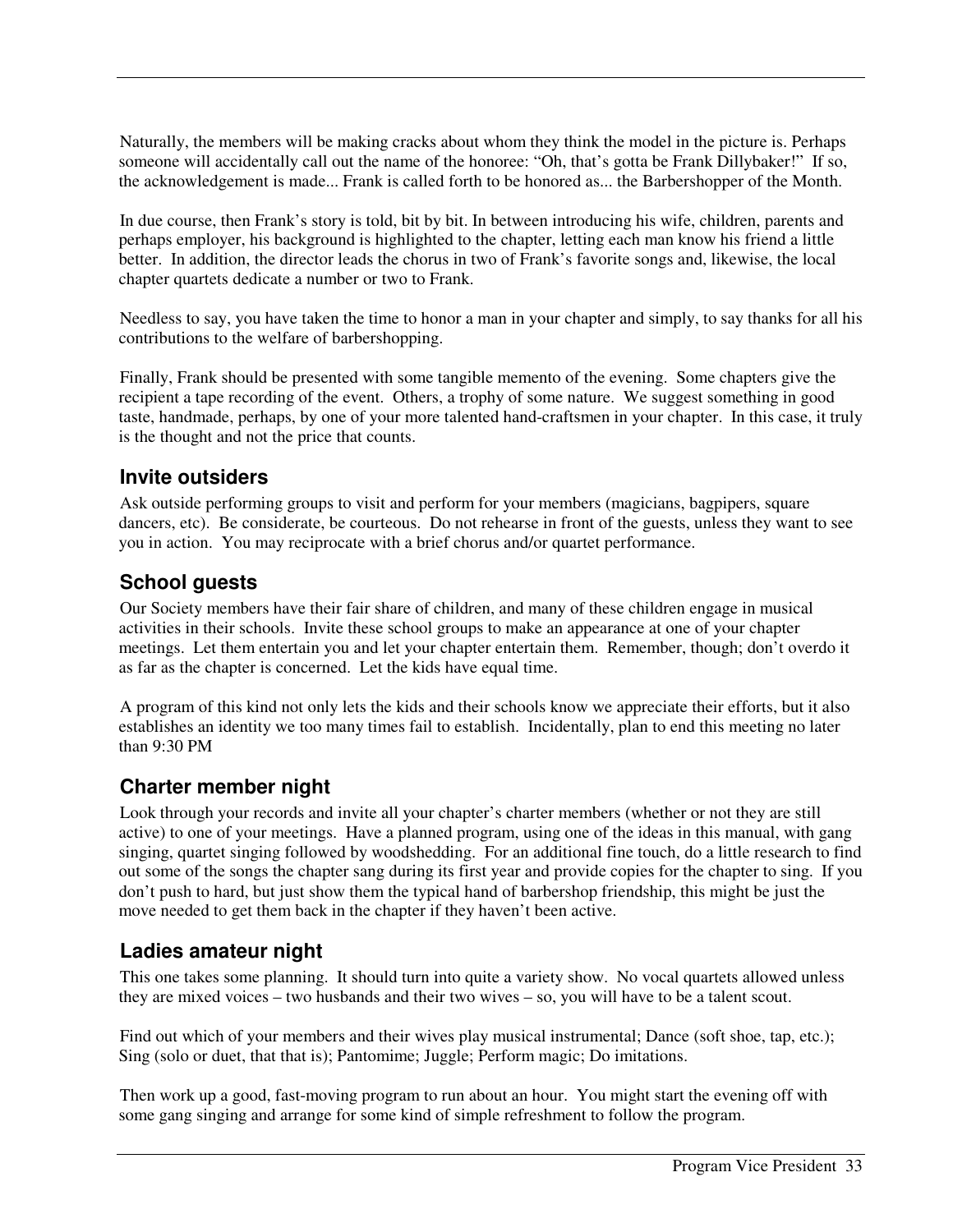A good suggestion is to include a couple of wives on your committee.

#### **White elephant sale**

This comes in handy a Christmas time if you plan to hold a Santa Claus party for the children of your members. You'll want to have gifts, candy and ice cream for the young'uns but where do you get the funds? This may be your answer.

About a month before the Christmas party, ask each member and his wife to attend a "white elephant" sale on a pre-selected night. It could be your program for a regular meeting night. Everyone of us has a goodly supply of white elephants up in the attic. If they're former gifts from your maiden aunt, you hate to throw them away, yet you just can't muster the courage to display them in your home. Let's face it... they're white elephants!

Each member and his wife bring their goodies to the meeting. One of the more gifted extroverts in your chapter acts as auctioneer, and you unload all your goodies on the bidders. Chapters, which have tried this program, have collected as much as fifty to sixty dollars from the auction. From this sale, you provide a gift for each child and refreshments for the entire group. (Poll the members beforehand and list the age a sex of each child who will attend the party. Any toyshop will be pleased to give you a hand in the selection of the proper gifts.)

You'll have a great party for the children plus an evening of fun for the adults. Most of the ladies love to go to auctions and this will make them happy. But don't be surprised to see the same "elephants" on the counter next year!

#### **Service club night**

Invite members of the Rotary, Kiwanis, Lions, etc., one group at a time, to one of your regular meetings. Stress the fact that we are a service club, too. Go through a typical meeting, showing them a typical chorus rehearsal. Invite them to participate in a tag quartet or some other simple program and conclude with a showing of the Society's Singing is Life video. Suggest that they have a barbershop harmony meeting and offer to sing for them. Several chapters, which have tried this program, have succeeded in presenting paid package shows for the same organizations. The main purpose of this particular meeting should be educational, developing communication and good public relations.

#### **Society education**

None of us, whether old or new members, probably realize all of the activities our Society provides for us. For example, how much do you know about the contest system, the judging program, your district, the Society? Who makes the Society laws? What is the International Board of Directors? What is the Society Executive Committee? What does each do? What is the function of the Society's International office staff? The answers to all these questions are contained in the various chapter officer manuals.

Because your membership vice president is responsible for such education, why not ask him or a member of his committee, to prepare a ten-minute orientation session for one of your program sessions once each week. You'll be pleased and surprised at the acceptance and appreciation of the membership. Perhaps for the first time they'll realize all of the outlets for their talents available to them.

Believe us, this information can breed real strength into a chapter. As a variety of this program, make cards with the question on one side and the answer on the other, and then run a contest.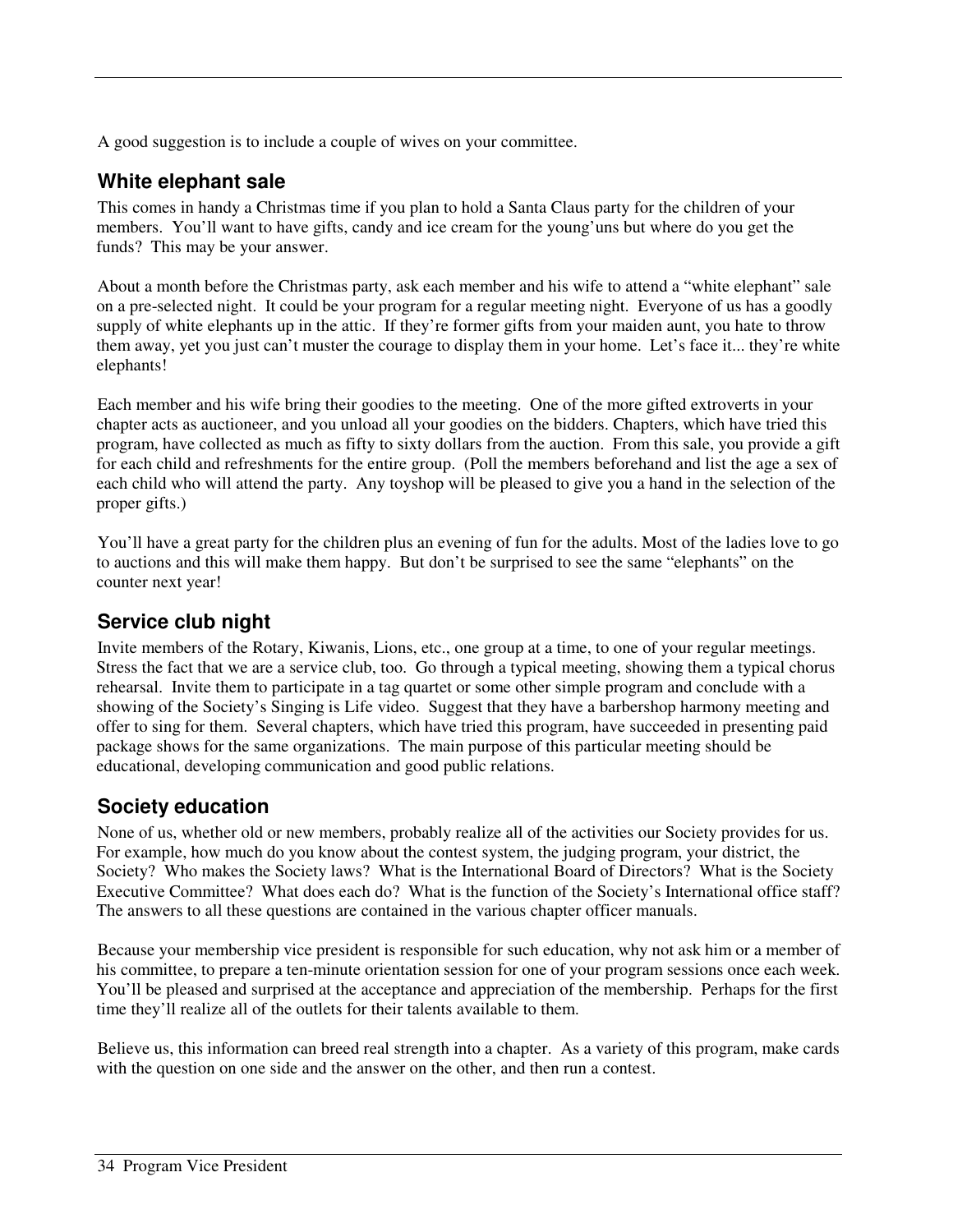#### **Barbershopper of the Year**

Keep accurate records throughout the year of the activities of your members. Issue points for attending meetings; more points if he arrives on time; for attending chorus engagements; singing in quartets; attending both District and International conventions; bringing guests to meetings and additional points if the guest eventually joins; outstanding work on chapter committees and any number of other qualifications can be counted. At the end of the year, preferably at some special chapter function, present the member who has accumulated the most points a suitable plaque, scroll or trophy. You might also tell the other members how he was judged, and that he is your chapter's Barbershopper of the Year.

#### **Old Timers' night**

If your chapter is more than five years old, chances are you have some former members still in town who had to drop out in the past for one reason or another. By having an old timer's night (with old chorus photos, etc.) you're liable to entice these dropouts back into regular attendance again. Send formal invitations to make the evening a big blowout! These former members will consider it an honor to have the chapter remember them with the event.

#### **Advertiser's appreciation night**

This one pays dividends. They call it "advertiser's appreciation night" and here's how it works. Within two weeks following the annual chapter show, merchants who advertised in the show program are invited to a regular chapter meeting. Because the chorus is well prepared, they entertain the guests with their show numbers, and the guests are then invited to participate with the chorus in gang singing.

If you wish, you could also engage them in a short rehearsal of a new song, making certain it is not too difficult, so that the guests can capture a part of the flavor of a normal rehearsal.

At the close of the meeting, you might serve a light lunch. You'll find that the merchants will look forward to these events, and you will experience very little difficulty in reselling program ads to the same customers next year. Some chapters have found that merchants turn out to be some of the greatest ticket sales boosters.

You could also send each merchant a Christmas thank-you card with a picture of the chorus thereon. It's good public relations as well.

#### **Visit a neighboring chapter**

This takes planning to arrange the visit (transportation) The other chapter is the host and provides the hall, directions, seating, entertainment and snacks. You can volunteer to help in any way you wish. Promote the affair to your men and the visitors.

#### **Reverse the visit**

You are the host. You make sure greeters are in place and directions are provided. Make sure there is room for you guests. Schedule the activities, entertainment and snacks. Provide maps to get the quests to you. Promote the affair to your men. Plan for a non-rehearsal night.

#### **Family nights**

Have something for everyone. Invite wives and children. Have something to eat (if not a dinner). Seek out entertainment from outside the chapter, if possible to allow families to be together. This can be a picnic, a pot luck dinner, a Christmas dinner or just a fun gathering just let your families know you appreciate their letting you out to sing with these guys. Every member introduces his family. Nametags are optional. Who knows, you might find new friends.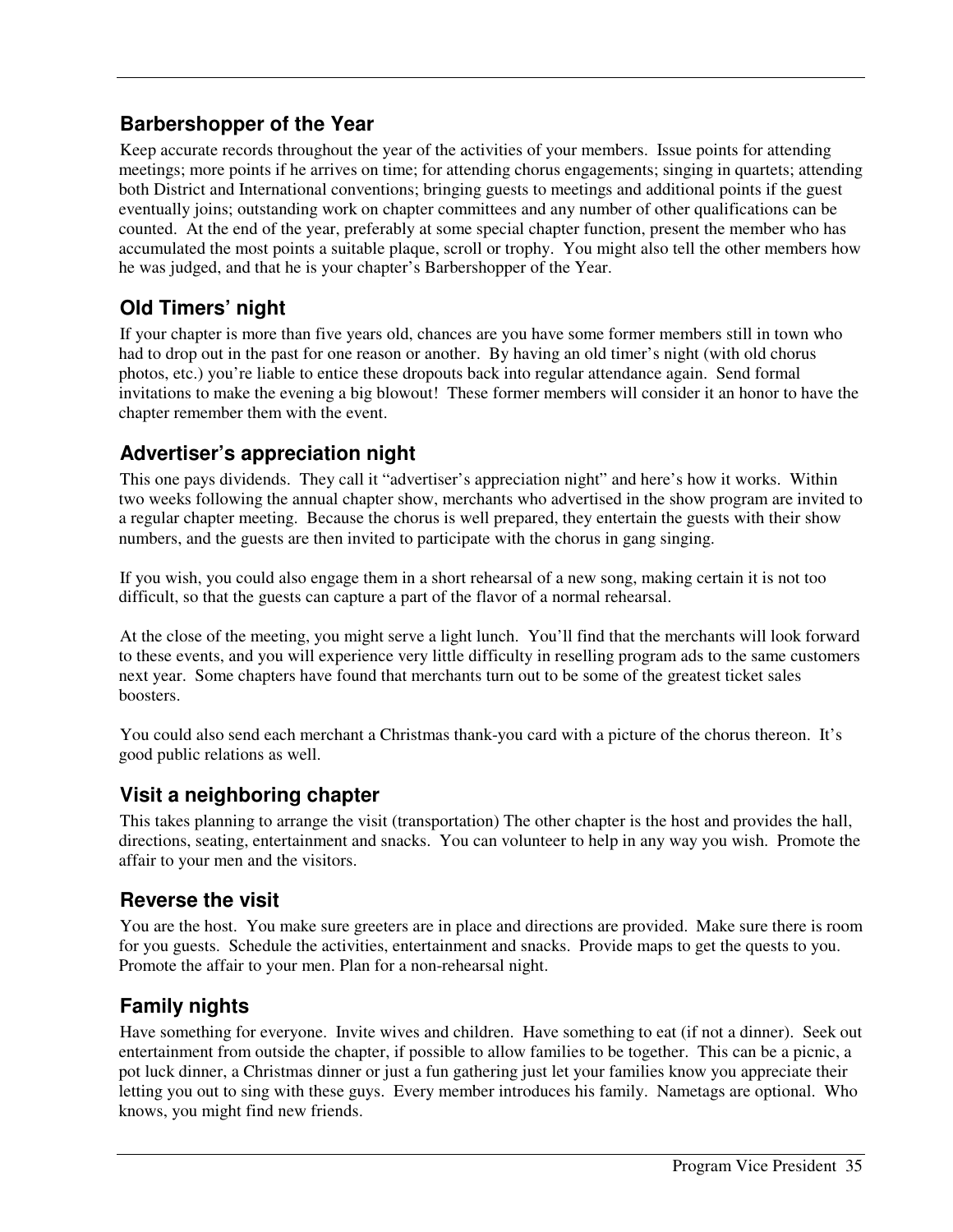#### **Video programs**

The Society has an impressive line of video recordings and many districts and chapters have libraries. Or you can bring in any other entertaining recorded package. Try not to present more than 40 minutes, unless your leadership team is completely out sick.

#### **Learn discipline**

One thing that Barbershoppers love to do is talk. Members need to know how distracting this can be. It can be discussed or you can use a "plant" to get the point across. Remind guys that they may have something to say, but do the music team or chapter administration needs to say. If everybody talks, nobody listens.

#### **Mystery night**

Tell your members in advance that on a given date you are going to have a "mystery night." They'll think some other chapter is going to visit you or that you are going to visit another chapter.

#### **Fool them!**

Secretly contact the wives or girl-friends of he members and ask them to prepare a pot-luck snack. Don't use your regular meeting place, get another hall. Have the members meet at an appointed place just as though you were going out of town. Proceed to the hall and look at the amazement on the faces of the members when they find the wives and girlfriends there with the snack laid out.

#### IMPORTANT!

Keep the evening social. No formal rehearsal just gang singing, woodshedding and everybody talking when there is no singing going on.

The chapter which tries this likes it so much they are making it an annual affair. Only problem – getting the ladies to keep the secret.

#### **Strictly-not-a-barbershop night**

Many of your chapter members may be musically talented or have interest in music other than barbershop – and yet they never publicize the fact. By having a kind of talent night, where your members (maybe in the company of their wives) show their talents in other areas of entertainment (ventriloquism, musical instrument, marionettes, dancing, etc.), you provide an evening of fun, entertainment and surprise.

#### **Barbershopper of the night (credits to Ray Wilt – Cincinnati Chapter)**

This one is most endearing. At the end of the evening (each week), one member is selected (most active, most expressive, hardest working, best coffee, any reasonable excuse) and called down in front of the group. Being named barbershopper of the night needs to be for some reason and name it to the group. The props must be prepared in advance. Use this soliloquy:

"It has been long held, that a man's needs can be summed up with three basic things.... A cold beer, a chocolate chip cookie and a little sex. Oh! and one more thing.....Recognition! Therefore I present to

\_\_\_\_\_\_\_\_\_\_\_\_, our barbershopper of the night, his cold beer (regular or root beer), his chocolate chip cookie and his little sex (a small wooden button on a ribbon with "SEX" written on it) and our thanks for a job well done. (Applause)

This takes all of three minutes, but the effect is priceless.

#### **Your personal barber night**

Your barber still comes in contact with probably more men every day than most businessmen. It couldn't hurt anything to have a "bring your barber night," so he can see just what you've been talking about all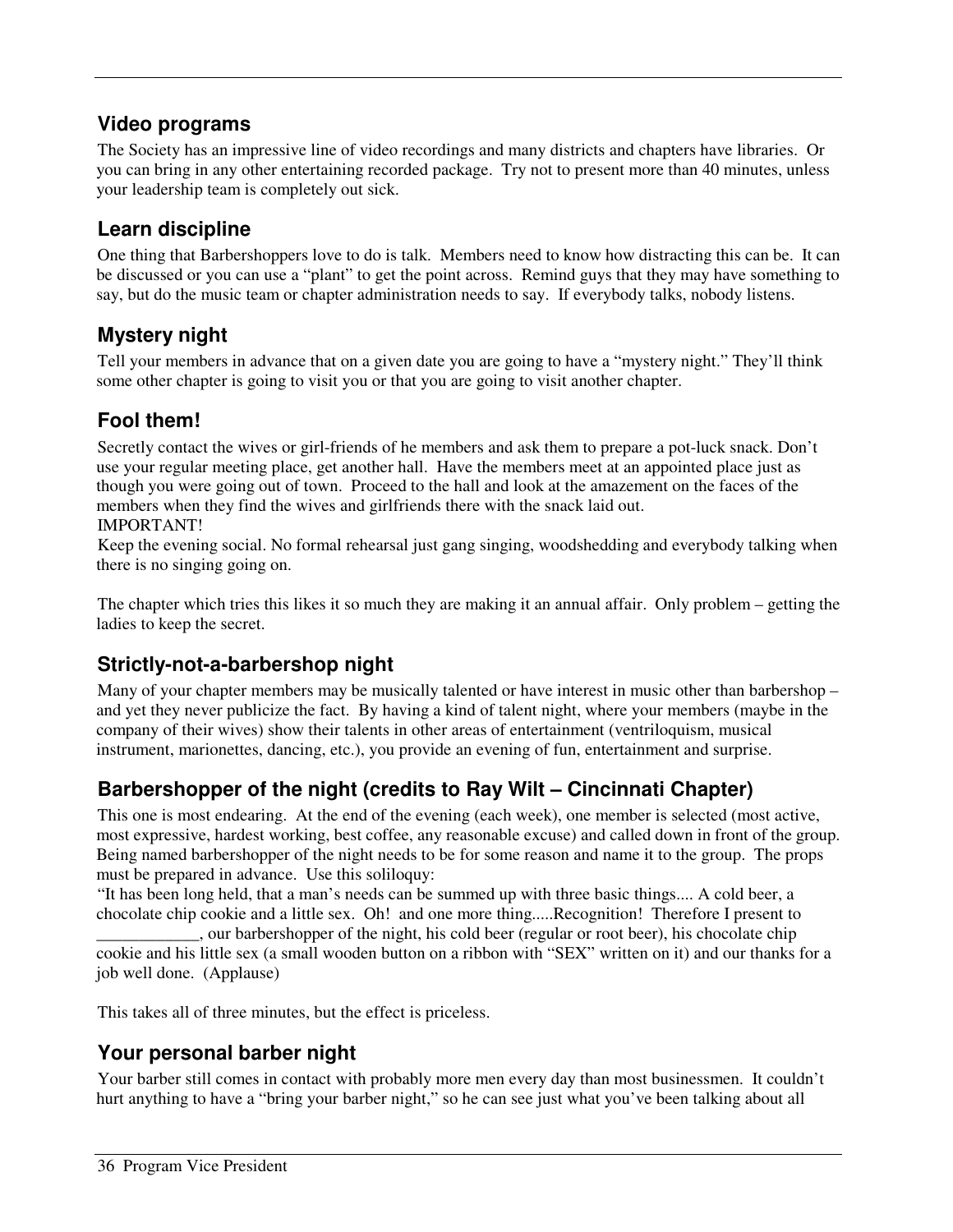these years while he tries to cover up your bald spot. He just might pass the word on to other customers about your talented singing organization (and who knows how many he can recruit in a year)!

#### **County/state fair booth**

County and/or state fairs offer a fantastic opportunity to reach prospective patrons to shows and singers for your chorus in large numbers. Many chapters have sponsored booths, either alone or in cooperation with other nearby chapters, in which they hold drawings for records, show tickets, show tickets, merchandise, etc., in order to get names for show or member prospect lists. Playing recorded barbershop music is another way of getting attention. One chapter obtained the names of over 80 men who were interested in singing barbershop music with the chapter's chorus!

#### **Lights out and listen**

When the new district or international championship chorus recording is available, bring it and something to play it on. Have all members sit in their chairs, turn out the lights, and turn up the sound. Let your members soak in the great sounds of those top choruses in the dark with no distractions. It'll inspire them to try to imitate the beautiful sounds made by larger, more proficient choruses.

#### **Building your show patrons list**

Offer to sing free for any civic group in town, just for the right to have a copy of their membership roster. Add these names to your annual show or dinner theatre show list and build it up year after year. (And have a ball performing all these free shows for appreciative civic groups too!)

#### **Christmas fun night**

Here's the way it worked for one chapter: Secure gimmicky" gifts for all members. Try to find gifts, which fit the personality or traits of the individual. If you have a man in the chapter who has the ability to assemble special kits or plaques for certain individuals, you may want some of these. Important – keep it in good taste. Don't take the chance of making someone angry or hurting someone's feelings. Select a person as your MC or Santa who has the knack for handling humorous occasions and let him handle the presentations. Of course you'll want to sing, but don't make the singing a formal chorus rehearsal. You might try the book of Christmas songs. Keep it fun.

#### **Youth in Harmony**

There are numerous programs, which can be built around high-school singers and show choruses in your town. The Society has developed approved programs for your area, and they can be obtained by contacting the international offices for information. They'll help both your community relations and your chapter programs!

#### **Officer installation**

Devote this entire meeting to the official installation of the new chapter officers and, at the same time, entertain your ladies – thank them for their past support and solicit their future aid. Make this a dinner meeting (perhaps on a "Dutch treat" basis) with a carefully planned entertaining program.

The format: 6:30 – 7:00 PM Get acquainted period 7:00 – 8:00 PM Dinner 8:00 – 8:10 PM Welcome talk by outgoing president 8:10 – 8:30 PM Installation – (preferably by a counselor or district officer) 8:30 – 8:40 PM Acceptance by incoming president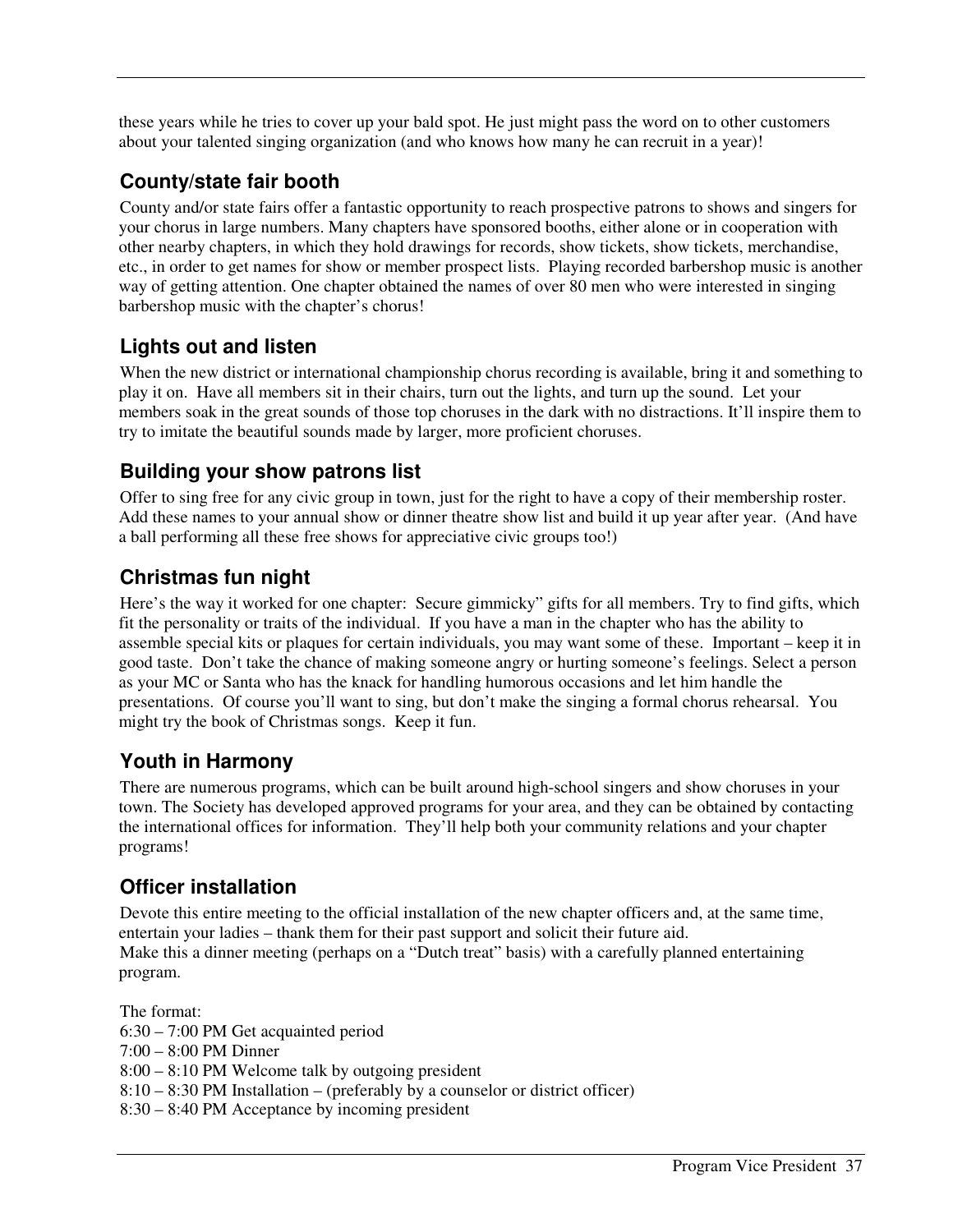8:40 – 9:30 PM Planned program (quartets, chorus) 9:30 - ?? Woodshedding and socializing

If held during December (as a Christmas party) this special event can be augmented with a few more ingredients, such as: Presentation of special awards Gift exchange or presentation of gifts for ladies

Raffle and/or remembrance for chapter's favorite charity

Additional entertainment (guest quartet, stage acts, music, movies, etc.)

Dancing (round, square or otherwise)

For good public relations, as well as adding dignity of election to chapter office, you might invite your mayor, manager of the chamber of commerce, news media people, local ministers, district officers and their wives to the installation dinner or installation night. Request your guests to make a few remarks (short) and have the district officer install the officers. This program may be the means by which your community sees you in a new light, bring you closer to the district and Society, and at the same time do some important internal public relations at home by bringing the wives into the evening.

Organize a quartet and be ready to sing two songs (not including "The Old Songs" or "Keep The Whole World Singing") at the meeting.

#### **Founder's month program**

Definitely for April! The following set-up for a quiz program is a fitting program to honor the Society's founder and, at the same time, remind ourselves of the facts we should remember about our chapter, our district and our Society.

The meeting can close with the reading (by the chapter president) of the Code of Ethics while the chorus softly hums "Keep The Whole World Singing" in the background. (At the conclusion of the reading, the gang should sing out another chorus of the song.)

This program is act set up by selecting four 4-man teams – one each from your tenor, lead, bar and bass sections. Names can be drawn by lot or any method you desire. The idea, however, is to end up with four teams; one composed of tenors, one of leads, etc.

The four teams should stand in front of and face the audience, with a moderator standing in the middle. Four containers – one for each of the categories; chapter, district, International and general – should be used to hold the cards bearing the questions (and answers).

The first question should be taken from the chapter category and asked of the first man on the team. If answered, the next question is drawn from the same category and asked of the first man on the second team and so on. The second question is then taken from the district category and handled in the same manner and so on with the third and fourth questions, then begin again.

As each man misses, he returns to the audience... the next team, then is given the opportunity to answer, then the next. If no team can answer, the audience is asked. If still no answer, the moderator should give it.

The last man of a team, however, even though he may fail to answer, will remain at the front of the room until only one man remains from each team. (You guessed it – there is a quartet.)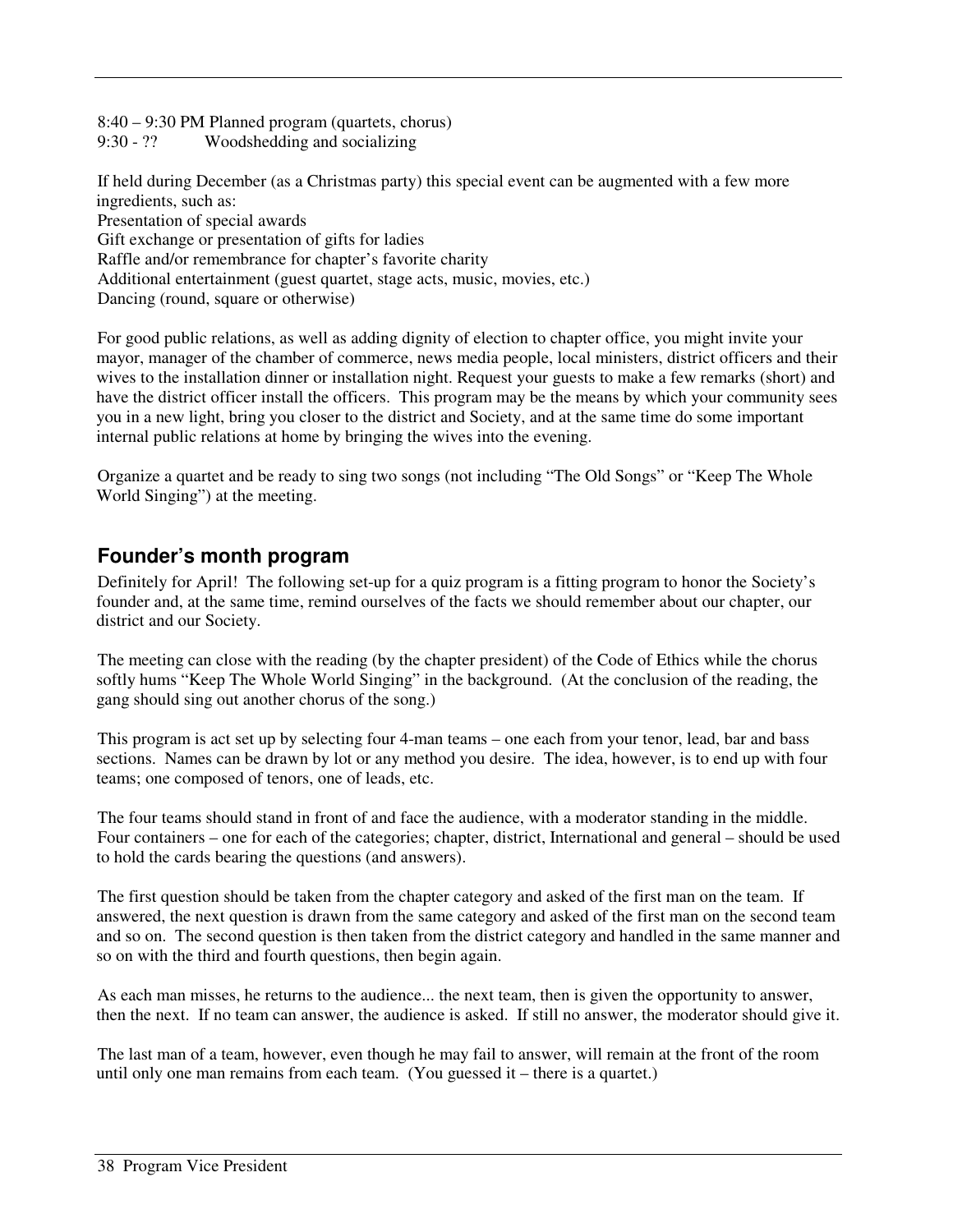Further treatment of a quiz program of this kind may be varied in a number of ways – with or without prizes of some kind. Questions, which can be used, are listed below: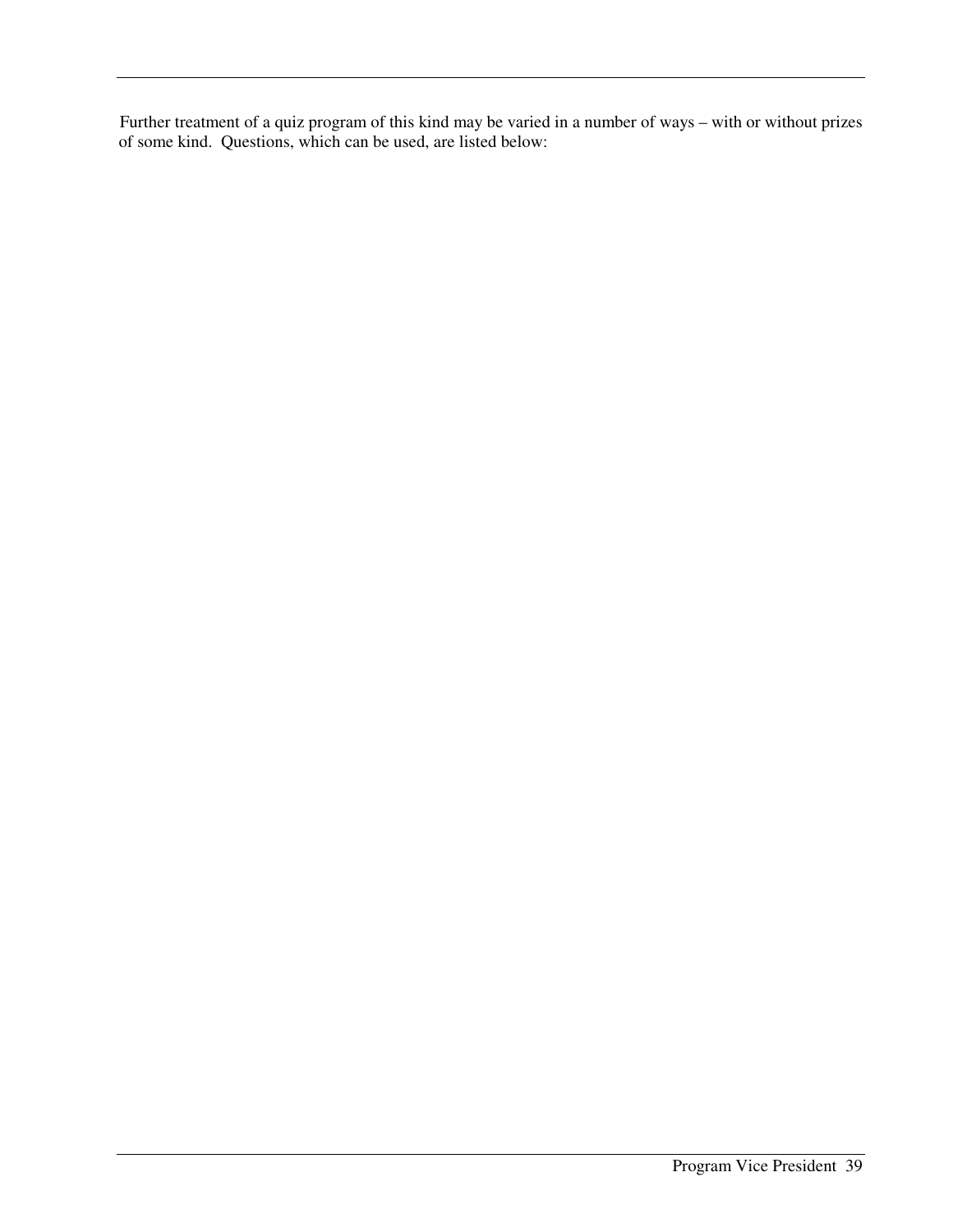#### **Quiz Questions: Chapter category**

When was the chapter chartered (year)? Name five past chapter presidents. What quartets appeared on last year's show? What songs did the chorus sing on last year's show?

When do the chapter officers take office? What is the chapter membership?

#### **Quiz Questions: International category**

Name the international president.

Name the immediate past international president. Name the international executive director. Name one other staff member at the international office. Name and give titles of at least two officers of the International Board. Who elects the International Board? Who comprises the International Board? (3 past international presidents, one representative from each district, executive director, without vote, and Executive Committee.) When was the Society founded? By whom? (O.C. Cash, 1938.) What is the "birthday" of the Society? (April 11.) Where was the 1980 international convention held? (Salt Lake City) 1981 Convention (Detroit)

#### **Quiz Questions: District category**

Name the district president and his chapter. Name the district's immediate past president. Name the district vice president(s). Name the district secretary. Name the district treasurer. Name the current district quartet champion and their chapter. Name the current district champion chorus.

How many charter members are now in the chapter? (Name one.) Who was the chapter's first president? When did the chapter produce its first show? Name one quartet that appeared on the first chapter show? What was the name of the sponsoring

chapter?

Who was the chapter's first chorus director?

1982 Convention (Pittsburgh) 1983 Convention (Seattle) 1984 Convention (St. Louis) Name the 1986 international champion quartet (The Rural Route 4) Name the 1985 International Champion Quartet (The New Tradition) Name the 1984 International Champion Quartet (The Rapscallions) Name the 1983 International Champion Quartet (Side Street Ramblers) Name the 1982 Champion Chorus (Vocal Majority.) Name the 1981 Champion Chorus (Thoroughbreds) Many other questions of a general nature may be used.

Where was last international preliminary contest held? Where was the last district contest held? Where will the next district contest be held? When? Where and when will the next International preliminary contest be held? When was district chartered? (Year) Who elects the district board of directors? Who elects the district officers?

#### **Talent Survey**

This survey will not make you a candidate for an office, position or other. It will allow the administration to review capabilities and attempt to match them with the needs. Your serious response will be appreciated.

| Name:     |  |
|-----------|--|
| Phone:    |  |
| Street:   |  |
| City Zip: |  |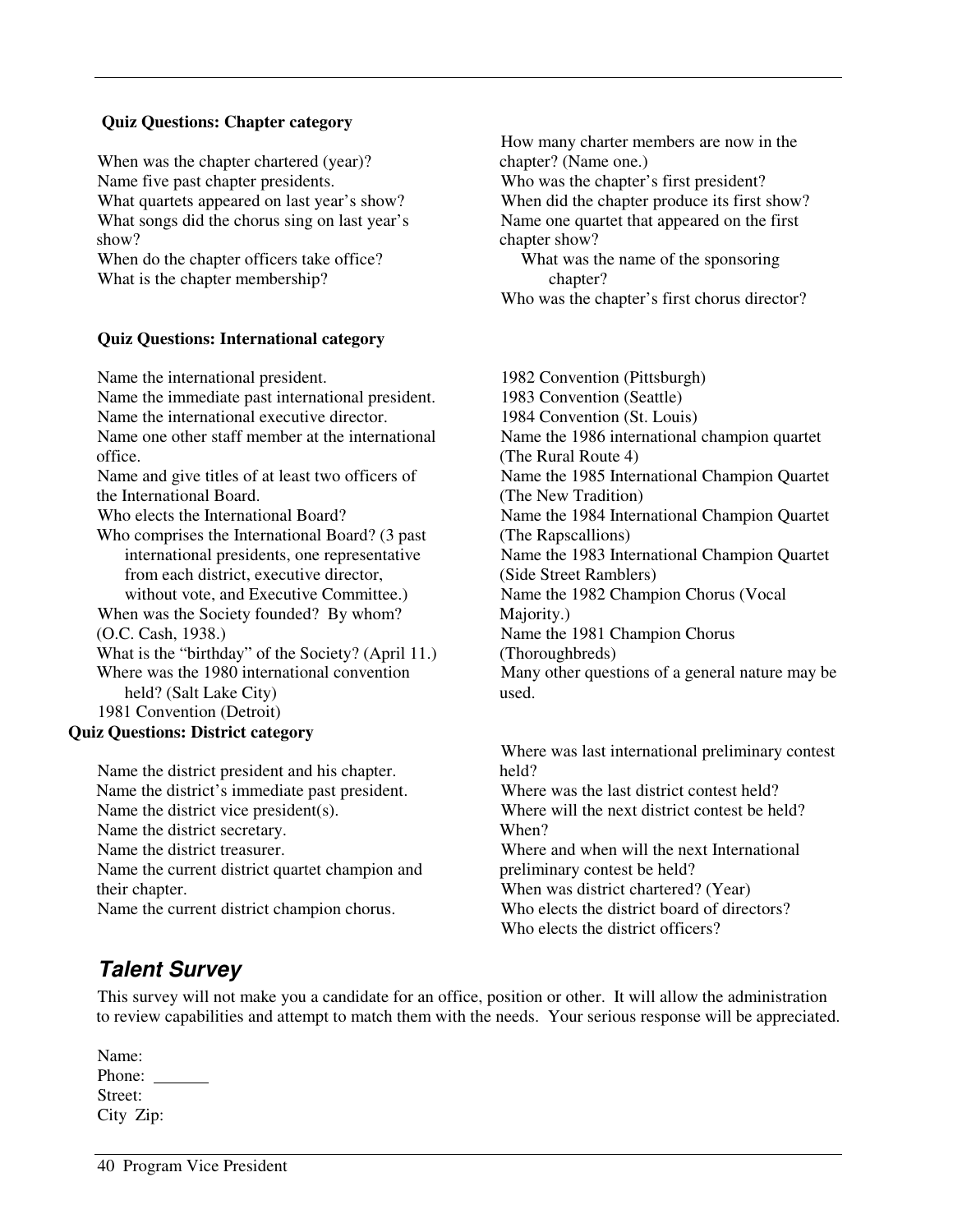Occupation: I sing: Tenor Lead Baritone Bass Barbershop Experience:

Mark the appropriate responses:

|         | main the appropriate responses.                                                                                                                                             |         |                                                                                                                                                                                                 |
|---------|-----------------------------------------------------------------------------------------------------------------------------------------------------------------------------|---------|-------------------------------------------------------------------------------------------------------------------------------------------------------------------------------------------------|
| 1.      | $\Box$ I am a follower<br>_I can lead others to the exit<br>_I work well in small groups<br>_I would like to try leading<br>_I have led others, before<br>_Follow me, boys! | 4.      | _I am a coach potato<br>$\equiv$ I came to sing period<br>_I have occasional brainstorms<br>I am full of ideas<br>_ I'd like to share my ideas<br>_ You ain't seen nothing, yet                 |
| 2.      | _ Don't count on me<br>$\Gamma$ and count with my shoes off<br>_I can balance a checkbook<br>_I understand higher math<br>$\mathbf{I}$ am an accountant                     | 5.      | I read the words on the music<br>$\Box$ I can find middle "C"<br>_I read music after a fashion<br>$\Box$ I play an instrument                                                                   |
| 3.      | $\Gamma$ I teach math<br>_I make good paper airplanes                                                                                                                       |         | _I might help teach music<br>_I can coach _ Music _ Performance<br>Send me to Director's                                                                                                        |
|         | _I erase a lot<br>_I can read my own writing                                                                                                                                | College | _I teach @ Director's College                                                                                                                                                                   |
| writing | _ Others read/understand my<br>_I take dictation<br>I write stories<br>_I can run a library                                                                                 | 6.      | I am a Hermit<br>_I speak, when spoken to<br>$\equiv$ I like people<br>$\equiv$ I want to help others                                                                                           |
|         |                                                                                                                                                                             | 7.      | _I get tongue-tied easily<br>$\equiv$ I can tell a joke<br>$\Gamma$ m a fair public speaker<br>_I can and want to act<br>$\equiv$ Give me a subject                                             |
|         |                                                                                                                                                                             | 8.      | $\equiv$ I finger-paint<br>$\Gamma$ ive painted a house<br>_I can use a hammer<br>$\equiv$ I like to fix things<br>_I can layout stage sets<br>I can follow a blueprint<br>_I'll give you a bid |
|         |                                                                                                                                                                             | 9.      | I can't find a hat on my head<br>_I can organize my room<br>I plan vacations<br>_I hold organized events<br>$\equiv$ I program computers                                                        |

\_\_\_\_\_\_\_\_\_\_\_\_\_\_\_\_\_\_\_\_\_\_\_\_\_\_\_\_\_\_\_\_\_\_\_\_\_\_\_\_\_\_\_\_\_\_\_\_\_\_\_\_\_\_\_\_\_\_\_\_\_\_\_\_\_\_\_\_\_\_\_\_\_\_\_\_\_\_\_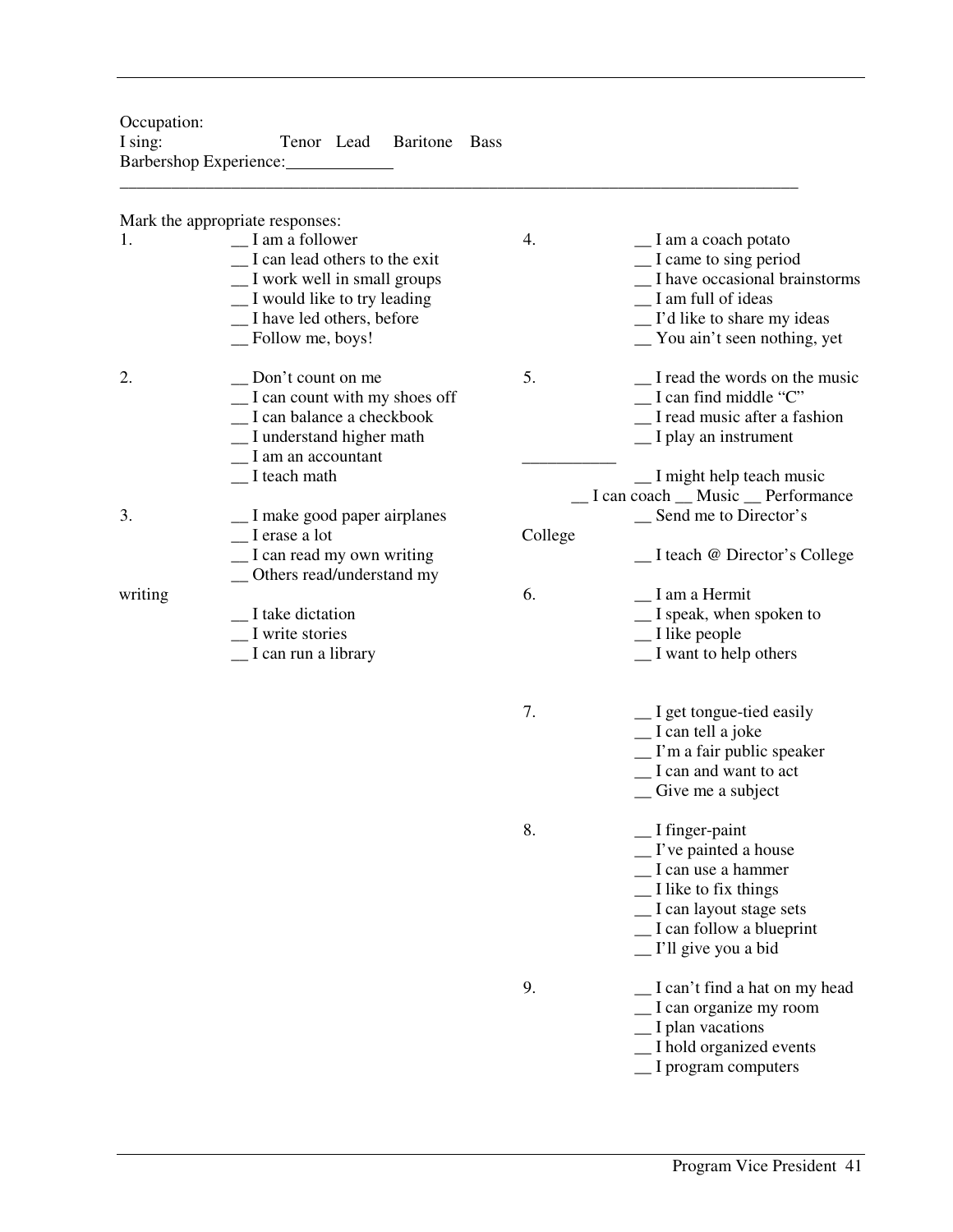| 10.            | I have two left feet<br>$\Gamma$ an move in rhythm |               | I am a salesman<br>I sell used cars  |
|----------------|----------------------------------------------------|---------------|--------------------------------------|
|                | $\Box$ I like choreography                         |               |                                      |
|                | I could write/teach                                | 12.           | $\Box$ I live for competition        |
| choreography   |                                                    |               | $\Box$ I love chapter shows          |
|                |                                                    |               | $\mathbf{I}$ want to sing for people |
| 11.            | I'm no salesman                                    |               | $\Gamma$ prefer to gang              |
|                | I have interested                                  | sing/woodshed |                                      |
| friends/family |                                                    |               | $\Gamma$ I want to be in a quartet   |
|                | I could sell tickets to friends                    |               | Leave me alone                       |
|                | _ I'd sell ads for the annual                      |               |                                      |
| show           |                                                    |               |                                      |